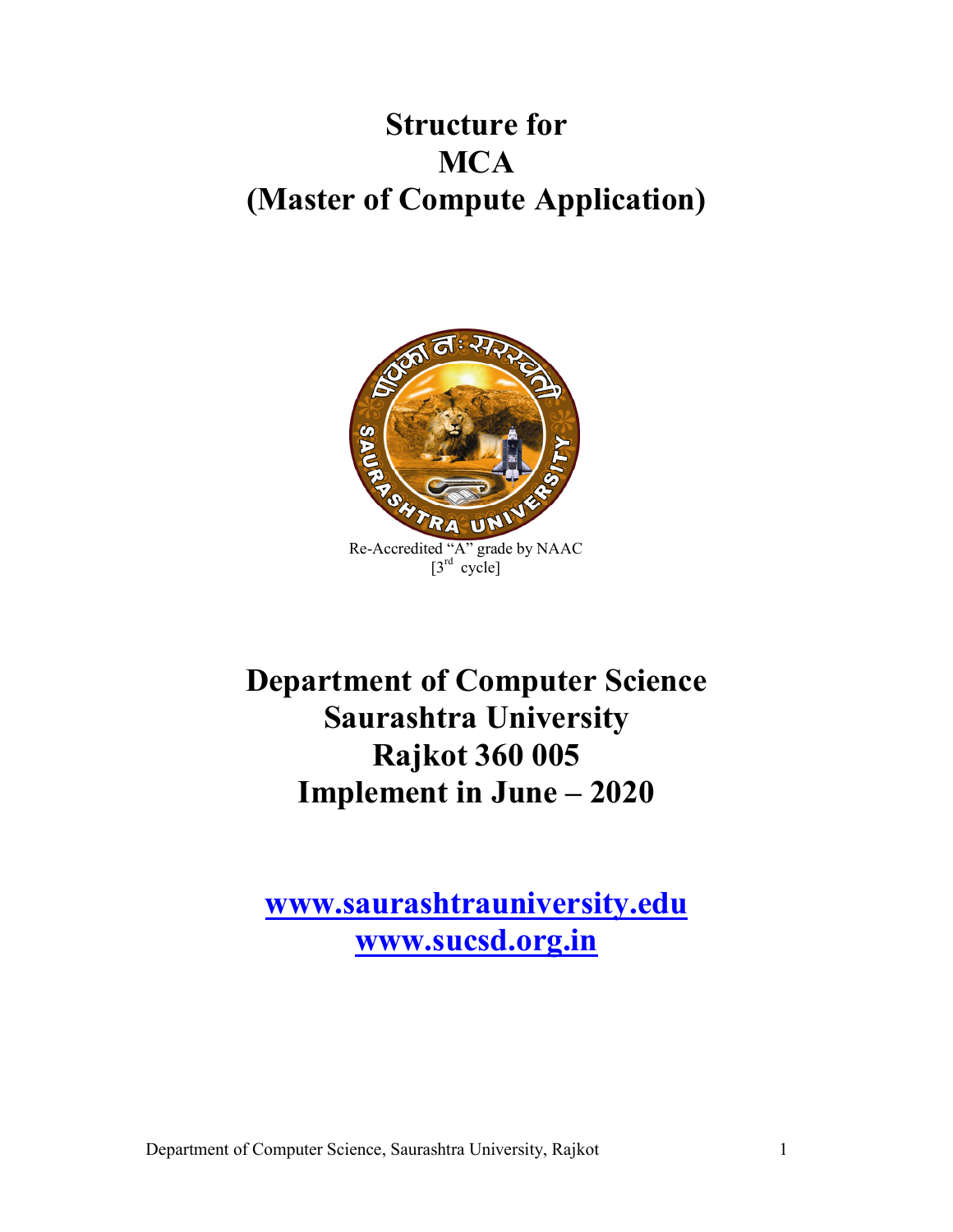#### **Ordinance**

- **OMCA 1** Candidates for admission to the Master of Computer Applications (MCA 4 semesters) must have Passed BCA/ Bachelor Degree in Computer Science Engineering or equivalent Degree. OR Passed B.Sc./ B.Com./ B.A. with Mathematics at 10+2 Level or at Graduation Level (with additional bridge Courses as per the norms of the concerned University). Obtained at least 50% marks (45% marks in case of candidates belonging to reserved category) in the qualifying Examination.
- **OMCA 2** The duration of the course will be full time two academic years. The examination for the Master of Computer Applications course will be conducted under the semester system. For this purpose the academic year will be divided into two semesters. No candidate will be allowed to join any other full time regular course or service simultaneously.
- **OMCA 3** Candidates who have passed an equivalent examination from any other university or examining body and is seeking admission to the MCA course shall not be admitted without producing the eligibility certificate from the Saurashtra University.
- **OMCA 4 A)** This being full time regular course, a candidate will not be allowed to join any other full time regular course or services.

**B)** No candidates will be admitted to any semester examination for Master of Computer Application unless the Head, Department of Computer Science, certifies it. "That he/she has attended the courses of study to the satisfaction of the Head, Department of Computer Science."

- **OMCA 5** Candidates desirous of appearing at any semester examination of the M.C.A. course must forward their application in the university prescribed form to the Registrar/Controller of Examinations, through the Head, Department of Computer Science on or before the date prescribed for the purpose under the relevant ordinances.
- **OMCA 6** No candidate will be permitted to reappear at any semester examination, which he/she has already passed. The marks of successfully completed paper will be carrying forwarded for the award of class.
- **OMCA 7** To pass the whole M.C.A. examination, student should clear all the four semester examinations within a period of five years from the date of his/her registration, otherwise candidate has to register him/her self again as a fresh candidate and keep attendance and appear and pass all the four semester examinations .
- **OMCA 8** There shall be an examination at the end of each four semesters to be known as first semester examination, second semester examination respectively, at which a student shall appear in that portion of papers practical and viva - voce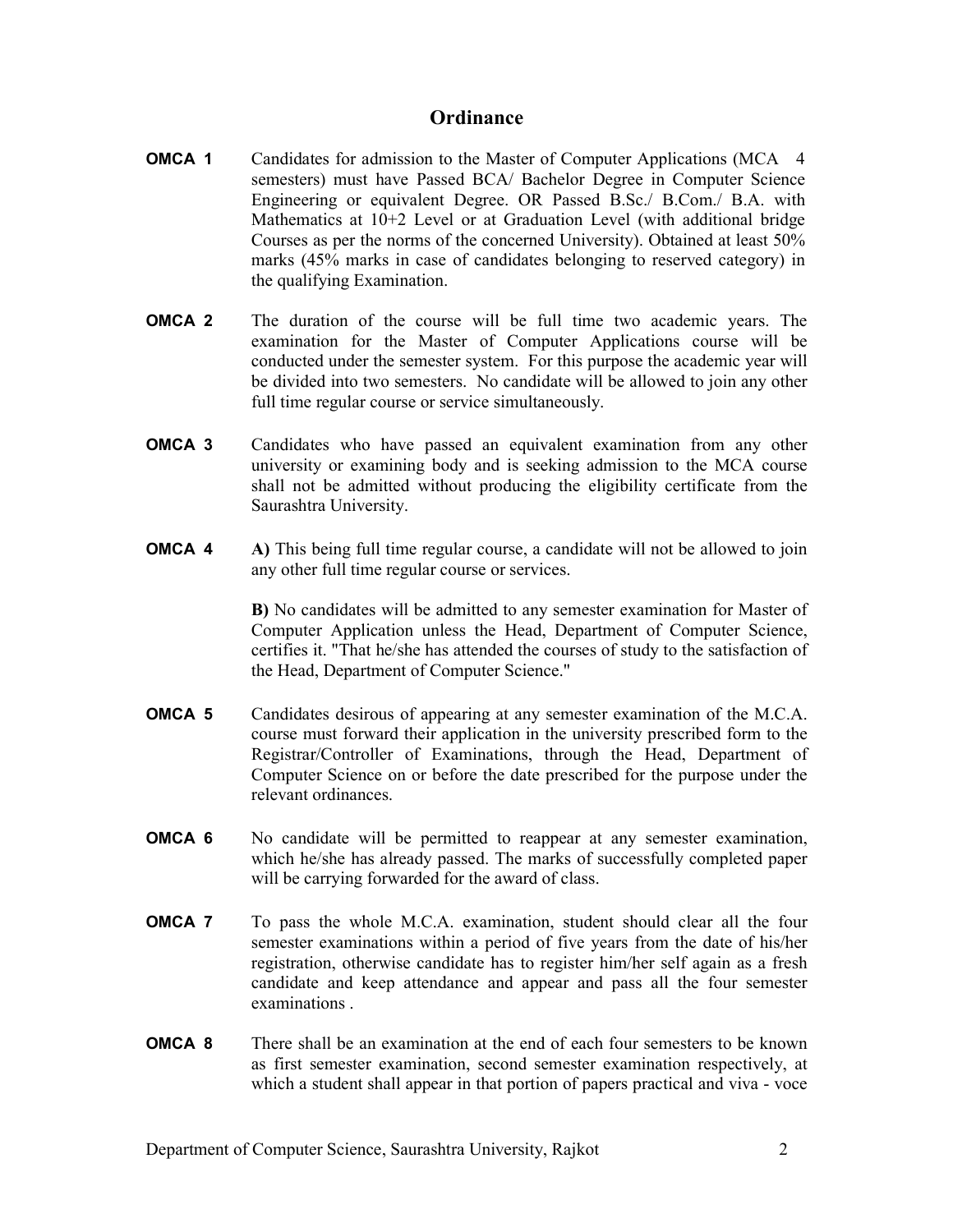if any, for which he/she has kept the semester in accordance with the regulations in this behalf.

A candidate, whose term is not granted for whatsoever reason, shall be required to keep attendance for that semester or terms when the relevant papers are actually taught at the department.

- **OMCA 9** The students who is taking the admission in MCA course, and passed B.Sc./ B.Com./ B.A. with Mathematics at 10+2 Level or at Graduation Level, as per the guide lines of AICTE, such students must have to go through the additional bridge course. In this regard the, a bridge course of 3 weeks (which is organise in the first semester) is design and all such students must attend this course, there is not any examination for the bridge course, but the attendance of the students will be certified by the head of department.
- **OMCA 10** A candidate will be permitted to go to the next semester, irrespective he/she is failing in any number of subjects.
- **RMCA 1** The standard of passing the MCA degree examination will be as under
	- **(1)** To pass any semester examination for the MCA degree, a candidate must obtain at least 40% marks in internal as well as in the University Examination separately in each paper of theory, practical and project work.
	- **(2)** Class will be awarded based on Earned Grade Point, SGPA and CGPA as per rules of University

**RMCA 2** Marks of internal examination, university examination will be as under

- **(1)** Total marks of each theory course are 100 (university examination of 70 marks + internal examination of 30 marks).
- **(2)** The syllabus of any paper must be divided into five units. Each units is assigned 14 (Fourteen) marks. Total marks of each course are 14x5=70 for university examination.
- **(3)** Credit hours (lectures) for each unit in the course are equal (i.e. 12 hours). Total credit hours (lectures) of each course are  $12x5=60$ .
- **(4)** Total marks of each practical and project-viva course are 100. No internal examination marks in practical and project-viva courses.
- **(5)** Credits for each semester is

| <b>Semester</b>      | <b>Credits</b> |
|----------------------|----------------|
| Semester $-1$        | 24             |
| Semester $-2$        | 24             |
| Semester $-3$        | 24             |
| Semester $-4$        | 24             |
| <b>Total credits</b> |                |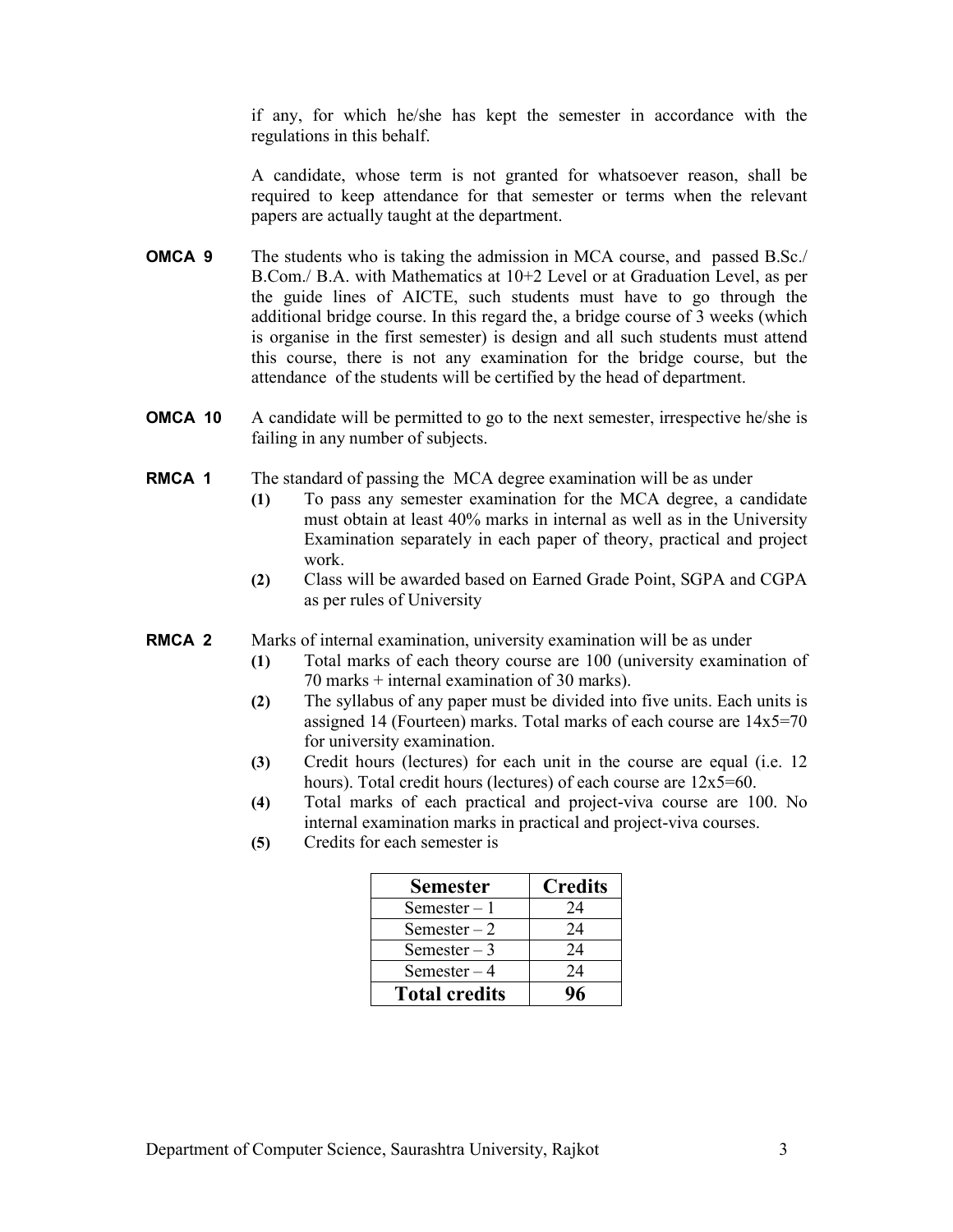**RMCA 3** Structure of question paper is follow:

| [Time: $02:30$ Hours]                                 | [Maximum marks: 70]                                                                                                                                                                                                                                                                                                                                                                                                                                                                                                                       |
|-------------------------------------------------------|-------------------------------------------------------------------------------------------------------------------------------------------------------------------------------------------------------------------------------------------------------------------------------------------------------------------------------------------------------------------------------------------------------------------------------------------------------------------------------------------------------------------------------------------|
| The following questions from unit-1                   | [04]                                                                                                                                                                                                                                                                                                                                                                                                                                                                                                                                      |
| (b)<br>Attempt any one out of two from the following: | $[02]$                                                                                                                                                                                                                                                                                                                                                                                                                                                                                                                                    |
| Attempt any one out of two from the following:<br>(c) | $[03]$                                                                                                                                                                                                                                                                                                                                                                                                                                                                                                                                    |
| (d)                                                   | [05]                                                                                                                                                                                                                                                                                                                                                                                                                                                                                                                                      |
| The following questions from unit-2                   |                                                                                                                                                                                                                                                                                                                                                                                                                                                                                                                                           |
| Attempt the following objective questions<br>(a)      | [04]                                                                                                                                                                                                                                                                                                                                                                                                                                                                                                                                      |
| (b)<br>Attempt any one out of two from the following: | [02]                                                                                                                                                                                                                                                                                                                                                                                                                                                                                                                                      |
| (c)                                                   | $[03]$                                                                                                                                                                                                                                                                                                                                                                                                                                                                                                                                    |
|                                                       | $[05]$                                                                                                                                                                                                                                                                                                                                                                                                                                                                                                                                    |
| The following questions from unit-3                   |                                                                                                                                                                                                                                                                                                                                                                                                                                                                                                                                           |
| Attempt the following objective questions<br>(a)      | [04]                                                                                                                                                                                                                                                                                                                                                                                                                                                                                                                                      |
|                                                       | $[02]$                                                                                                                                                                                                                                                                                                                                                                                                                                                                                                                                    |
| (c)                                                   | $[03]$                                                                                                                                                                                                                                                                                                                                                                                                                                                                                                                                    |
|                                                       | $[05]$                                                                                                                                                                                                                                                                                                                                                                                                                                                                                                                                    |
| The following questions from unit-4                   |                                                                                                                                                                                                                                                                                                                                                                                                                                                                                                                                           |
| Attempt the following objective questions<br>(a)      | [04]                                                                                                                                                                                                                                                                                                                                                                                                                                                                                                                                      |
| (b)<br>Attempt any one out of two from the following: | [02]                                                                                                                                                                                                                                                                                                                                                                                                                                                                                                                                      |
| Attempt any one out of two from the following:<br>(c) | $[03]$                                                                                                                                                                                                                                                                                                                                                                                                                                                                                                                                    |
| (d)                                                   | $[05]$                                                                                                                                                                                                                                                                                                                                                                                                                                                                                                                                    |
| The following questions from unit-5                   |                                                                                                                                                                                                                                                                                                                                                                                                                                                                                                                                           |
| (a)                                                   | $[04]$                                                                                                                                                                                                                                                                                                                                                                                                                                                                                                                                    |
| Attempt any one out of two from the following:<br>(b) | $[02]$                                                                                                                                                                                                                                                                                                                                                                                                                                                                                                                                    |
| Attempt any one out of two from the following:<br>(c) | $[03]$                                                                                                                                                                                                                                                                                                                                                                                                                                                                                                                                    |
|                                                       | $[05]$                                                                                                                                                                                                                                                                                                                                                                                                                                                                                                                                    |
|                                                       | Attempt the following objective questions<br>(a)<br>Attempt any one out of two from the following:<br>Attempt any one out of two from the following:<br>Attempt any one out of two from the following:<br>(d)<br>(b)<br>Attempt any one out of two from the following:<br>Attempt any one out of two from the following:<br>Attempt any one out of two from the following:<br>(d)<br>Attempt any one out of two from the following:<br>Attempt the following objective questions<br>(d)<br>Attempt any one out of two from the following: |

**RMCA 4** The following are the courses and the scheme of examination for the MCA degree examination.

### **Master of Compute Application (MCA) Bridge course**

| Sr No | Course code        | Title of course                           | <b>Duration</b> |
|-------|--------------------|-------------------------------------------|-----------------|
|       | MCAB01             | C fundamental and Problem solving using C | 20 hours        |
|       | MCAB <sub>02</sub> | Computer basis $\&$ web fundamentals      | 10 hours        |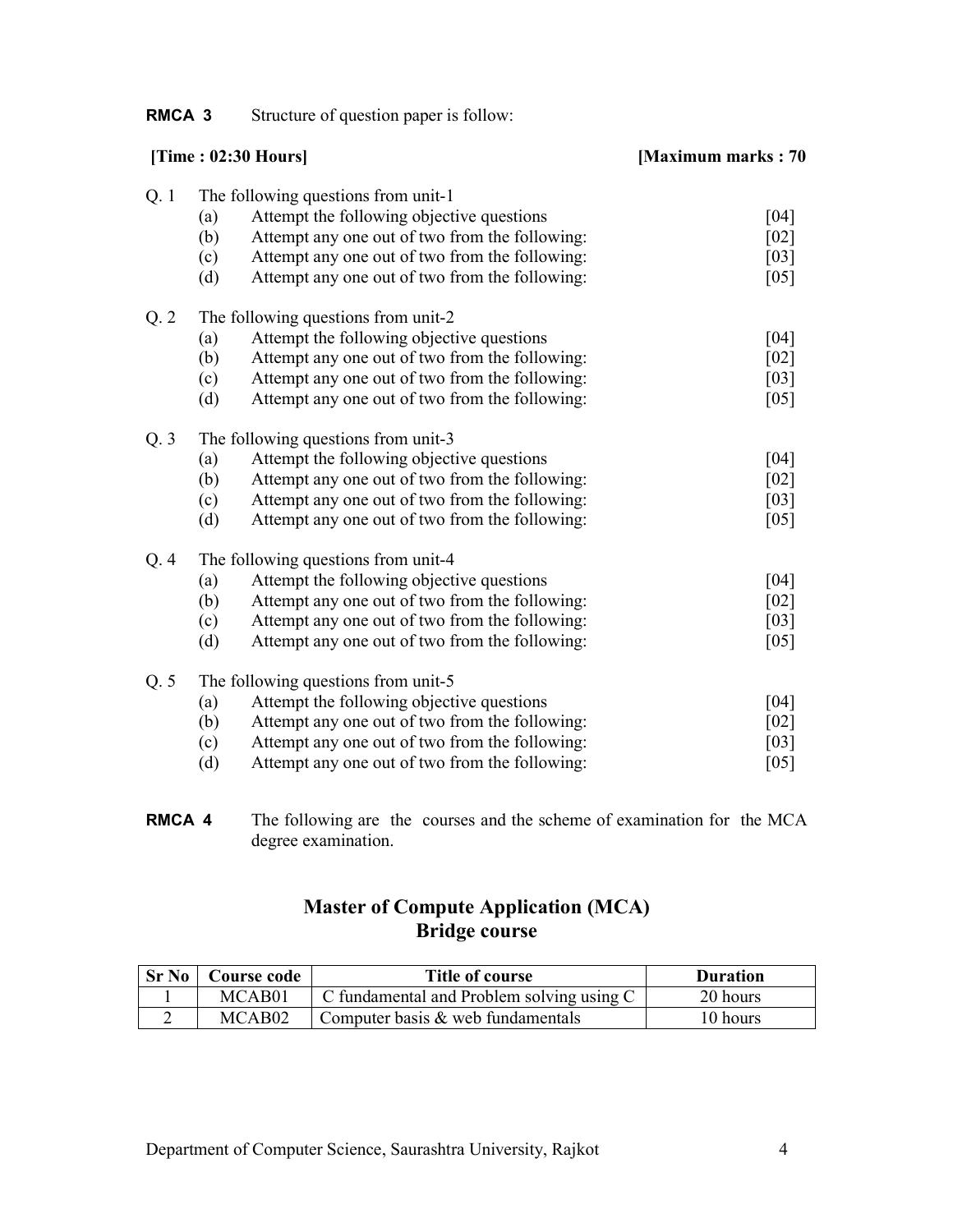#### **Master of Compute Application (MCA) Semester – I**

| Sr. | <b>Subject</b> | Title of the course                            | Course No. of |      | <b>Weightage for</b> |      | <b>Passing standard</b> |                                     | <b>Total</b> | Duration of |
|-----|----------------|------------------------------------------------|---------------|------|----------------------|------|-------------------------|-------------------------------------|--------------|-------------|
| No. | Code           |                                                | Credits Hrs.  |      |                      | exam | for                     |                                     | marks        | semester    |
|     |                |                                                |               | per  |                      |      |                         |                                     |              | end         |
|     |                |                                                |               | week |                      |      |                         |                                     |              | examination |
|     |                |                                                |               |      |                      |      |                         | Internal External Internal External |              | in hrs.     |
|     |                | MCA1010 Data structure and file structure      |               | 4    | 30                   | 70   | 12                      | 28                                  | 100          | 02:30       |
|     |                | MCA1020 Computer organization and architecture |               | 4    | 30                   | 70   | 12                      | 28                                  | 100          | 02:30       |
|     |                | MCA1030 Introduction to Web designing          | 4             | 4    | 30                   | 70   | 12                      | 28                                  | 100          | 02:30       |
| 4   |                | MCA1040 Computer network                       | 4             | 4    | 30                   | 70   | 12                      | 28                                  | 100          | 02:30       |
|     |                | MCA1050 Database concepts and tools            |               | 4    | 30                   | 70   | 12                      | 28                                  | 100          | 02:30       |
| 6   |                | MCA1060 Practical-1 (MCA1010, MCA1030,         |               | 10   |                      | 100  |                         | 40                                  | 100          | 3           |
|     |                | <b>MCA1050</b> )                               |               |      |                      |      |                         |                                     |              |             |
|     |                | <b>Total</b>                                   | 24            | 30   | 150                  | 450  |                         |                                     | 600          |             |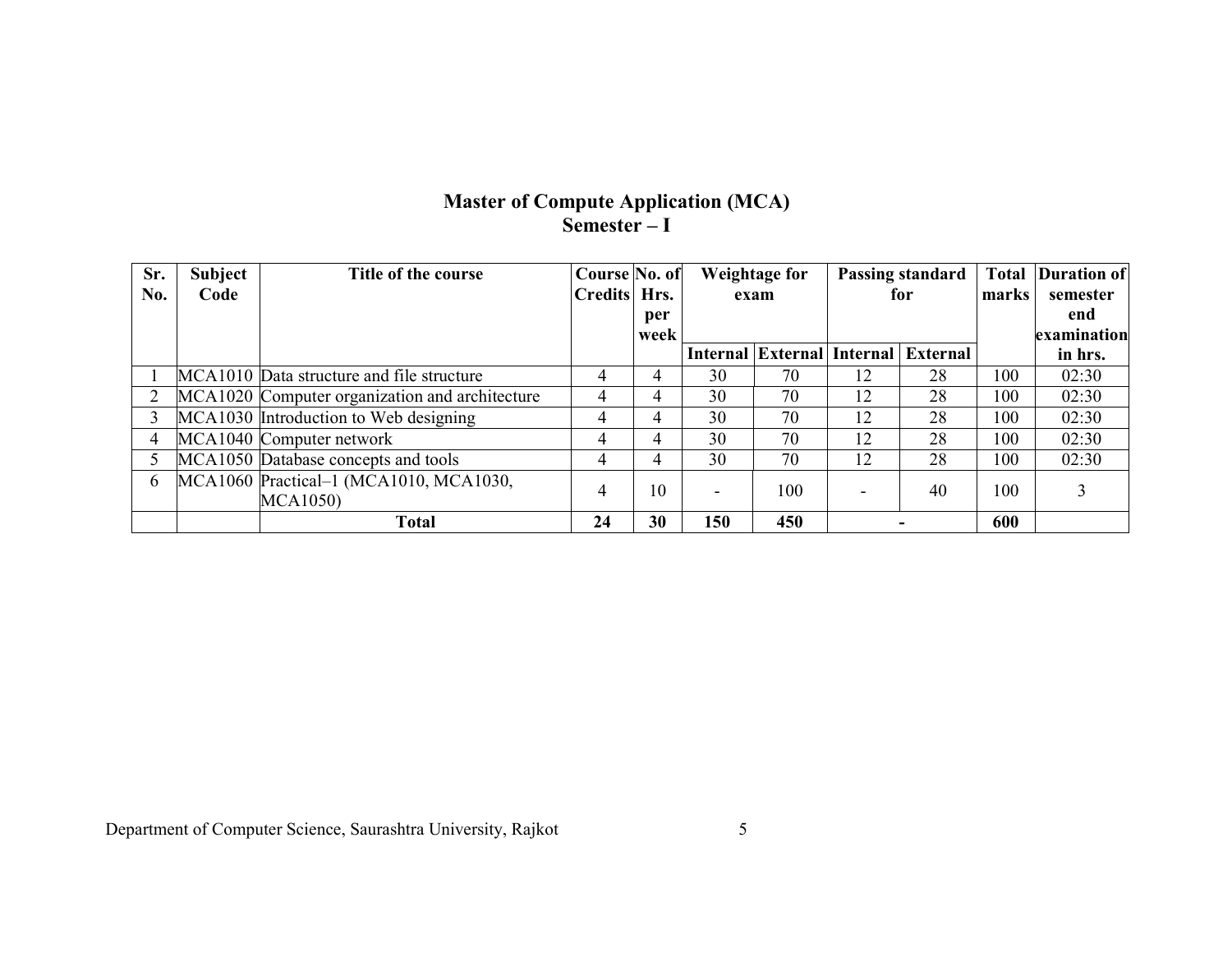## **Master of Compute Application (MCA) Semester – II**

| Sr. | <b>Subject</b> | Title of the course                            | Course No. of  |               | <b>Weightage for</b><br>Passing standard |      |     | <b>Total</b>                        | <b>Duration of</b> |             |
|-----|----------------|------------------------------------------------|----------------|---------------|------------------------------------------|------|-----|-------------------------------------|--------------------|-------------|
| No. | Code           |                                                | Credits Hrs.   |               |                                          | exam | for |                                     | marks              | semester    |
|     |                |                                                |                | per           |                                          |      |     |                                     |                    | end         |
|     |                |                                                |                | week          |                                          |      |     |                                     |                    | examination |
|     |                |                                                |                |               |                                          |      |     | Internal External Internal External |                    | in hrs.     |
|     |                | MCA2010 Object oriented programming using Java | 4              | 4             | 30                                       | 70   | 12  | 28                                  | 100                | 02:30       |
| 2   |                | MCA2020 Programming in $C \# \&$ forms         | $\overline{4}$ | 4             | 30                                       | 70   | 12  | 28                                  | 100                | 02:30       |
| 3   |                | $MCA2030$ Web programming $-1$                 | 4              | 4             | 30                                       | 70   | 12  | 28                                  | 100                | 02:30       |
| 4   |                | MCA2040 Operating systems                      | 4              | 4             | 30                                       | 70   | 12  | 28                                  | 100                | 02:30       |
|     |                |                                                |                | Elective $-1$ |                                          |      |     |                                     |                    |             |
| 5   |                | MCA2051 System analysis and design             |                |               |                                          |      |     |                                     |                    |             |
|     |                | MCA2052 Software Engineering                   | 4              | 4             | 30                                       | 70   | 12  | 28                                  | 100                | 02:30       |
|     |                | MCA2053 Cyber crime and cyber security         |                |               |                                          |      |     |                                     |                    |             |
| 6   |                | $MCA2060$ Practical $-2$ (MCA2010, MCA2020,    | 4              | 10            |                                          | 100  |     | 40                                  | 100                | 3           |
|     |                |                                                |                |               |                                          |      |     |                                     |                    |             |
|     |                | <b>Total</b>                                   | 24             | 30            | 150                                      | 450  |     |                                     | 600                |             |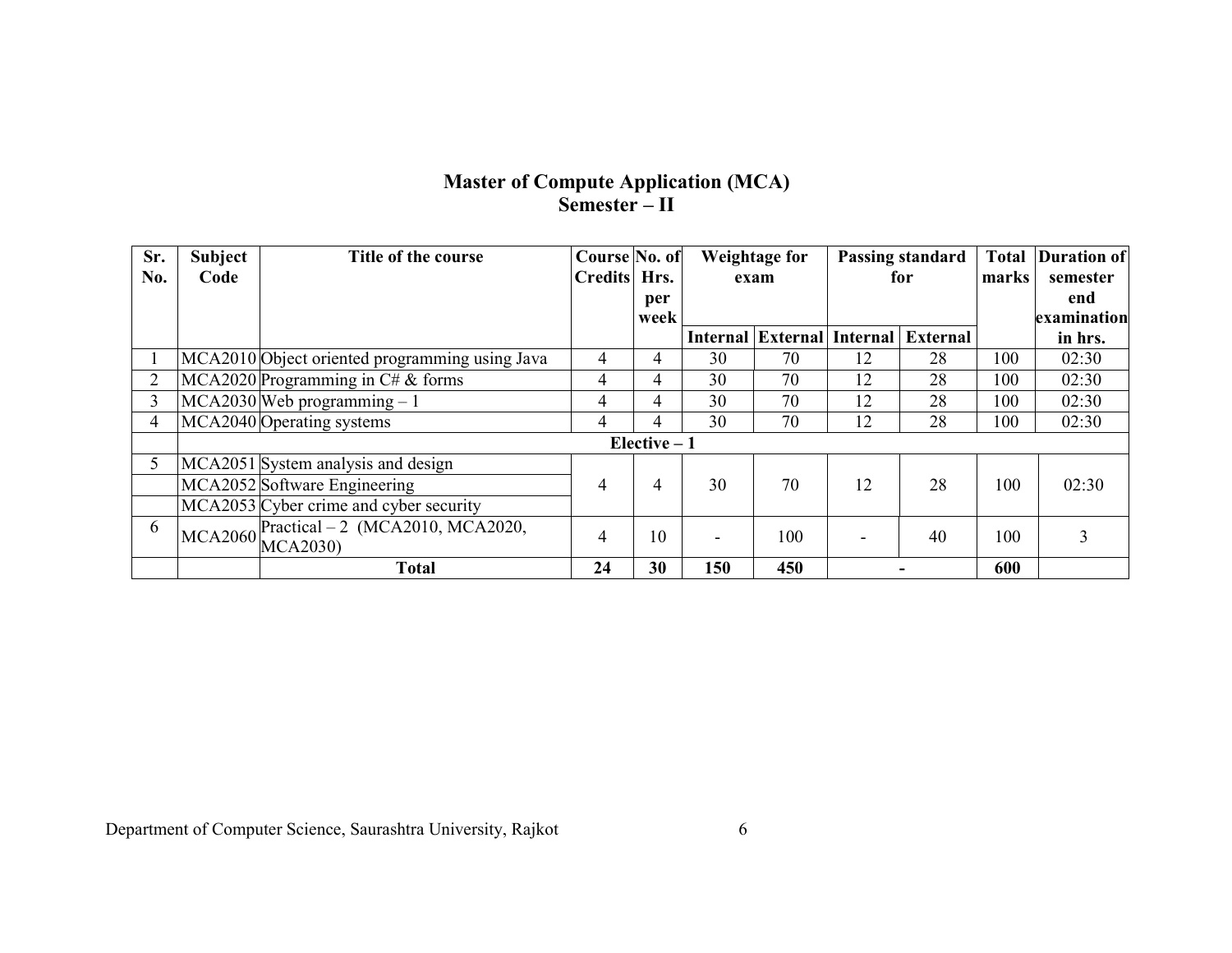## **Master of Compute Application (MCA) Semester – III**

| Sr. | <b>Subject</b>        | Title of the course                                    | Course No. of  |               |                          | <b>Weightage for</b> |                          | Passing standard                           |       | <b>Duration of</b> |
|-----|-----------------------|--------------------------------------------------------|----------------|---------------|--------------------------|----------------------|--------------------------|--------------------------------------------|-------|--------------------|
| No. | Code                  |                                                        | Credits Hrs.   |               |                          | exam                 | for                      |                                            | marks | semester           |
|     |                       |                                                        |                | per           |                          |                      |                          |                                            |       | end                |
|     |                       |                                                        |                | week          |                          |                      |                          |                                            |       | examination        |
|     |                       |                                                        |                |               |                          |                      |                          | <b>Internal External Internal External</b> |       | in hrs.            |
|     |                       | $MCA3010$ Programming in python $&$ machine learning   | 4              | 4             | 30                       | 70                   | 12                       | 28                                         | 100   | 02:30              |
|     |                       | MCA3020 Mobile programming language                    | 4              | 4             | 30                       | 70                   | 12                       | 28                                         | 100   | 02:30              |
| 3   |                       |                                                        |                | Elective $-2$ |                          |                      |                          |                                            |       |                    |
|     |                       | MCA3031 Web programming $-2$                           | $\overline{4}$ | 4             | 30                       | 70                   | 12                       | 28                                         | 100   | 02:30              |
|     |                       | MCA3032 Hybrid mobile application development          |                |               |                          |                      |                          |                                            |       |                    |
| 4   | $MCA3040$ Project - 1 |                                                        | 6              | 9             | $\overline{\phantom{0}}$ | 100                  | $\overline{\phantom{0}}$ | 40                                         | 100   | 3                  |
|     | <b>MCA3050</b>        | Practical - 3 (MCA3010, MCA3020,<br>MCA3031 / MCA3032) | 6              | 9             |                          | 100                  |                          | 40                                         | 100   |                    |
|     |                       | <b>Total</b>                                           | 24             | 30            | 90                       | 410                  |                          |                                            | 500   |                    |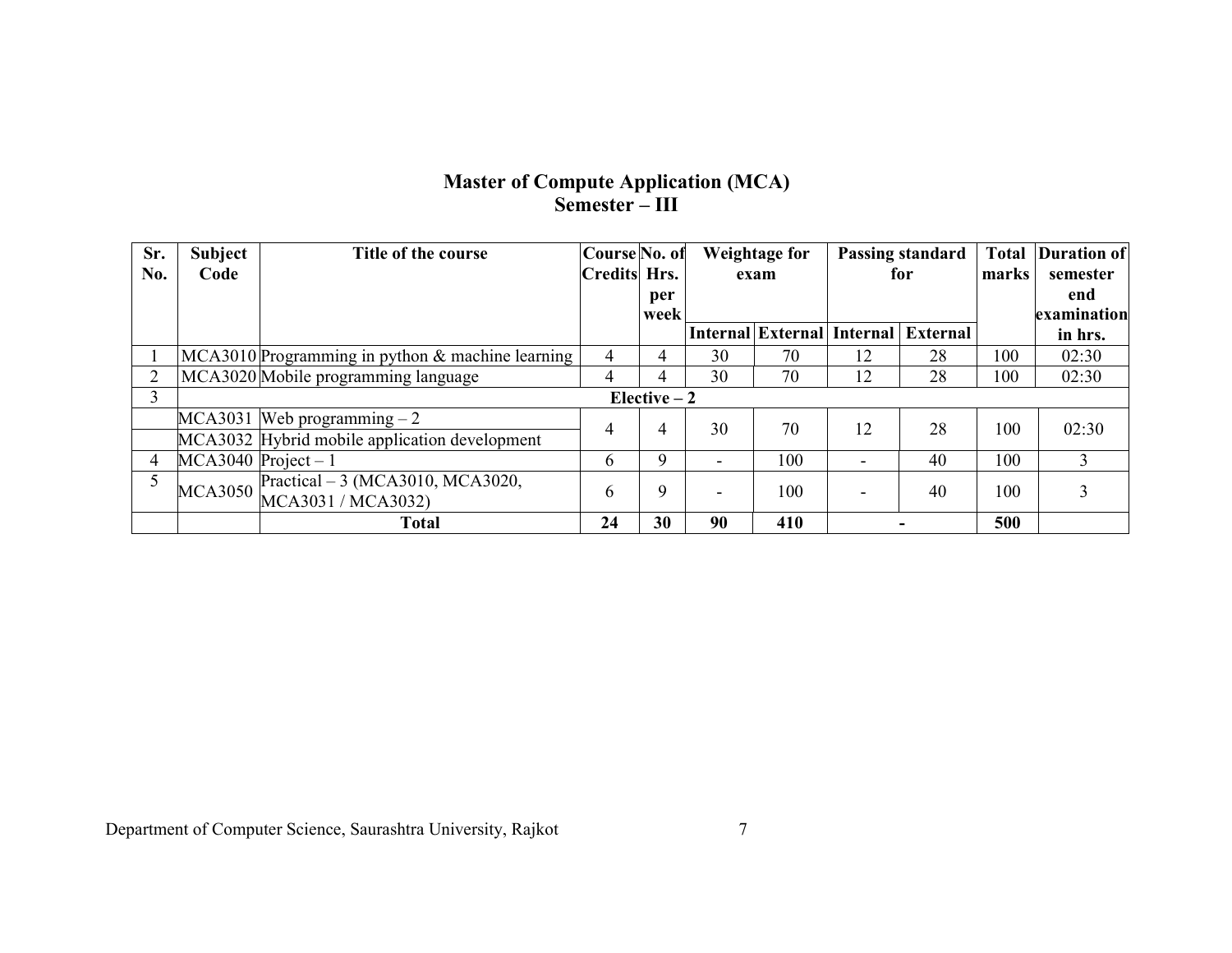## **Master of Compute Application (MCA) Semester – IV**

| Sr. | <b>Subject</b> | Title of the course        | Course No. of |      |      | Weightage for |     |                                     |       | <b>Passing standard</b> Total Duration of |
|-----|----------------|----------------------------|---------------|------|------|---------------|-----|-------------------------------------|-------|-------------------------------------------|
| No. | Code           |                            | Credits Hrs.  |      | exam |               | for |                                     | marks | semester                                  |
|     |                |                            |               | per  |      |               |     |                                     |       | end                                       |
|     |                |                            |               | week |      |               |     |                                     |       | examination                               |
|     |                |                            |               |      |      |               |     | Internal External Internal External |       | in hrs.                                   |
|     |                | MCA4010 Industrial project |               | -    |      | 300           |     | 120                                 | 300   | 03:00                                     |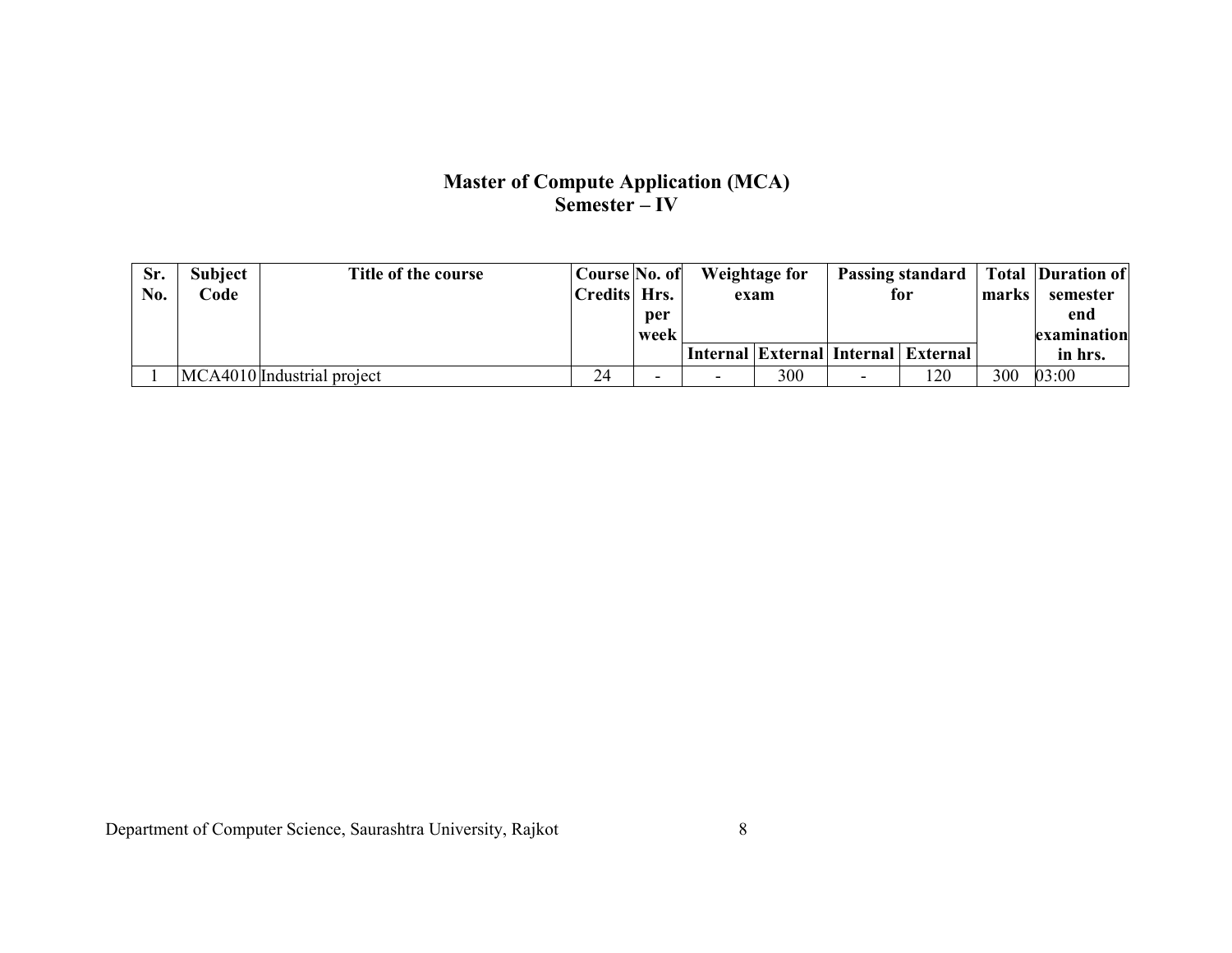|            | <b>Master of Compute Application (MCA)</b>                                                                                                                 |  |  |  |  |  |  |
|------------|------------------------------------------------------------------------------------------------------------------------------------------------------------|--|--|--|--|--|--|
|            | <b>Bridge course</b>                                                                                                                                       |  |  |  |  |  |  |
|            | <b>MCAB01: C fundamental and Problem solving using C</b>                                                                                                   |  |  |  |  |  |  |
| Unit       | <b>Detail syllabus</b>                                                                                                                                     |  |  |  |  |  |  |
| Unit-1     | <b>Introduction to C Language</b>                                                                                                                          |  |  |  |  |  |  |
|            | Introduction to computer and programming language, Evolution of                                                                                            |  |  |  |  |  |  |
|            | C, Advantages of C, Compiling, Linking & Debugging C programs.                                                                                             |  |  |  |  |  |  |
|            | Algorithms, Flowchart. Character set, constants, variables and data types,                                                                                 |  |  |  |  |  |  |
|            | expressions, evaluation of expressions, standard I/O operations, decision                                                                                  |  |  |  |  |  |  |
|            | making, branching and loopingstructures.                                                                                                                   |  |  |  |  |  |  |
| Unit-2     | <b>Manipulation of String</b>                                                                                                                              |  |  |  |  |  |  |
|            | Arrays and string handling, defining one, two and multidimensional arrays,<br>❖                                                                            |  |  |  |  |  |  |
|            | manipulating arrays, declaring and initializing strings, string manipulations,<br>use of string handling functions, Operations of Strings (String handling |  |  |  |  |  |  |
|            | through built-in & UDF: Length, Compare Concatenate, Reverse, Copy,                                                                                        |  |  |  |  |  |  |
|            | Character Search using array)                                                                                                                              |  |  |  |  |  |  |
| Unit-3     | Structure, union and user define function                                                                                                                  |  |  |  |  |  |  |
|            | Structures Defining & Processing, passing to a function, Array within<br>❖                                                                                 |  |  |  |  |  |  |
|            | structure, Array of structure, Nesting of structure, Passing structure and its                                                                             |  |  |  |  |  |  |
|            | pointer to UDF, Introduction to Unions and it's Utilities                                                                                                  |  |  |  |  |  |  |
|            | * User define functions, Defining and using functions, value parameters,                                                                                   |  |  |  |  |  |  |
|            | recursions, nesting of function, storage class, and scope and life time of the                                                                             |  |  |  |  |  |  |
|            | variables. Passing pointers as parameters, call by reference, pointer to                                                                                   |  |  |  |  |  |  |
|            | pointers, Pointer variable, pointers to arrays and string, pointer arithmetic,                                                                             |  |  |  |  |  |  |
|            | pointer to functions.                                                                                                                                      |  |  |  |  |  |  |
|            | <b>Basic Text &amp; Reference Books</b>                                                                                                                    |  |  |  |  |  |  |
| (1)        | Programming & Data Structure using C - By: Dr. Atul Gonsai, Saurashtra Uni.                                                                                |  |  |  |  |  |  |
| (2)        | Publications                                                                                                                                               |  |  |  |  |  |  |
| (3)        | Programming in C - by E. Balaguruswami (TMH)                                                                                                               |  |  |  |  |  |  |
| (4)        | Computer programming in C - by V. Rajaraman (PHI)                                                                                                          |  |  |  |  |  |  |
| (5)        | The C programming language - by Richi&Karninghan (PHI)                                                                                                     |  |  |  |  |  |  |
| (6)        | C/C++ programmer's guide - by Pappas & Murray (BPB)<br>The spirit of $C$ - by Mulish kooper (Jaico)                                                        |  |  |  |  |  |  |
| (7)<br>(8) | Understanding pointers in C - by Y. Kanetkar (BPB)                                                                                                         |  |  |  |  |  |  |
|            |                                                                                                                                                            |  |  |  |  |  |  |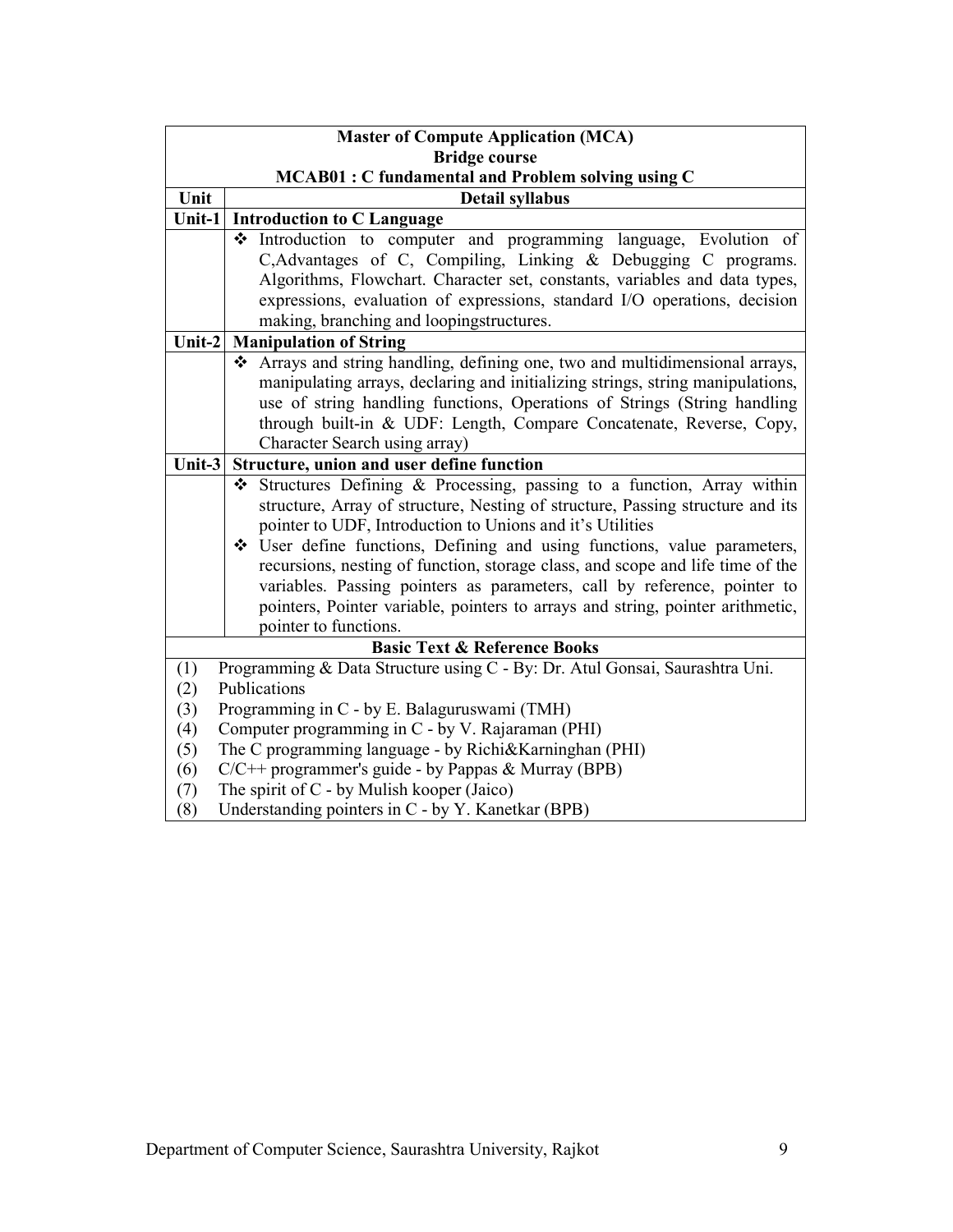| <b>Master of Compute Application (MCA)</b> |                                                                                |  |  |  |  |  |  |  |  |
|--------------------------------------------|--------------------------------------------------------------------------------|--|--|--|--|--|--|--|--|
|                                            | <b>Bridge course</b>                                                           |  |  |  |  |  |  |  |  |
|                                            | <b>MCAB02: Computer basis &amp; web fundamentals</b>                           |  |  |  |  |  |  |  |  |
| Unit                                       | <b>Detail syllabus</b>                                                         |  |  |  |  |  |  |  |  |
| Unit-1                                     | <b>Computer basics</b>                                                         |  |  |  |  |  |  |  |  |
|                                            | ❖ Preliminary overview of processor, memory, and hard disk                     |  |  |  |  |  |  |  |  |
|                                            | Logical Architecture of Processor: Registers, ALU, Internal Bus, and           |  |  |  |  |  |  |  |  |
|                                            | Control Unit                                                                   |  |  |  |  |  |  |  |  |
|                                            | * Execution of program: Fetch-decode-execute cycle.                            |  |  |  |  |  |  |  |  |
|                                            | An introduction of Processor chip and memory chip                              |  |  |  |  |  |  |  |  |
|                                            | ❖ I/O Controllers and Buses: Purpose and general structure of I/O Controllers, |  |  |  |  |  |  |  |  |
|                                            | Front Side Bus (FSB), Peripheral Component Interconnect (PCI), and             |  |  |  |  |  |  |  |  |
|                                            | Universal Serial Bus (USB).                                                    |  |  |  |  |  |  |  |  |
|                                            | ❖ Hardware: Motherboard, Graphics Adapters, Network Cards, I/O ports           |  |  |  |  |  |  |  |  |
|                                            | Unit-2   Web Fundamentals                                                      |  |  |  |  |  |  |  |  |
|                                            | ❖ Internet, Intranet, Extranet, WWW, IP Addressing and Domain Name             |  |  |  |  |  |  |  |  |
|                                            | System, Working of Web Browser and Web Server, Web Hosting, Virtual            |  |  |  |  |  |  |  |  |
|                                            | Host, Multi Homing, Distributed Web Server Overview, Document Root,            |  |  |  |  |  |  |  |  |
|                                            | Internet Service Provider and their Services, HTTP, Mail Services, Cookies,    |  |  |  |  |  |  |  |  |
|                                            | Static Web Sites and Dynamic Web sites, Apache, IIS, POP3, IMAP and            |  |  |  |  |  |  |  |  |
|                                            | Mail clients, News Groups.                                                     |  |  |  |  |  |  |  |  |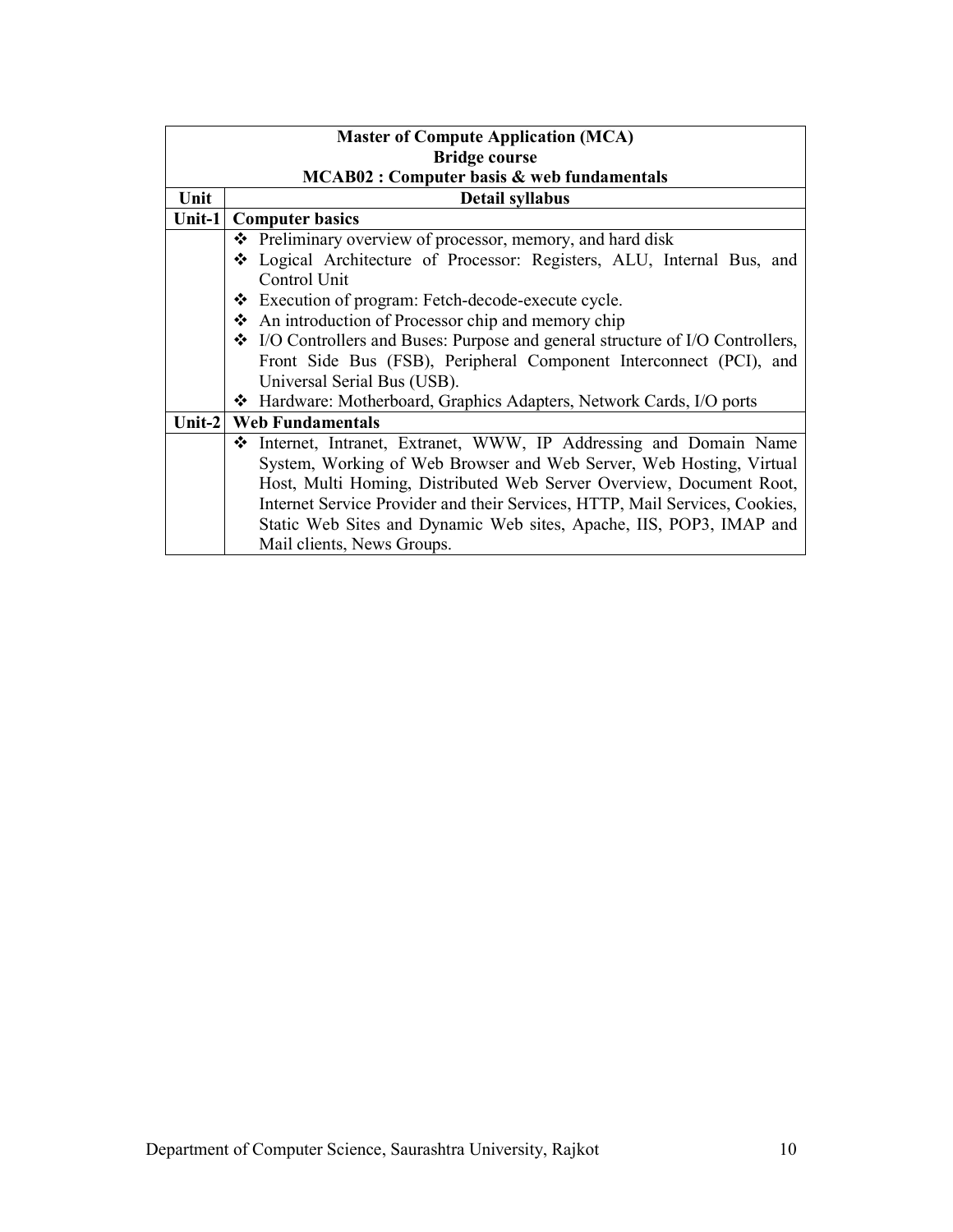|        | <b>Master of Compute Application (MCA)</b>                                                                                   |              |  |  |  |
|--------|------------------------------------------------------------------------------------------------------------------------------|--------------|--|--|--|
|        | Semester-I                                                                                                                   |              |  |  |  |
| Unit   | <b>MCA1010: Data structure and file structure</b>                                                                            | <b>Marks</b> |  |  |  |
| Unit-1 | Detail syllabus<br><b>Introduction to Data Structures</b>                                                                    | 14           |  |  |  |
|        | Data Structures, String Manipulation<br>❖ Primitive<br>$\boldsymbol{\mathcal{X}}$<br>Pattern                                 |              |  |  |  |
|        | Matching, Storage, Representation of Strings, Text Handling.                                                                 |              |  |  |  |
| Unit-2 | <b>Linear Data Structures</b>                                                                                                | 14           |  |  |  |
|        | Arrays, Storage Structure for Arrays, Structures & Arrays of<br>❖                                                            |              |  |  |  |
|        | Structures, Stack, Applications of Stacks, Queues, Simulation,                                                               |              |  |  |  |
|        | Priority Queues, Pointers & Linked Allocation, Linked Linear                                                                 |              |  |  |  |
|        | Lists, Circularly Linked Linear Lists, Doubly Linked Linear Lists,                                                           |              |  |  |  |
|        | Applications of Linked Linear Lists.                                                                                         |              |  |  |  |
| Unit-3 | <b>Nonlinear Data Structures</b>                                                                                             | 14           |  |  |  |
|        | $\div$ Trees, Operations on Binary Trees, Storage Representation &                                                           |              |  |  |  |
|        | Manipulation of Binary Trees, Conversion of General Tree to                                                                  |              |  |  |  |
|        | Binary Trees, Sequential & Other Representation of Trees,                                                                    |              |  |  |  |
|        | Application of Trees - Manipulation of Arithmetic Expression,                                                                |              |  |  |  |
|        | Multi-linked Structures - Sparse Matrices.                                                                                   |              |  |  |  |
| Unit-4 | <b>Sorting &amp; Searching</b>                                                                                               | 14           |  |  |  |
|        | * Introduction, Selection Sort, Bubble Sort, Merge Sort, Heap Sort,                                                          |              |  |  |  |
|        | Quick Sort, Radix Sort, Sequential Searching, Binary Searching,                                                              |              |  |  |  |
|        | Search Trees - Height Balanced, 2-3 Trees, Weight Balanced, m-                                                               |              |  |  |  |
|        | ary Trees, Tree Structures, Search Methods.                                                                                  |              |  |  |  |
|        | Unit-5   Hashing and File Structure                                                                                          | 14           |  |  |  |
|        | * Hashing: The symbol table, Hashing Functions, Collision-                                                                   |              |  |  |  |
|        | Resolution Techniques, Dynamic hashing techniques (organizing<br>direct files with hashing, linear hashing, virtual hashing) |              |  |  |  |
|        | extendible hashing, modified dynamic hashing, spiral hashing.                                                                |              |  |  |  |
|        | ❖ File Structure: Concepts of fields, records and files, Sequential,                                                         |              |  |  |  |
|        | Indexed and Relative/Random File Organization, Indexing                                                                      |              |  |  |  |
|        | structure for index files, direct files, Multi-Key file organization                                                         |              |  |  |  |
|        | and access methods.                                                                                                          |              |  |  |  |
|        | <b>Basic Text &amp; Reference Books</b>                                                                                      |              |  |  |  |
| (1)    | An introduction to data structure with applications - By Jean-Paul Sorenson (Mc                                              |              |  |  |  |
|        | $grav - Hill$ )                                                                                                              |              |  |  |  |
| (2)    | Data structure and program design in C - By Robert Knise, Bruce, P Leung,                                                    |              |  |  |  |
|        | Clovis 1 Tonds (PHI)                                                                                                         |              |  |  |  |
| (3)    | Introduction to data structure - By Bhagat Singh, Thomas L Naps (Galgotia)                                                   |              |  |  |  |
| (4)    | Data structure using C - By Aaron M Tenenbaum, Yedidyah Lansan, Moshe J                                                      |              |  |  |  |
|        | Augenstein (PHI)                                                                                                             |              |  |  |  |
| (5)    | Algorithms + Data structure = $Program - By Wirth Niclass (PH Int)$                                                          |              |  |  |  |
| (6)    | Data Structures Using C and C++- Y. Langsam, M.J. Augenstein, A.M. Tenenbaum                                                 |              |  |  |  |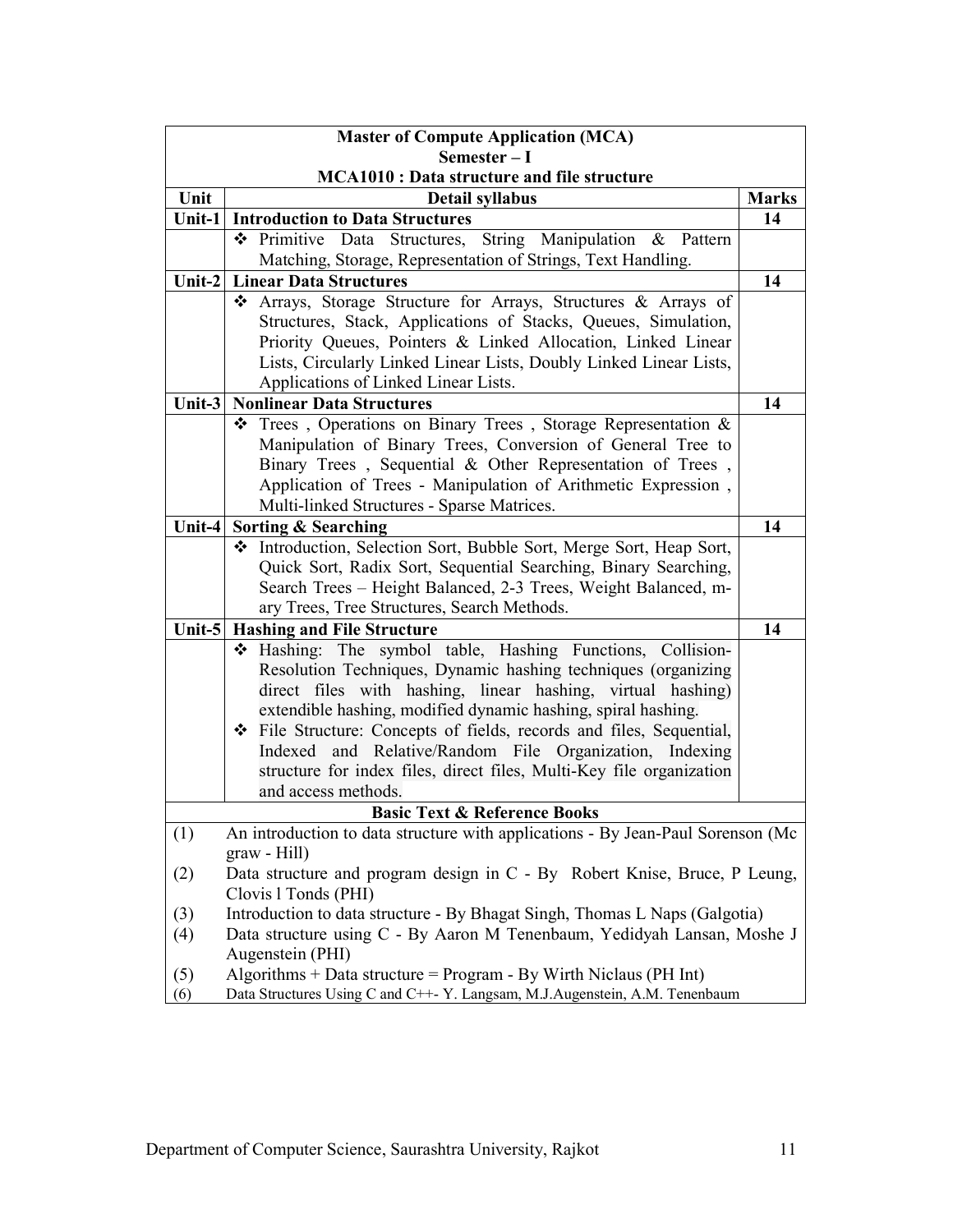| <b>Master of Compute Application (MCA)</b> |                                                                              |                |  |  |  |
|--------------------------------------------|------------------------------------------------------------------------------|----------------|--|--|--|
| Semester - I                               |                                                                              |                |  |  |  |
|                                            | <b>MCA1020: Computer organization and architecture</b>                       |                |  |  |  |
| Unit                                       | <b>Detail syllabus</b>                                                       | <b>Marks</b>   |  |  |  |
| Unit-1                                     | Number System & basics of computer                                           | 14             |  |  |  |
|                                            | Number system (Binary, Octal and Hexadecimal), Conversion                    |                |  |  |  |
|                                            | from one number system to another including decimal, Operations              |                |  |  |  |
|                                            | on binary number system (Addition, subtraction, multiplication,              |                |  |  |  |
|                                            | complementation etc.), Integer and floating point representation.            |                |  |  |  |
|                                            | ❖ Block Diagram of a Personal Computer, Introduction to Processor,           |                |  |  |  |
|                                            | Memory, Bus, I/O controllers, Storage devices: Magnetic disks,               |                |  |  |  |
|                                            | optical disks, internal external hard disk, memory sticks,                   |                |  |  |  |
|                                            | Input/Output devices - Mouse, keyboard, trackball, scanner, touch            |                |  |  |  |
|                                            | pad, touch screen, all kind of monitors, all kind of printers, plotter.      |                |  |  |  |
| Unit-2                                     | <b>Gates and Boolean algebra</b>                                             | 14             |  |  |  |
|                                            | Gates, Fundamentals of Boolean algebra, Truth Tables, Preparing              |                |  |  |  |
|                                            | truth table for given circuit, Preparing circuit for given truth table       |                |  |  |  |
|                                            | (SOP & POS), De Morgan's Theorems, Gate Minimization (using                  |                |  |  |  |
|                                            | Boolean mathematics, using Karnaugh map technique)                           |                |  |  |  |
| Unit-3                                     | <b>Processors, Memory</b>                                                    | 14             |  |  |  |
|                                            | Instruction Execution, CPU organization (Stack Organization<br>❖             |                |  |  |  |
|                                            | (Intro.), Instruction Formats, Addressing modes), ALU design,                |                |  |  |  |
|                                            | Overview of Microprocessor chips, memory chips & Buses,                      |                |  |  |  |
|                                            | Example of a typical Microprocessor chip and a memory chip,                  |                |  |  |  |
|                                            | ISA bus, PCI bus, Universal Serial Bus (USB), Architecture of PC             |                |  |  |  |
|                                            | with multiple type of buses, I/O chips. Memory Hierarchy, Main               |                |  |  |  |
|                                            | Memory, Auxiliary Memory, Associative Memory, Cache                          |                |  |  |  |
|                                            | Memory, Virtual Memory, Memory Management Hardware,                          |                |  |  |  |
|                                            | Structure of 2D Memory. Memory: Understand different type of                 |                |  |  |  |
|                                            | memory (RAM, ROM, EPROM, EEPROM, Flash RAM etc.],                            |                |  |  |  |
|                                            | Measuring computer memory (Bit, Byte, KB etc.).                              |                |  |  |  |
| Unit-4                                     | <b>Basic Digital Logic Circuits</b>                                          | 14             |  |  |  |
|                                            | Integrated circuits, Combinational Circuits - Encoder, Decoder,<br>❖         |                |  |  |  |
|                                            | Multiplexer, De-Multiplexer, comparator, Arithmetic Circuits -               |                |  |  |  |
|                                            | Half adder, full adder, binary adder, binary adder/ subtractor.              |                |  |  |  |
| Unit-5                                     | <b>Memory elements and counters</b>                                          | 14             |  |  |  |
|                                            | * Flip flops (SR Flip Flop, D-Flip Flop, JK Flip Flop), Registers            |                |  |  |  |
|                                            | (Storage Registers with Parallel Input & Serial Input, Shift                 |                |  |  |  |
|                                            | Register), Counters<br>Registers, Universal<br>(Synchronous<br>&             |                |  |  |  |
|                                            | Asynchronous Counters, Ripple Counter, Counters with Increment               |                |  |  |  |
|                                            | & Decrement Facility)                                                        |                |  |  |  |
|                                            | <b>Basic Text &amp; Reference Books</b>                                      |                |  |  |  |
| (1)                                        | Structured Computer Organization, Prentice-Hall of India Pvt. Ltd.           | $\mathbf{B}$ y |  |  |  |
|                                            | Tanenbaum A. S.                                                              |                |  |  |  |
| (2)                                        | Digital Computer Elect., Tata McGraw, Hill Pub. Co. Ltd. By Malvino A. P.    |                |  |  |  |
| (3)                                        | Computer Architecture & Logic Design Tata McGraw, Hill Pub. Co. Ltd. By      |                |  |  |  |
|                                            | <b>Thomas Bartee</b>                                                         |                |  |  |  |
| (4)                                        | Computer Organization and Design, Prentice-Hall of India Pvt. Ltd.rogramming |                |  |  |  |
|                                            |                                                                              |                |  |  |  |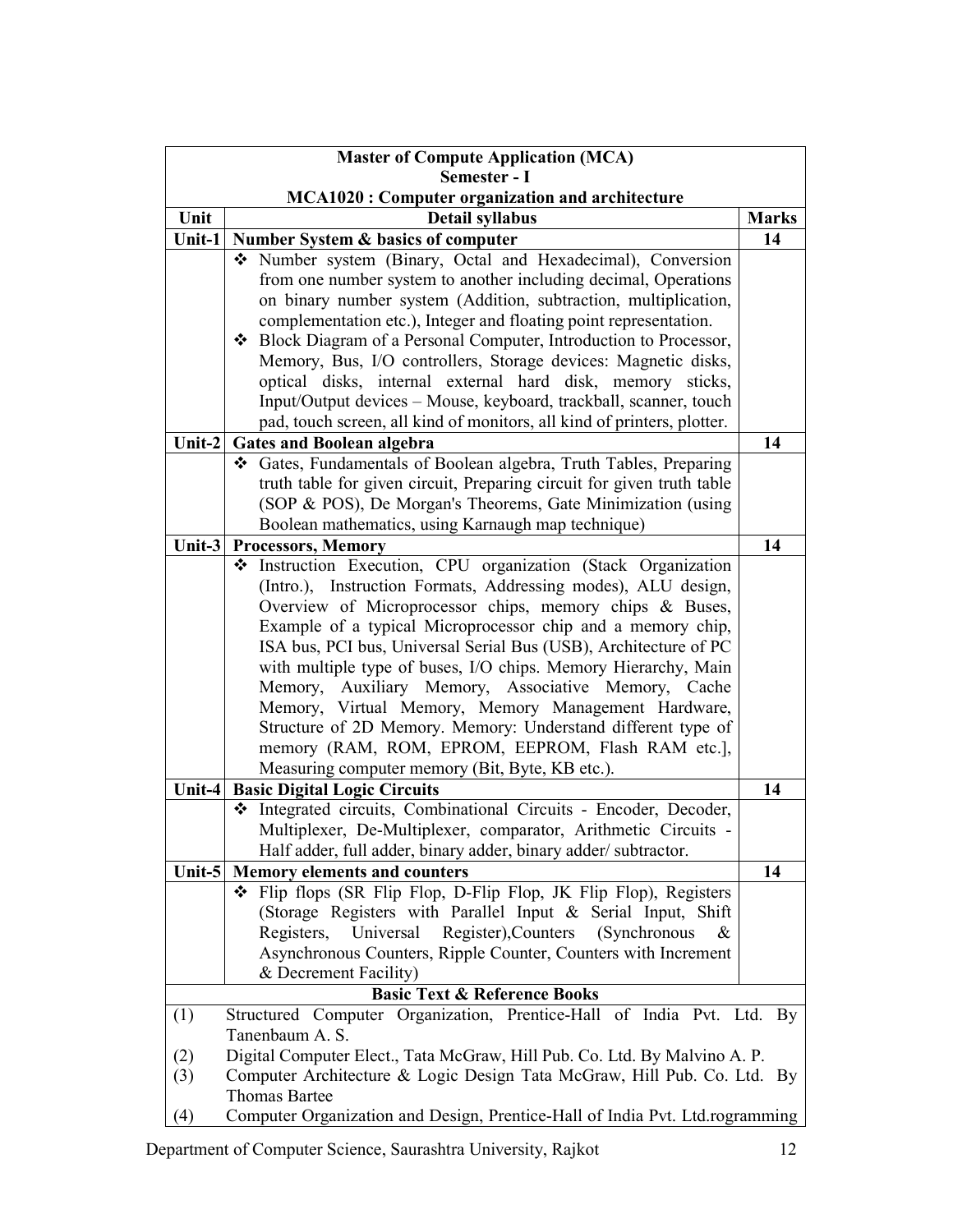- (5) Fundamental of Computers 2nd Edition, PHI By Rajaraman V –
- (6) Foundation of Information Technology D. S. Yadav, New Age
- (7) Foundation of Computing P. K. Sinha, BPB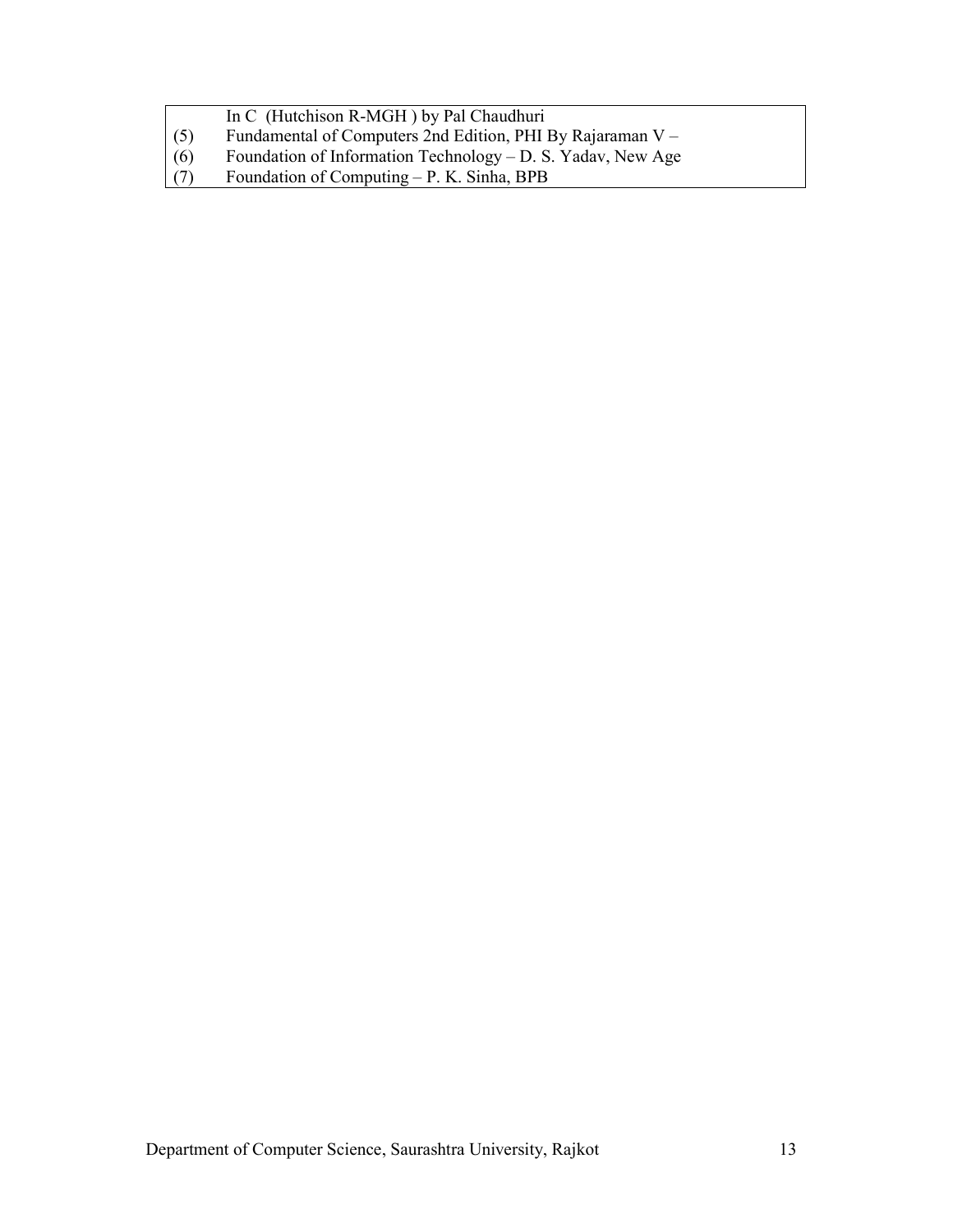| <b>Master of Compute Application (MCA)</b> |                                                                            |              |  |  |
|--------------------------------------------|----------------------------------------------------------------------------|--------------|--|--|
| Semester - I                               |                                                                            |              |  |  |
|                                            | <b>MCA1030: Introduction to Web designing</b>                              |              |  |  |
| Unit                                       | Detail syllabus                                                            | <b>Marks</b> |  |  |
| Unit-1                                     | <b>Developing Web Pages Using HTML</b>                                     | 14           |  |  |
|                                            | * Introduction of HTML, HTML Tags, Heading, linking, Images,               |              |  |  |
|                                            | Special character and Horizontal Rules, Lists, Tables, Forms,              |              |  |  |
|                                            | Internal Linking, meta Elements. Designing HTML forms                      |              |  |  |
|                                            | Webpage layout, Developing websites using the tool.                        |              |  |  |
| Unit- $2$                                  | <b>Cascading Style Sheet</b>                                               | 14           |  |  |
|                                            | The Introduction to CSS, CSS Selectors, Font attributes, Color And         |              |  |  |
|                                            | Background attributes, Text attributes, Border attributes, Margin          |              |  |  |
|                                            | attributes, Padding attributes, Font attributes, List attributes,          |              |  |  |
|                                            | Layers Effect, Table attributes, Float attributes, Pseudo-elements,        |              |  |  |
|                                            | DropDown effect, Image Opacity, Rounded Corners, Shadows,                  |              |  |  |
|                                            | Transitions, Animation, 2D / 3D Transforms.                                |              |  |  |
| Unit- $3$                                  | <b>Introduction to Java Script</b>                                         | 14           |  |  |
|                                            | * Introduction to JavaScript, Writing JavaScript into HTML, Data           |              |  |  |
|                                            | Types and Literal, Type Casting, Creating Variable, Incorporating          |              |  |  |
|                                            | Variables in a JavaScript, JavaScript Array, Operators and                 |              |  |  |
|                                            | Expressions in JavaScript, Special Operators, Constructor,                 |              |  |  |
|                                            | Condition Checking, Endless Loop, Functions in JavaScript, User            |              |  |  |
|                                            | Define Function, Dialog Boxes, The JavaScript Document Object              |              |  |  |
|                                            | Model, Built in objects in JavaScript, Form used By a website,             |              |  |  |
|                                            | Cookies.                                                                   |              |  |  |
| Unit-4                                     | <b>Built in Objects in JavaScript</b>                                      | 14           |  |  |
|                                            | Events of JavaScript, String Built in functions, Date Built in             |              |  |  |
|                                            | functions, Mathematical Built in functions., Windows object                |              |  |  |
|                                            | Properties and methods, Document object Properties and                     |              |  |  |
|                                            | methods, Form object Properties and methods, Form Control                  |              |  |  |
|                                            | object Properties and method, Image object Properties, Frames              |              |  |  |
|                                            | object Properties and methods,                                             |              |  |  |
|                                            | Unit-5 JQuery                                                              | 14           |  |  |
|                                            | The Introduction and Installation, Syntax, jQuery Selectors, jQuery        |              |  |  |
|                                            | Events, jQuery Effects (i. jQuery Hide and Show Effect, ii.                |              |  |  |
|                                            | jQuery Fade Effect, iii. jQuery Slide Effect, iv. jQuery Animate),         |              |  |  |
|                                            | jQuery Callbacks, jQuery and HTML( jQuery Get, jQuery Set,                 |              |  |  |
|                                            | jQuery Add, jQuery Remove, jQuery css, jQuery Width, jQuery                |              |  |  |
|                                            | Height), jQuery UI (Implementing Datepicker, Implementing                  |              |  |  |
|                                            | Slider, Implementing Tabs)                                                 |              |  |  |
|                                            | <b>Basic Text &amp; Reference Books</b>                                    |              |  |  |
| (1)                                        | HTML, Java Script, DHTML and PHP, BPB Publication, New Delhi by Ivan       |              |  |  |
|                                            | Bayross,                                                                   |              |  |  |
| (2)                                        | The Internet, PHI, Second Edition, May 2000 Douglas E Comer                |              |  |  |
| (3)                                        | "HTML and CSS: The complete Reference" by Thomas A. Powell, Fifth edition, |              |  |  |
|                                            | McGraw Hill Publication.                                                   |              |  |  |
| (4)                                        | "The Internet Complete Reference" by Harley Hahn, Second Edition, Tata-    |              |  |  |
|                                            | McGraw Hill Publication.                                                   |              |  |  |
| (5)                                        | Web Technology Theory and Practice by M.Srinivasan, Pearson Publication.   |              |  |  |

Department of Computer Science, Saurashtra University, Rajkot 14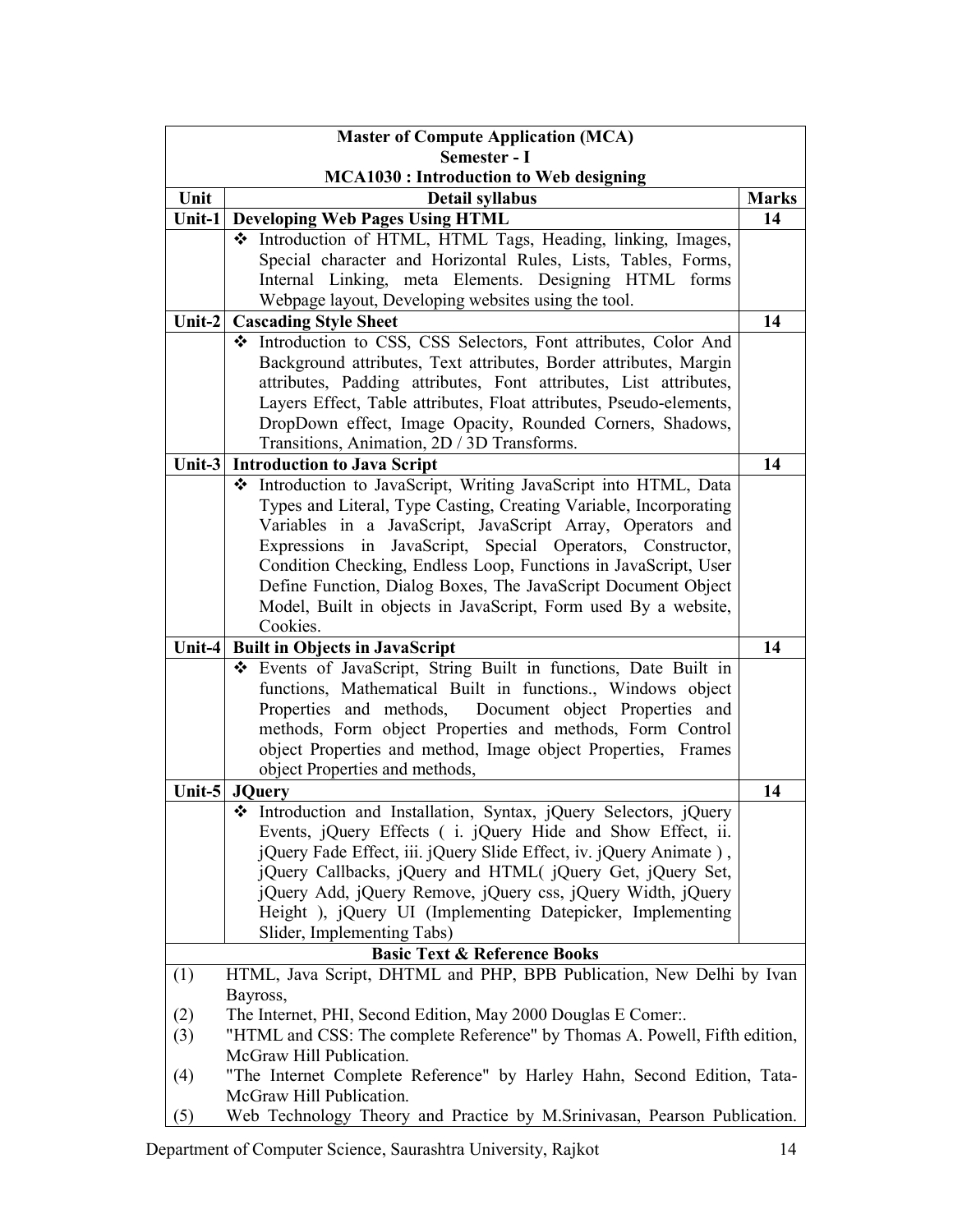World Wide Web Design With HTML, Tata McGraw Hill Publication, 2000 by Xavier C :

- (6) Web Technologies By Uttam K. Roy, Oxford Higher education publication.
- (7) "JavaScript Bible" by Danny Goodman, Michael Morrison, Paul Novitski and Tia GustaffRayl, Seventh Edition, Wiley Publishing.
- (8) "Sams Teach Yourself JavaScript in 24 hours" by Michael Moncur, Fourth edition, pearson education india.
- (9) Web Design with HTML, CSS, JavaScript and jQuery, by Jon Duckett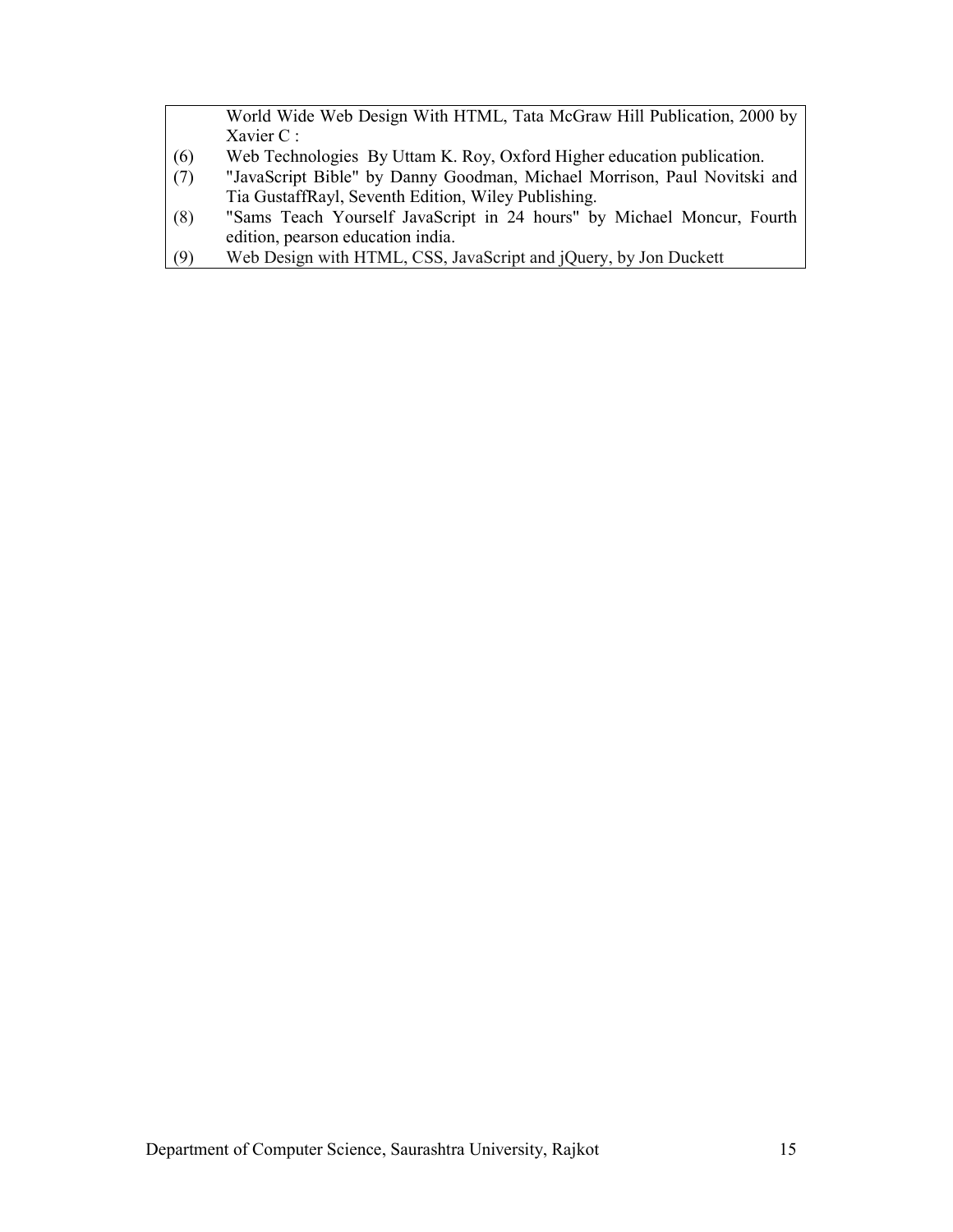| <b>Master of Compute Application (MCA)</b> |                                                                     |              |  |  |
|--------------------------------------------|---------------------------------------------------------------------|--------------|--|--|
| Semester - I                               |                                                                     |              |  |  |
|                                            | <b>MCA1040: Computer network</b>                                    |              |  |  |
| Unit                                       | <b>Detail syllabus</b>                                              | <b>Marks</b> |  |  |
| Unit-1                                     | <b>Introduction of Computer Network</b>                             | 14           |  |  |
|                                            | ❖ Introduction to Networking, Components of Networking, Different   |              |  |  |
|                                            | Computing Models of Network, Centralized, Distributed,              |              |  |  |
|                                            | Collaborative, Networking Configuration Client/Server Based,        |              |  |  |
|                                            | Peer to Peer Networking, Local and Wide Area Network. Network       |              |  |  |
|                                            | Services, File Services, Printing Services, Application Services    |              |  |  |
|                                            | Fundamentals of communication theory: Analog and Digital<br>❖       |              |  |  |
|                                            | Signal, Periodic aperiodic signal, Peak Amplitude, bit rate,        |              |  |  |
|                                            | frequency, Decibel, bit Interval, Transmission Impairment,          |              |  |  |
|                                            | Attenuation, Distortion, Noise, thermal, Induced, cross talk,       |              |  |  |
|                                            | Impulse<br>Noise,<br>throughput,<br>Propagation<br>Speed,           |              |  |  |
|                                            | waveforms, bandwidth.                                               |              |  |  |
| Unit- $2$                                  | <b>Networking Standards</b>                                         | 14           |  |  |
|                                            | Introduction to Standards, Standard Organization and the OSI        |              |  |  |
|                                            | rules and the Communication Process. The OSI reference Model,       |              |  |  |
|                                            | How Peer OSI Layer Communicates, Protocol Stacks,                   |              |  |  |
|                                            | Conceptualizing the layers of the OSI Model, OSI physical layer,    |              |  |  |
|                                            | OSI Data Link Layer, Concepts of OSI Network Layer, Transport       |              |  |  |
|                                            | Layer, Session Layer, Presentation Layer, Application Layer,        |              |  |  |
|                                            | IEEE802 family standards.                                           |              |  |  |
| Unit-3                                     | <b>Transmission Media &amp; Multiplexing</b>                        | 14           |  |  |
|                                            | Introduction to Transmission Media,<br>Transmission Media:<br>❖     |              |  |  |
|                                            | Characteristics, Cost, Installation, Requirements, Bandwidth Band   |              |  |  |
|                                            | Usage, Attenuation and Electromagnetic Interference, Cable          |              |  |  |
|                                            | Media Coaxial Cable, Twisted-Pair Cable, Fiber Optic Cable,         |              |  |  |
|                                            | Summary of Cable. Unguided media- Infrared, Radio Waves             |              |  |  |
|                                            | Terrestrial Microwaves, Satellite Microwaves.                       |              |  |  |
|                                            | Multiplexing: Frequency Division Multiplexing (FDM), Wave<br>❖      |              |  |  |
|                                            | Division Multiplexing (WDM), Time Division Multiplexing             |              |  |  |
|                                            | (TDM), Statistical Time-Division Multiplexing                       |              |  |  |
| Unit-4                                     | <b>Connectivity Devices, Network Topologies and architectures</b>   | 14           |  |  |
|                                            | Connectivity Devices: Network Adapter card, Passive Hubs,           |              |  |  |
|                                            | Repeaters, Active Hubs, Bridges, Two-Layer Switches, Routers,       |              |  |  |
|                                            | Three-Layer Switches Gateway, Brouters, Routing Algorithms,         |              |  |  |
|                                            | Distance Vector Routing, Link State Routing. Message Switching,     |              |  |  |
|                                            | Packet switching.                                                   |              |  |  |
|                                            | Stream Network Topologies and architectures: Introduction to Access |              |  |  |
|                                            |                                                                     |              |  |  |
|                                            | Methods, Contention Polling, Token Passing, Comparing               |              |  |  |
|                                            | Contention and Token Passing, Demand Priority, Network              |              |  |  |
|                                            | Topologies, Bus Topologies, Ring Topologies and Star Topologies     |              |  |  |
|                                            | Mesh Topology.                                                      |              |  |  |
| Unit-5                                     | <b>TCP/IP</b>                                                       | 14           |  |  |
|                                            | TCP/IP and internetworking, related protocols, ports and sockets,   |              |  |  |
|                                            | Address<br>Space, Classful Addressing,<br>The IPv4<br>Classless     |              |  |  |
|                                            | Addressing, address structure, IP datagram. IPv6 addresses,         |              |  |  |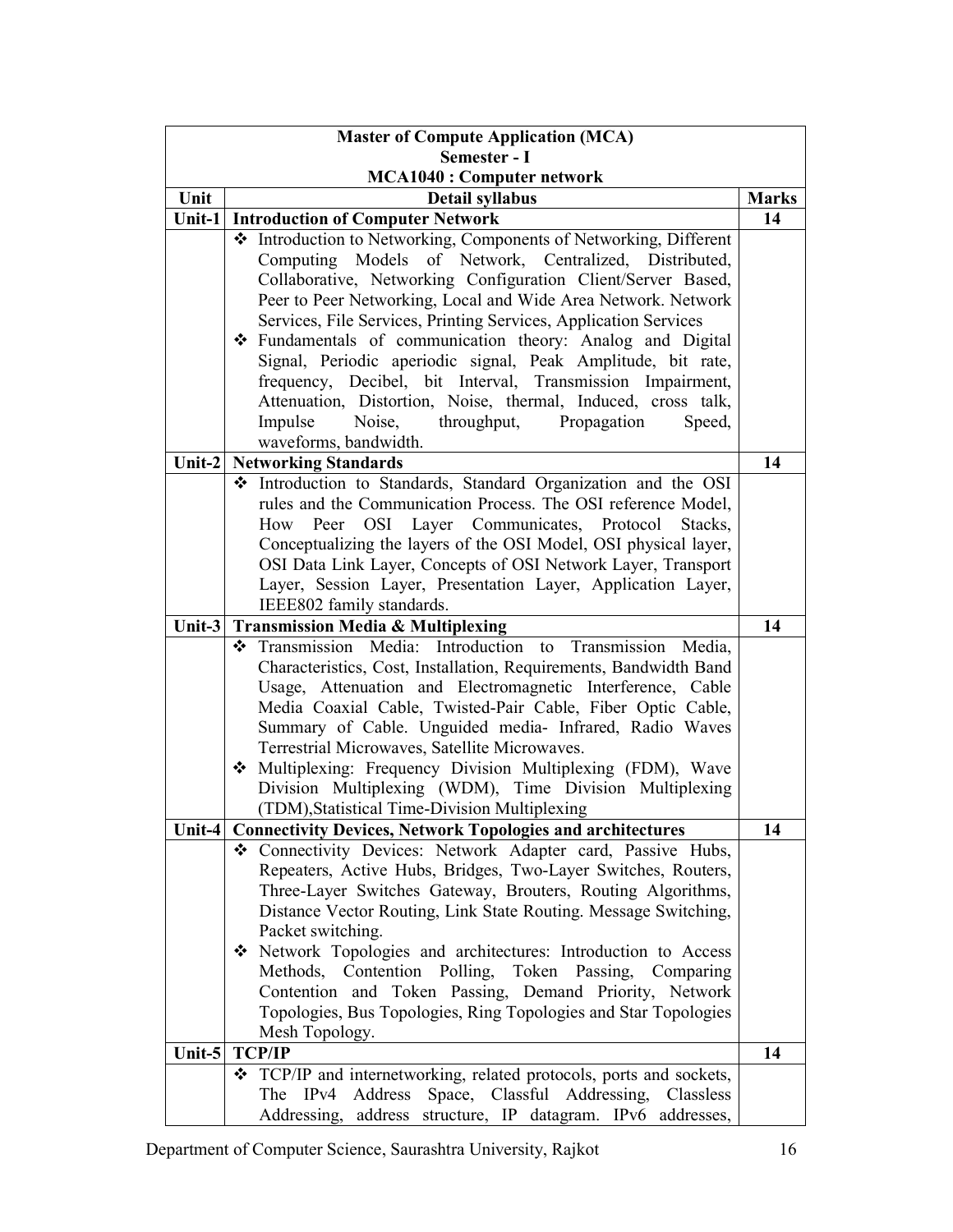|                                         | Structure.                                                    |  |  |  |
|-----------------------------------------|---------------------------------------------------------------|--|--|--|
| <b>Basic Text &amp; Reference Books</b> |                                                               |  |  |  |
| (1)                                     | B A forozon "Data communication and networking", TMH          |  |  |  |
| (2)                                     | Tannebaum A S "Computer networks", PHI                        |  |  |  |
| $\left( 3\right)$                       | Stallings, W "Computer communication network" 4th edition PHI |  |  |  |
| (4)                                     | Data and computer communication -By Stallings (Macamillan)    |  |  |  |
| (5)                                     | MCSE Training Guide-Networking essentials                     |  |  |  |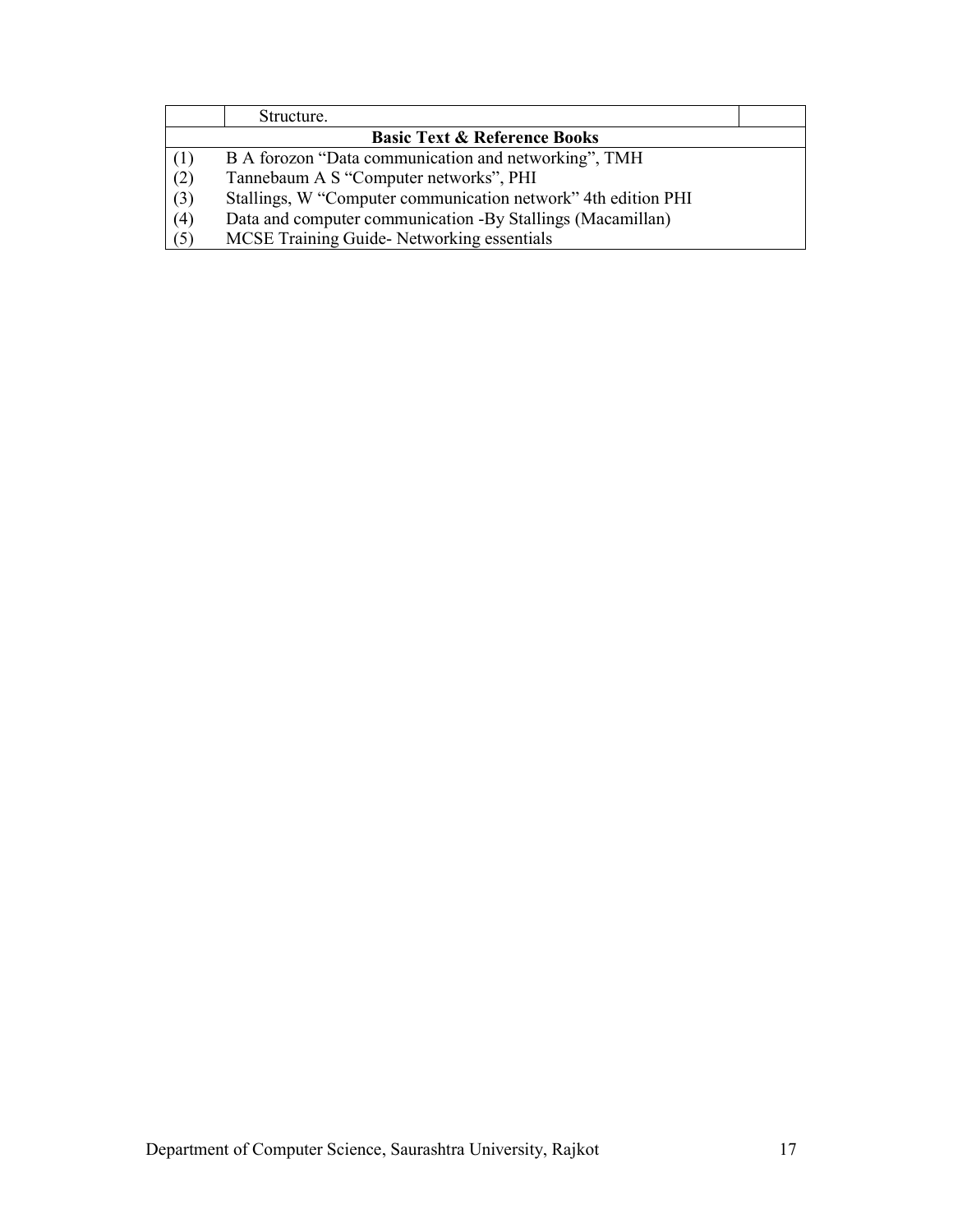| <b>Master of Compute Application (MCA)</b>                                      |                                                                                                                            |              |  |  |
|---------------------------------------------------------------------------------|----------------------------------------------------------------------------------------------------------------------------|--------------|--|--|
| Semester - I                                                                    |                                                                                                                            |              |  |  |
| <b>MCA1050: Database concepts and tools</b>                                     |                                                                                                                            |              |  |  |
| Unit                                                                            | Detail syllabus                                                                                                            | <b>Marks</b> |  |  |
| Unit-1                                                                          | <b>Concept of Database management system</b>                                                                               | 14           |  |  |
|                                                                                 | * Basic Concepts: data, database, database systems, database                                                               |              |  |  |
|                                                                                 | management system, Purpose and advantages of Database                                                                      |              |  |  |
|                                                                                 | management system (over file<br>systems),<br>data<br>models:                                                               |              |  |  |
|                                                                                 | Introduction; Three level architecture, Overall architecture of                                                            |              |  |  |
|                                                                                 | DBMS, Various components of a DBMS.                                                                                        |              |  |  |
|                                                                                 | Relational Structure – tables (relations), rows (tuples), domains,<br>❖                                                    |              |  |  |
|                                                                                 | columns (attributes), Entity sets, attributes, Types of entities,                                                          |              |  |  |
|                                                                                 | Relationships, (ER) and Types of relationships, Database                                                                   |              |  |  |
|                                                                                 | modeling using entity and relationships, Enhanced entity                                                                   |              |  |  |
|                                                                                 | relationship diagrams, keys: super key, candidate keys, primary                                                            |              |  |  |
|                                                                                 | key, entity integrity constraints, referential integrity constraints.                                                      |              |  |  |
| Unit-2                                                                          | Relational data model                                                                                                      | 14           |  |  |
|                                                                                 | Relational structure – tables (relations), rows (tuples), domains,                                                         |              |  |  |
|                                                                                 | columns (attributes), Database design process, Anomalies in a                                                              |              |  |  |
|                                                                                 | database, Functional Dependencies (Lossless decomposition,                                                                 |              |  |  |
|                                                                                 | Dependency preservance, Closure set of FD, Canonical Cover,                                                                |              |  |  |
|                                                                                 | Lossless Joins), Finding Candidate keys using Armstrong rules,                                                             |              |  |  |
|                                                                                 | Stages of Normalization: 1NF, 2NF, 3NF, BCNF (with general                                                                 |              |  |  |
|                                                                                 | definition also) and Multi valued Dependency: 4NF & 5NF                                                                    |              |  |  |
|                                                                                 | (Project Join NF) Translation of E-R schemes                                                                               |              |  |  |
| Unit-3                                                                          | <b>Introduction to ORACLE Server &amp; SQL</b>                                                                             | 14           |  |  |
|                                                                                 | ORACLE Server & Instances, Database Structure & Space<br>❖                                                                 |              |  |  |
|                                                                                 | Management, Memory & Process Structure, Schemas & Schema                                                                   |              |  |  |
|                                                                                 | Objects, Client Server Architecture - Distributed Database                                                                 |              |  |  |
|                                                                                 | Processing, Database Backup & Recovery, ORACLE Utility -                                                                   |              |  |  |
|                                                                                 | Import, Export.                                                                                                            |              |  |  |
|                                                                                 | ❖ Basic Data Types of ORACLE, Data Definition Language (DDL),                                                              |              |  |  |
|                                                                                 | Data Manipulation Language (DML), Transaction Processing                                                                   |              |  |  |
|                                                                                 | Language (TPL), Data Constraints, Inbuilt Functions, queries,                                                              |              |  |  |
|                                                                                 | Subqueries, Join, Indexes, Views, Sequences, Synonyms                                                                      |              |  |  |
|                                                                                 | Unit-4 Introduction to PL/SQL                                                                                              | 14           |  |  |
|                                                                                 | Advantages of PL/SQL and Generic PL/SQL Block, Cursor -                                                                    |              |  |  |
|                                                                                 | Implicit & Explicit Cursor, Cursor For Loop, Parameterized                                                                 |              |  |  |
|                                                                                 | Cursor, Locking Strategy - Implicit & Explicit Locking, Lock                                                               |              |  |  |
|                                                                                 | Table, Exception Handling                                                                                                  |              |  |  |
| Unit-5                                                                          | <b>ORACLE Database Object, Users, Privileges &amp; Roles</b>                                                               | 14           |  |  |
|                                                                                 | Stored Procedures & Functions, Packages, Triggers.<br>❖                                                                    |              |  |  |
|                                                                                 | $\div$ Users – Create & Delete User, Grant & Revoke Command,                                                               |              |  |  |
|                                                                                 | Privileges – System & Object Privileges, Assigning, Viewing,<br>Revoking System & Object Privileges Roles - Create, Grant, |              |  |  |
|                                                                                 | View & Delete the Roles                                                                                                    |              |  |  |
|                                                                                 | <b>Basic Text &amp; Reference Books</b>                                                                                    |              |  |  |
| Database System Concepts- Silberschatz, Korth, Sudarshan, Fifth Edition,<br>(1) |                                                                                                                            |              |  |  |
|                                                                                 | McGraw Hill                                                                                                                |              |  |  |
|                                                                                 |                                                                                                                            |              |  |  |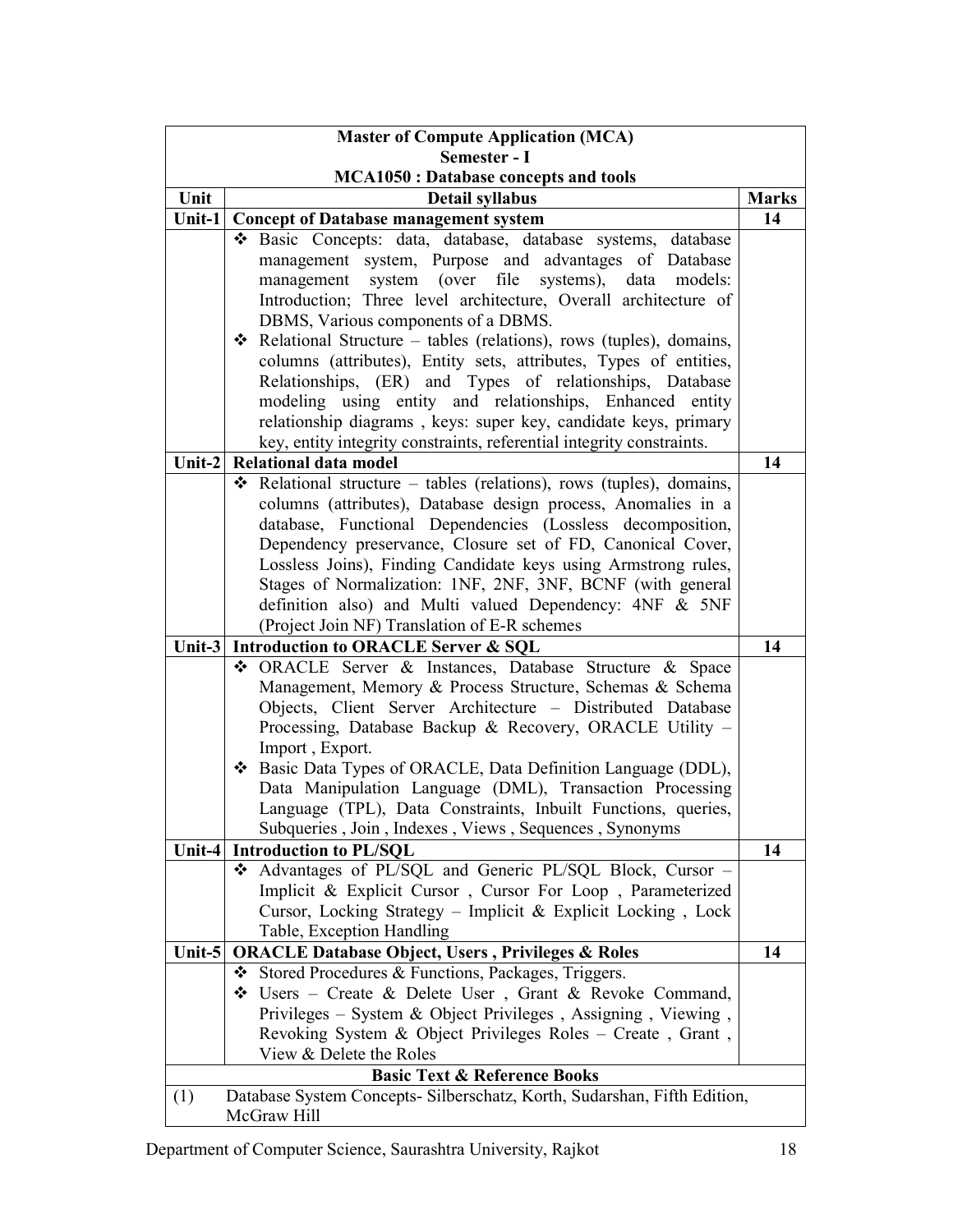| (2) | Fundamentals of Database Systems, Elmsasri, Navathe, Pearson Education, Fifth |
|-----|-------------------------------------------------------------------------------|
|     | Edition $(2008)$                                                              |
| (3) | An Introduction to Database Systems, C.J.Date, a Kannan, S Swaminathan,       |
| (4) | Pearson Education, Eighth Edition (2006) (Equivalent Reading)                 |
| (5) | Database Systems: Concepts, Design and Applications, S. K. Singh. Pearson     |
| (6) | Education                                                                     |
| (7) | Database Management Systems, Ramakrishnan, Gehrke, McGraw Hill, Third         |
| (8) | edition                                                                       |
|     |                                                                               |

(9) Database Systems: Design, Implementation and Management, Peter Rob, Carlos

- (10) Coronel, Cengage Learning, seventh edition (2007)
- (11) Practice book on SQL and PL/SQL by Anjali, Amisha, Roopal and Nirav
- publications.
- (13) Database management Systems, Leon and Leon, Vikas Publication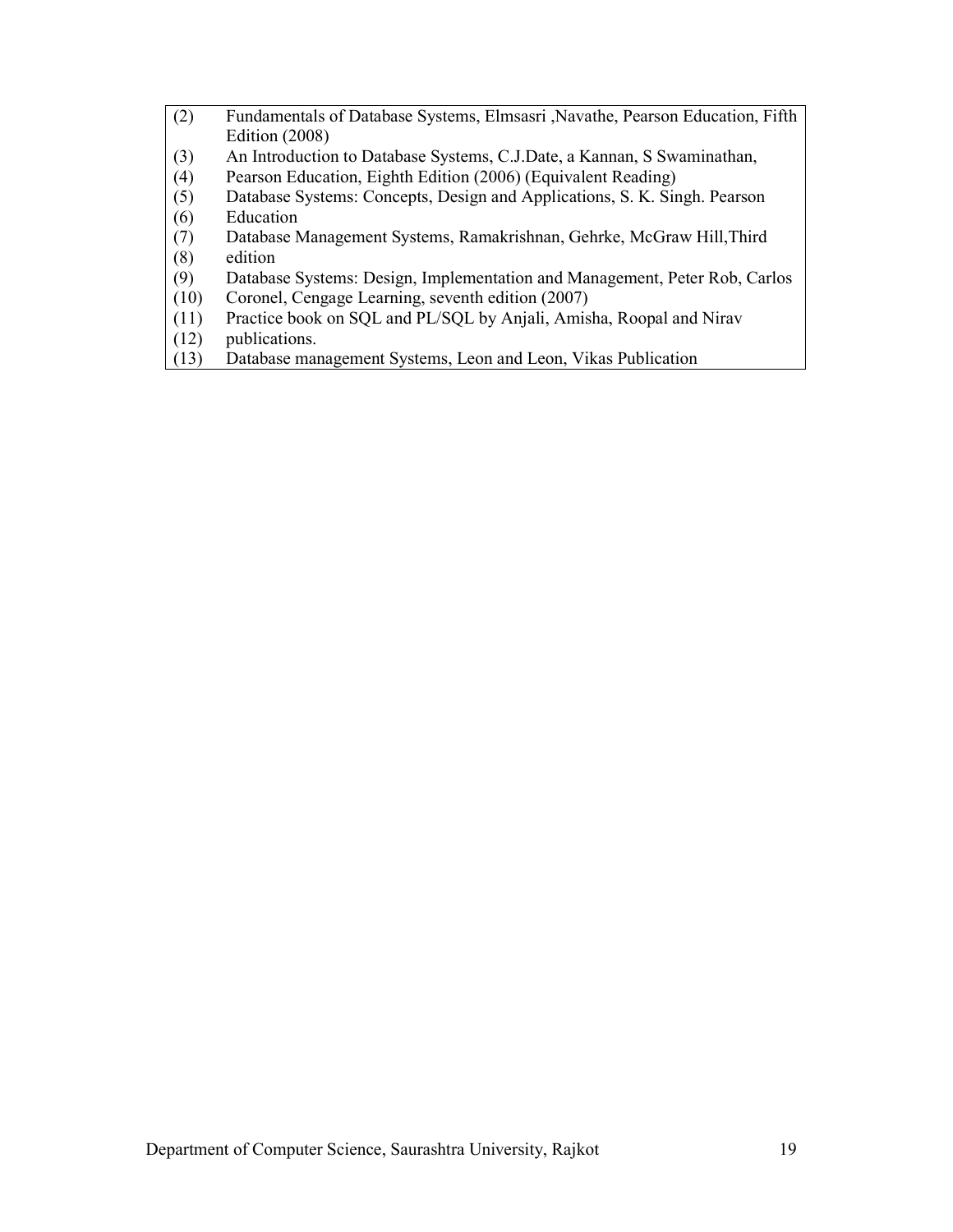| <b>Master of Compute Application (MCA)</b><br>Semester - I<br>$MCA1060: Practical-1$ |                    |
|--------------------------------------------------------------------------------------|--------------------|
| Based on (MCA1010, MCA1030, MCA1050)                                                 |                    |
| <b>Detail syllabus</b><br><b>MCA1010</b>                                             | <b>Marks</b><br>30 |
| <b>MCA1030</b>                                                                       | 35                 |
| <b>MCA1050</b>                                                                       | 35                 |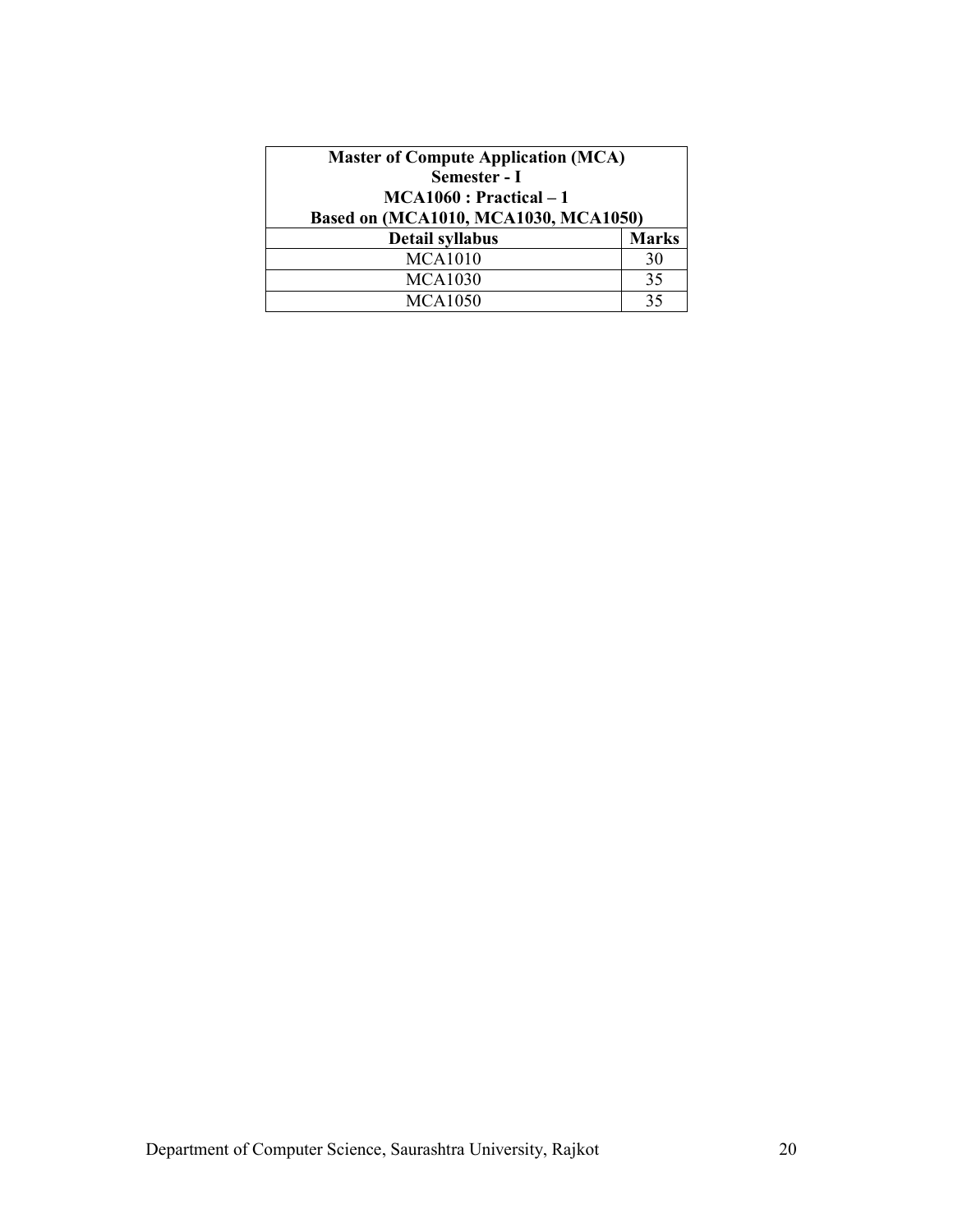| Semester - II<br><b>MCA2010: Object oriented programming using Java</b><br>Unit<br><b>Marks</b><br>Detail syllabus<br>Basics of classes, objects and method in Java<br>14<br>Unit-1<br>❖ Procedural languages Vs Object Oriented approach, characteristics<br>of OOL,<br>Java Environment, Java Features and support, Sample program &<br>❖<br>Compilation, Using block of code, Lexical Issues (White space,<br>identifiers, Literals, Comments, Separators, Keyword), Java Class<br>Library, Data type, Operators, Control structures, Arrays and<br><b>String Class</b><br>• class, object & method, Defining class, adding variables, adding<br>methods, creating objects, Constructor, this key word, garbage |
|--------------------------------------------------------------------------------------------------------------------------------------------------------------------------------------------------------------------------------------------------------------------------------------------------------------------------------------------------------------------------------------------------------------------------------------------------------------------------------------------------------------------------------------------------------------------------------------------------------------------------------------------------------------------------------------------------------------------|
|                                                                                                                                                                                                                                                                                                                                                                                                                                                                                                                                                                                                                                                                                                                    |
|                                                                                                                                                                                                                                                                                                                                                                                                                                                                                                                                                                                                                                                                                                                    |
|                                                                                                                                                                                                                                                                                                                                                                                                                                                                                                                                                                                                                                                                                                                    |
|                                                                                                                                                                                                                                                                                                                                                                                                                                                                                                                                                                                                                                                                                                                    |
|                                                                                                                                                                                                                                                                                                                                                                                                                                                                                                                                                                                                                                                                                                                    |
|                                                                                                                                                                                                                                                                                                                                                                                                                                                                                                                                                                                                                                                                                                                    |
|                                                                                                                                                                                                                                                                                                                                                                                                                                                                                                                                                                                                                                                                                                                    |
|                                                                                                                                                                                                                                                                                                                                                                                                                                                                                                                                                                                                                                                                                                                    |
|                                                                                                                                                                                                                                                                                                                                                                                                                                                                                                                                                                                                                                                                                                                    |
|                                                                                                                                                                                                                                                                                                                                                                                                                                                                                                                                                                                                                                                                                                                    |
|                                                                                                                                                                                                                                                                                                                                                                                                                                                                                                                                                                                                                                                                                                                    |
|                                                                                                                                                                                                                                                                                                                                                                                                                                                                                                                                                                                                                                                                                                                    |
|                                                                                                                                                                                                                                                                                                                                                                                                                                                                                                                                                                                                                                                                                                                    |
| collection, finalize() method, Accessing class members, methods                                                                                                                                                                                                                                                                                                                                                                                                                                                                                                                                                                                                                                                    |
| overloading, static members, nesting of methods, Vectors &                                                                                                                                                                                                                                                                                                                                                                                                                                                                                                                                                                                                                                                         |
| wrapper classes, Implementation of O.O.P concept in java,                                                                                                                                                                                                                                                                                                                                                                                                                                                                                                                                                                                                                                                          |
| Inheritance, Subclasses, subclass constructor, multiple inheritance,                                                                                                                                                                                                                                                                                                                                                                                                                                                                                                                                                                                                                                               |
| hierarchical inheritance, overriding methods, Abstract Class, Final                                                                                                                                                                                                                                                                                                                                                                                                                                                                                                                                                                                                                                                |
| variables and methods, final classes, Method Using final to                                                                                                                                                                                                                                                                                                                                                                                                                                                                                                                                                                                                                                                        |
| Prevent Overriding & overloading, finalize methods , The Object                                                                                                                                                                                                                                                                                                                                                                                                                                                                                                                                                                                                                                                    |
| Class, Visibility control – public access, friendly access, protected                                                                                                                                                                                                                                                                                                                                                                                                                                                                                                                                                                                                                                              |
| access, private protected access, rules of thumb, Method                                                                                                                                                                                                                                                                                                                                                                                                                                                                                                                                                                                                                                                           |
| Overloading, Object as parameters, Argument Passing, Returning                                                                                                                                                                                                                                                                                                                                                                                                                                                                                                                                                                                                                                                     |
| Objects, recursion, Access control, static, final, Nested & Inner                                                                                                                                                                                                                                                                                                                                                                                                                                                                                                                                                                                                                                                  |
| Classes, String class, Command-Line arguments.                                                                                                                                                                                                                                                                                                                                                                                                                                                                                                                                                                                                                                                                     |
| 14<br>Unit-2<br><b>Packages, Interfaces and Exception Handling</b>                                                                                                                                                                                                                                                                                                                                                                                                                                                                                                                                                                                                                                                 |
| understanding<br>CLASSPATH,<br>$\triangle$ Defining<br>package,<br>Access                                                                                                                                                                                                                                                                                                                                                                                                                                                                                                                                                                                                                                          |
| protection, Importing Packages, Defining Interfaces.                                                                                                                                                                                                                                                                                                                                                                                                                                                                                                                                                                                                                                                               |
| * Exception Types, Uncaught Exceptions, Multiple catch Clauses,                                                                                                                                                                                                                                                                                                                                                                                                                                                                                                                                                                                                                                                    |
| Nested try Statements, Throw, Throws, Finally, Java's Built-in                                                                                                                                                                                                                                                                                                                                                                                                                                                                                                                                                                                                                                                     |
| Exceptions, Creating Your Own Exception Subclasses                                                                                                                                                                                                                                                                                                                                                                                                                                                                                                                                                                                                                                                                 |
| 14<br><b>Multithreaded programming</b><br>Unit-3                                                                                                                                                                                                                                                                                                                                                                                                                                                                                                                                                                                                                                                                   |
| ❖ Creating threads, run() method, new thread, thread class, stopping<br>$& blocking threads, Life cycle of thread - newborn, runnable,$                                                                                                                                                                                                                                                                                                                                                                                                                                                                                                                                                                            |
| running, blocked, dead, waiting, sleeping, suspended, blocked,                                                                                                                                                                                                                                                                                                                                                                                                                                                                                                                                                                                                                                                     |
| Using thread methods, thread exceptions, thread priority,                                                                                                                                                                                                                                                                                                                                                                                                                                                                                                                                                                                                                                                          |
| synchronization, Implementing the 'Runnable' interface                                                                                                                                                                                                                                                                                                                                                                                                                                                                                                                                                                                                                                                             |
| Unit-4<br><b>Applet and Event Handling</b><br>14                                                                                                                                                                                                                                                                                                                                                                                                                                                                                                                                                                                                                                                                   |
| What is an Applet, Applet Lifecycle, Applet class, AppletContext                                                                                                                                                                                                                                                                                                                                                                                                                                                                                                                                                                                                                                                   |
| class, passing parameters to applet, Use of java.awt. Graphics class                                                                                                                                                                                                                                                                                                                                                                                                                                                                                                                                                                                                                                               |
| and its various methods in an applet                                                                                                                                                                                                                                                                                                                                                                                                                                                                                                                                                                                                                                                                               |
| ❖ Event Delegation Model or Event Class Hierarchy, All classes and                                                                                                                                                                                                                                                                                                                                                                                                                                                                                                                                                                                                                                                 |
| interfaces of Event Delegation Model, Programmes related to                                                                                                                                                                                                                                                                                                                                                                                                                                                                                                                                                                                                                                                        |
| event handling covering all types of events                                                                                                                                                                                                                                                                                                                                                                                                                                                                                                                                                                                                                                                                        |
| Unit-5<br><b>JDBC</b> (Java Database Connectivity)<br>14                                                                                                                                                                                                                                                                                                                                                                                                                                                                                                                                                                                                                                                           |
| The Introduction of JDBC, JDBC Architecture, Data types in JDBC,                                                                                                                                                                                                                                                                                                                                                                                                                                                                                                                                                                                                                                                   |
| Processing Queries, Database Exception Handling, Discuss types                                                                                                                                                                                                                                                                                                                                                                                                                                                                                                                                                                                                                                                     |
| of drivers.                                                                                                                                                                                                                                                                                                                                                                                                                                                                                                                                                                                                                                                                                                        |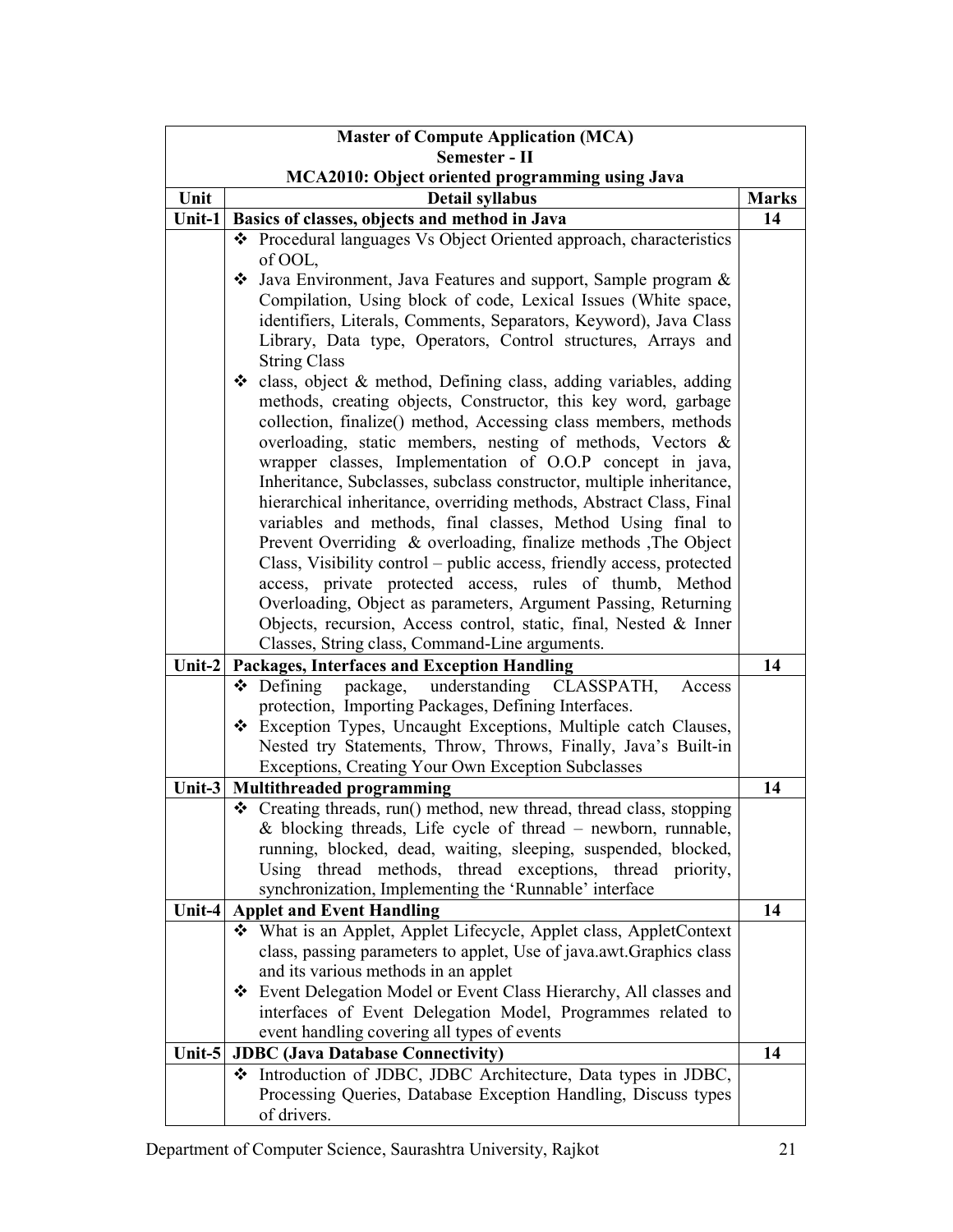|     | <b>Basic Text &amp; Reference Books</b>                        |
|-----|----------------------------------------------------------------|
| (1) | The Complete Reference Java, Herbert Schildt: TMH, New Delhi   |
| (2) | Black Book: Java Programming, DreamTech Publication, New Delhi |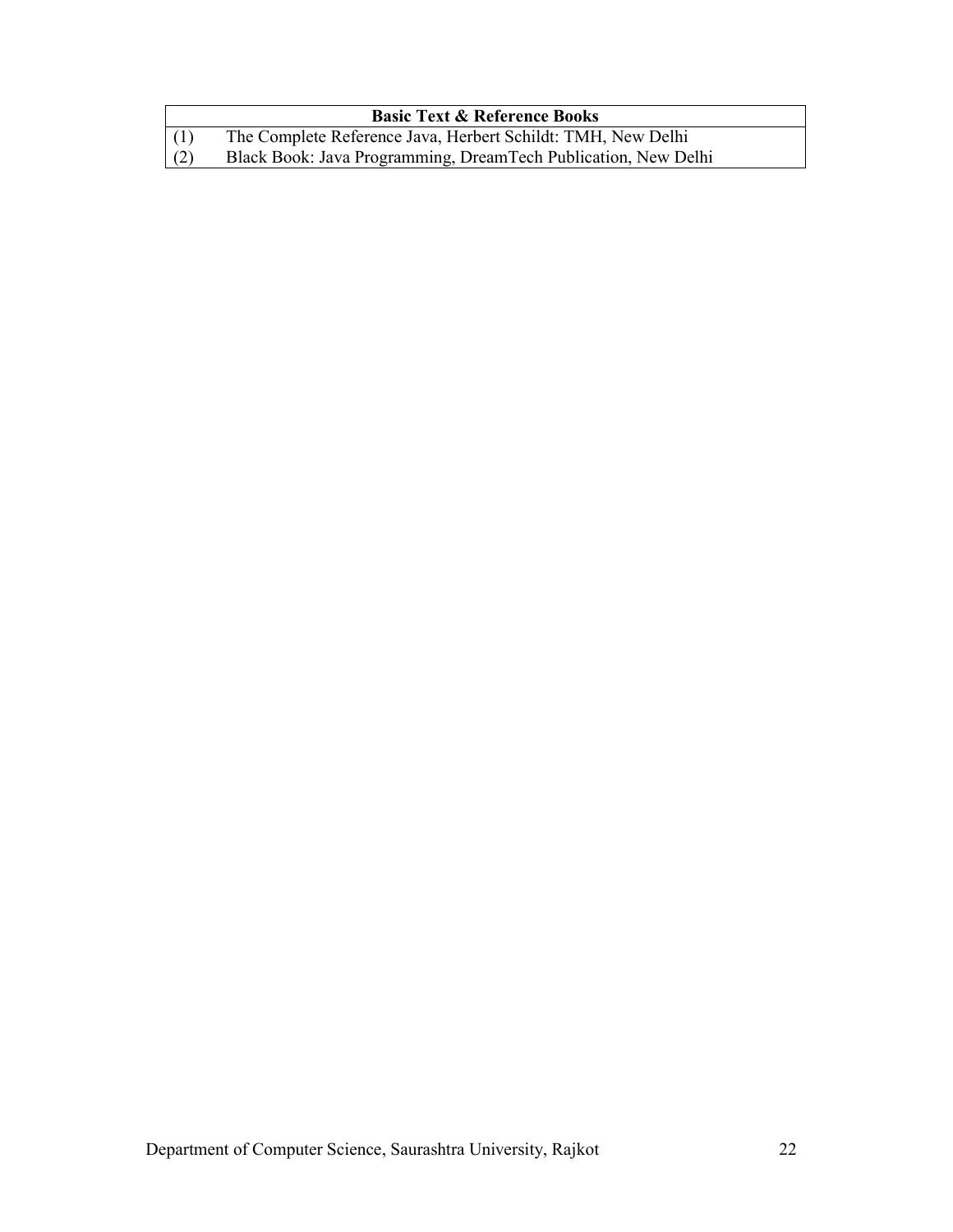| <b>Master of Compute Application (MCA)</b> |   |                                                                                                                                  |              |  |
|--------------------------------------------|---|----------------------------------------------------------------------------------------------------------------------------------|--------------|--|
| Semester - II                              |   |                                                                                                                                  |              |  |
| Unit                                       |   | $MCA2020$ : Programming in $C#$ & forms<br>Detail syllabus                                                                       | <b>Marks</b> |  |
| Unit-1                                     |   | <b>Components of the .NET Architecture</b>                                                                                       | 14           |  |
|                                            |   | * MS .NET Runtime, Managed / Unmanaged Code, Intermediate                                                                        |              |  |
|                                            |   | Language, Common Type System, MS .NET Base Class Library                                                                         |              |  |
|                                            |   | (BCL), Assemblies, Metadata, and Modules, Just In Time                                                                           |              |  |
|                                            |   | Compilation, Garbage Collection.                                                                                                 |              |  |
|                                            | ❖ | Introduction to C# : .Net language, C# Program Console                                                                           |              |  |
|                                            |   | Application Development, Compiling and Executing, defining a                                                                     |              |  |
|                                            |   | Class, Declaring the Main () Method, Organizing Libraries with                                                                   |              |  |
|                                            |   | Namespaces, Using the using Keyword, Adding Comments.                                                                            |              |  |
|                                            |   | ❖ C# Data Types, Value Types-Primitive DataTypes, Reference                                                                      |              |  |
|                                            |   | Types, C# Control Structures -Using the if Statement, Using the if                                                               |              |  |
|                                            |   | else Statement, Using the switch case Statement, Using the for                                                                   |              |  |
|                                            |   | Statement, Using the while Statement, Using the do while                                                                         |              |  |
|                                            |   | Statement, Using the break Statement, Using the continue                                                                         |              |  |
| Unit-2                                     |   | Statement, Using the return Statement, Using the goto Statement.<br>C# Properties Delegates, Interface, Inheritance and Generics | 14           |  |
|                                            |   | Delegates in C# - Single Cast, Multicast Delegates. Inheritance,                                                                 |              |  |
|                                            |   | Interfaces in C#, Structures in C#, Operator Overloading in C#,                                                                  |              |  |
|                                            |   | Using Generics in C#.                                                                                                            |              |  |
| Unit- $3$                                  |   | <b>Exception, Threading</b>                                                                                                      | 14           |  |
|                                            |   | $\div$ Exception Handling in C#-Using the try Block, Using the catch                                                             |              |  |
|                                            |   | Block, Using the finally Block, Using the throw Statement.                                                                       |              |  |
|                                            |   | Multithreading -Getting started with threads, managing thread                                                                    |              |  |
|                                            |   | lifetimes, destroying threads, scheduling threads, communicating                                                                 |              |  |
|                                            |   | data to a thread.                                                                                                                |              |  |
|                                            |   | Unit-4 Introduction to ADO.NET                                                                                                   | 14           |  |
|                                            | ❖ | ADO.NET,<br>Introduction<br>ADO.NET<br>Architecture,<br>to                                                                       |              |  |
|                                            |   | Understanding the ConnectionObject, Building the Connection                                                                      |              |  |
|                                            |   | Understanding the CommandObject,<br>String,<br>Understanding                                                                     |              |  |
|                                            |   | DataReaders, Understanding<br>DataAdapters,<br>DataSets<br>and                                                                   |              |  |
|                                            |   | DataTable, DataColumn, DataRow, Working with System.Data.<br>OleDb, Using DataReaders, Using DataSets                            |              |  |
| Unit-5                                     |   | <b>C# Windows form and Controls</b>                                                                                              | 14           |  |
|                                            |   | ❖ General Controls with important properties, events and Methods                                                                 |              |  |
|                                            |   | (Label, text box, button, listbox, combo box, check box, radio                                                                   |              |  |
|                                            |   | button picture box, date time picker progress bar, timer. Status                                                                 |              |  |
|                                            |   | strip, user defined controls), Containers (Group box, panel, split                                                               |              |  |
|                                            |   | container, tab control, tab layout panel, flow layout panel), Menu                                                               |              |  |
|                                            |   | and Tools Bars, Menu strip, context menu strip, status strip, tool                                                               |              |  |
|                                            |   | strip, Dialogs (Colour dialog, folder browser dialog, font dialog,                                                               |              |  |
|                                            |   | open file dialog, save file dialog)                                                                                              |              |  |
|                                            |   | <b>Basic Text &amp; Reference Books</b>                                                                                          |              |  |
| (1)                                        |   | Beginning C#, Wrox Publication                                                                                                   |              |  |
| (2)                                        |   | Professional C#, Wrox Publication                                                                                                |              |  |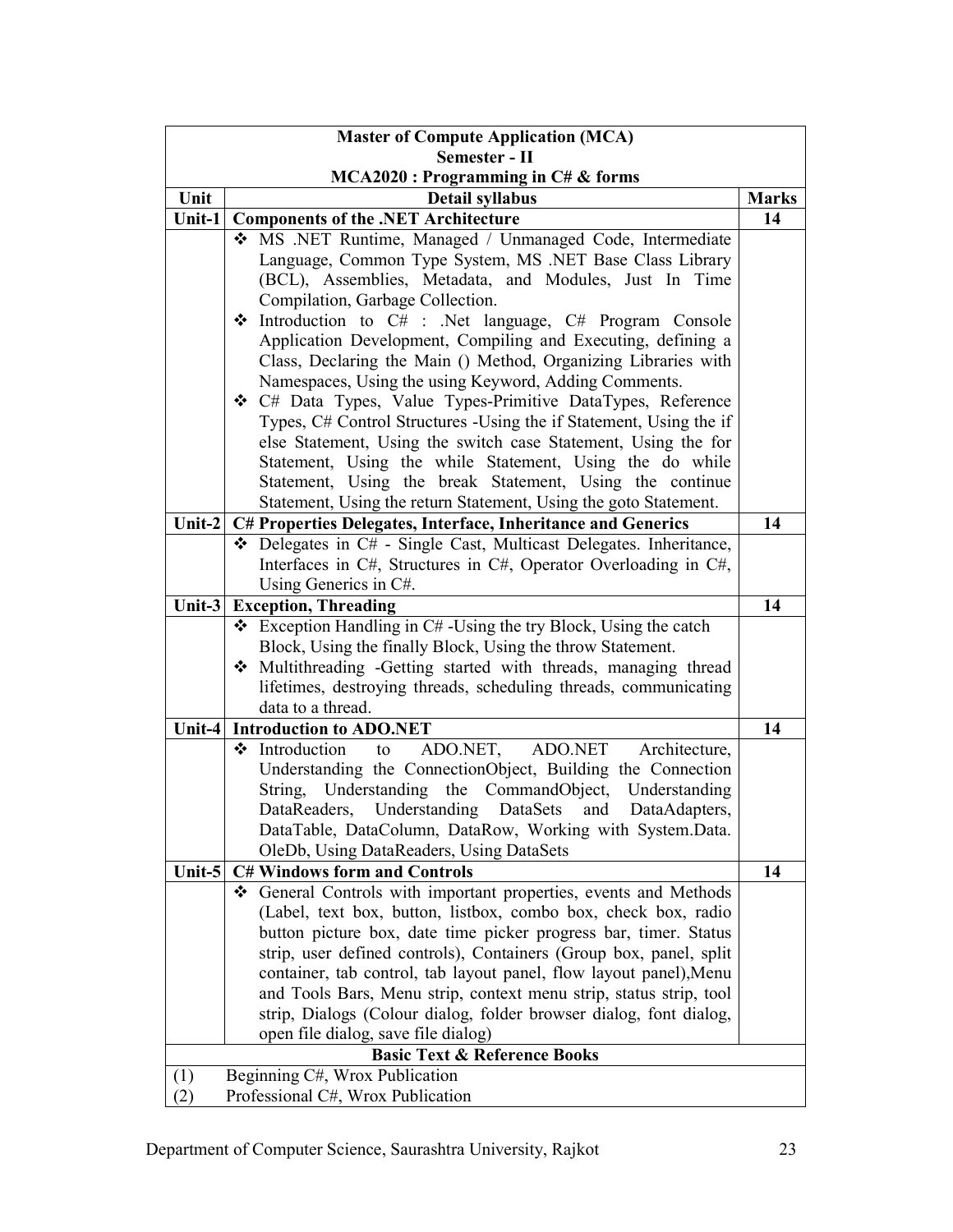| <b>Master of Compute Application (MCA)</b> |                                                                                                                               |              |  |  |
|--------------------------------------------|-------------------------------------------------------------------------------------------------------------------------------|--------------|--|--|
| Semester - II                              |                                                                                                                               |              |  |  |
| $MCA2030:$ Web programming $-1$            |                                                                                                                               |              |  |  |
| Unit                                       | <b>Detail syllabus</b>                                                                                                        | <b>Marks</b> |  |  |
|                                            | Unit-1 Introduction to PHP                                                                                                    | 14           |  |  |
|                                            | * Introduction to PHP, how PHP works, The PHP .ini File, Basic                                                                |              |  |  |
|                                            | PHP syntax :                                                                                                                  |              |  |  |
|                                            | ◆ PHP tags, PHP statements and whitespace comments, PHP                                                                       |              |  |  |
|                                            | functions, Variable types, variable names (identifiers, type                                                                  |              |  |  |
|                                            | strength, variable scope, super, globals, constants, variable -<br>testing and manipulation functions), First PHP script, PHP |              |  |  |
|                                            | operators, Creating Dynamic pages: Single Quotes Vs. Double                                                                   |              |  |  |
|                                            | Quotes, Passing variables on the URL, passing variables via the                                                               |              |  |  |
|                                            | Query String, Flow Control, Arrays.                                                                                           |              |  |  |
|                                            | ◆ PHP and HTML Forms, HTML Forms, how HTML Forms work,                                                                        |              |  |  |
|                                            | processing form input.                                                                                                        |              |  |  |
|                                            | String Manipulation, Formatting Strings, /Concatenation, String                                                               |              |  |  |
|                                            | Manipulation Functions, Examples of string functions, working                                                                 |              |  |  |
|                                            | with string manipulation functions, magic quotes Reusing Code                                                                 |              |  |  |
|                                            | and Writing Functions, including files, require, require once,                                                                |              |  |  |
|                                            | auto prepend file and auto append file, user functions, defining                                                              |              |  |  |
|                                            | and calling functions, default values, variable scope, by reference                                                           |              |  |  |
|                                            | By value, form processing code organization, code<br>$VS$                                                                     |              |  |  |
|                                            | organization, and conclusion.                                                                                                 |              |  |  |
| Unit- $2$                                  | Database connectivity, sending mail, regular expression                                                                       | 14           |  |  |
|                                            | Managing Data, querying a database, inserting, updating deleting,                                                             |              |  |  |
|                                            | searching Records mysql functions.<br>Sending Email with PHP, mail(), shortcomings of mail(),                                 |              |  |  |
|                                            | PHPMailer, Sending a password by Email                                                                                        |              |  |  |
|                                            | * Regular expressions, Regular Expression Syntax, Start and End                                                               |              |  |  |
|                                            | ( $\sqrt{s}$ ), Number of occurrences (? +*{}), Common Characters                                                             |              |  |  |
|                                            | $(\Delta\Delta D\wedge W\wedge S)$ , Grouping ([]), Negation (^), Subpatterns(()),                                            |              |  |  |
|                                            | Alternatives( ), Escape Character (\), Form Validation functions                                                              |              |  |  |
|                                            | with regular expressions.                                                                                                     |              |  |  |
| Unit- $3$                                  | Session, cookies & File system                                                                                                | 14           |  |  |
|                                            | Session Control and /Cookies, Sessions, Configuring Sessions,                                                                 |              |  |  |
|                                            | Session                                                                                                                       |              |  |  |
|                                            | ❖ Functions, Cookies, Authentication with Session Control.                                                                    |              |  |  |
|                                            | ❖ File System Management, Opening a file, fopen(), Reading from a                                                             |              |  |  |
|                                            | file, fgets(), writing to a file, fwrite(), writing to a file, file locking,                                                  |              |  |  |
|                                            | flock(), uploading files via an HTML form, getting file                                                                       |              |  |  |
|                                            | information, more file functions, directory Functions getting a<br>directory listing, creating a resume management page.      |              |  |  |
| Unit-4                                     | <b>Ajax and XMLDOM</b>                                                                                                        | 14           |  |  |
|                                            | Ajax with PHP, Ajax overview, Ajax Technology Stack, Ajax                                                                     |              |  |  |
|                                            | Implementations, Installing and configuring HTML Ajax Pear                                                                    |              |  |  |
|                                            | Module, Ajax Server, Ajax Client.                                                                                             |              |  |  |
|                                            | ❖ PHP XML Support, Simple XML Objects, executing X path                                                                       |              |  |  |
|                                            | Queries, DOM                                                                                                                  |              |  |  |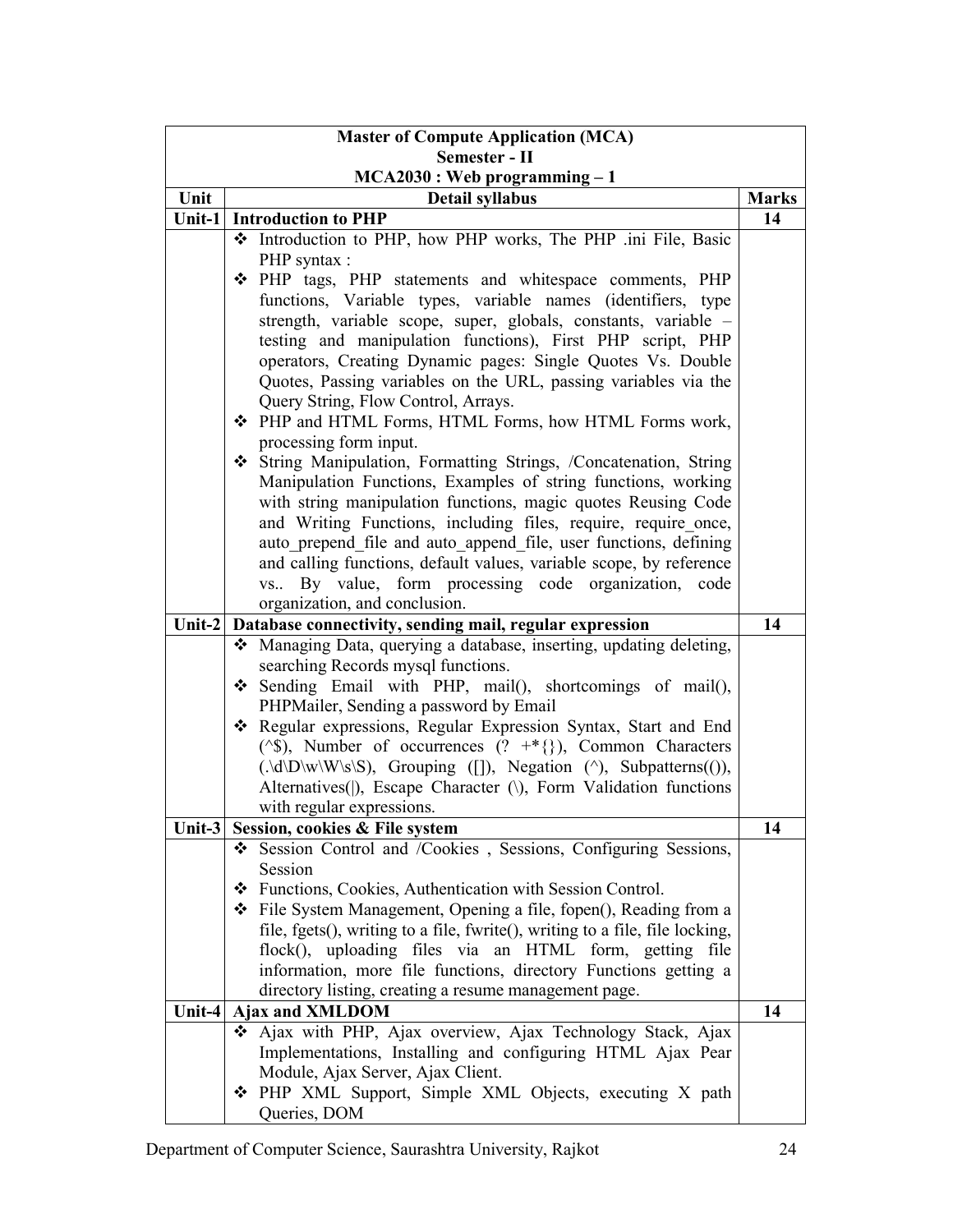|      | $\triangle$ Interoperability, Using X path, Installing and Configuring |    |
|------|------------------------------------------------------------------------|----|
|      | LIBXSL, Applying server side XSL Transformations, Using XML            |    |
|      | in N-Tier Architecture, Mixing PHP Objects and XML.                    |    |
|      | Unit-5   Web services                                                  | 14 |
|      | ❖ PHP Web Services, Web service Technology Stack, SOAP Soup,           |    |
|      | Web services with PHP, Installing NuSOAP, Building a SOAP              |    |
|      | SERVER, Consuming a Web service, Generating WSDL                       |    |
|      | Dynamically, Understanding Generated WSDL, WSDL and SOAP               |    |
|      | Proxies.                                                               |    |
|      | ❖ Web Services with JSON.                                              |    |
|      | <b>Basic Text &amp; Reference Books</b>                                |    |
| (3)  | Beginning JavaScript 2nd Edition - Wrox                                |    |
| (4)  | Beginning PHP5, Apache, Mysql Web Development - Wrox                   |    |
| (5)  | PHP Bible, 2nd Edition : Tim Converse, Joyce Park                      |    |
| (6)  | PHP manual                                                             |    |
| (7)  | Beginning Ajax – Wrox                                                  |    |
| (8)  | PHP Bible, 2nd Edition : Tim Converse, Joyce Park                      |    |
| (9)  | Beginning PHP5, Apache, Mysql Web Development – Wrox                   |    |
| (10) | XML Bible - Wiley                                                      |    |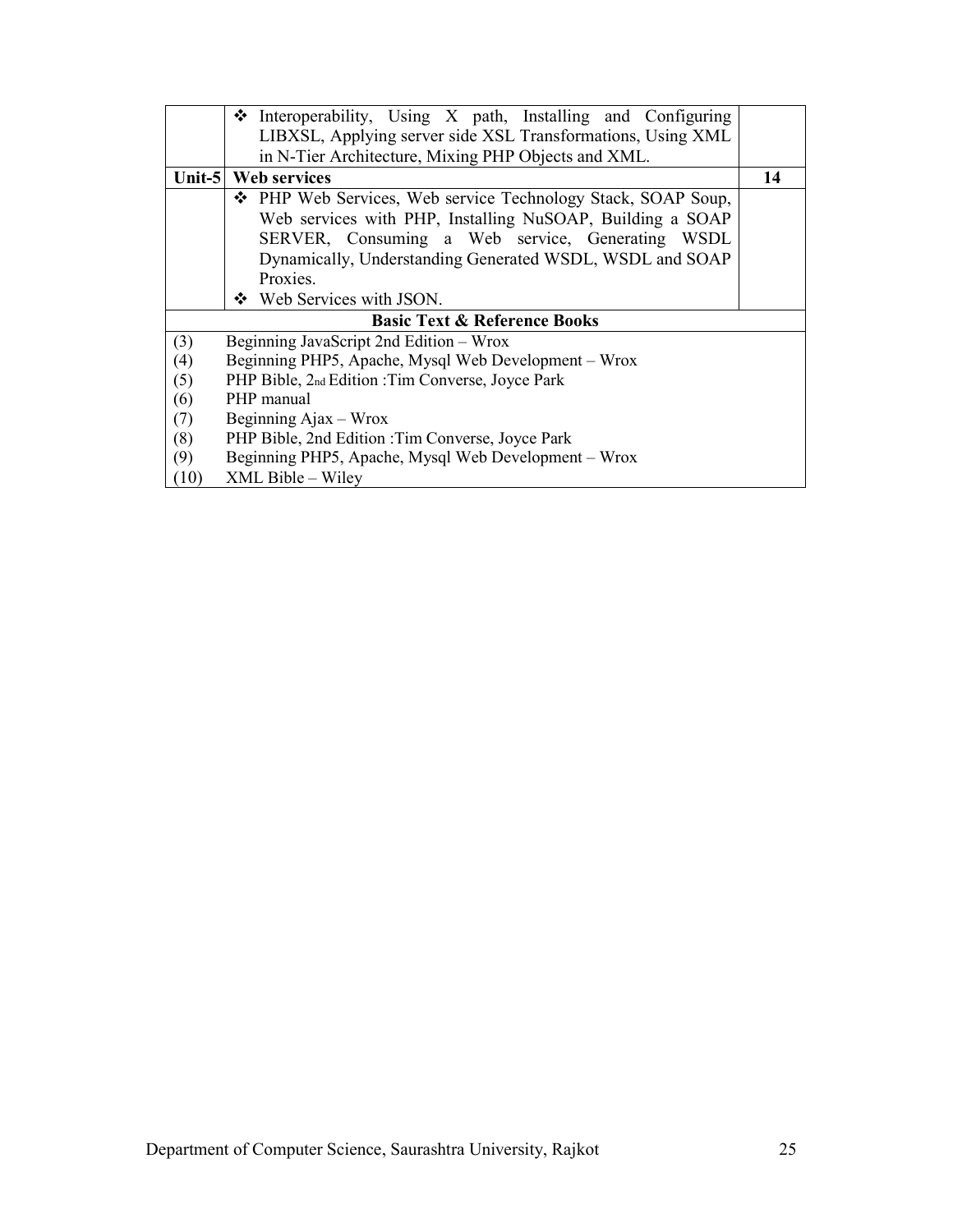| <b>Master of Compute Application (MCA)</b> |                                                                                                                      |              |  |  |
|--------------------------------------------|----------------------------------------------------------------------------------------------------------------------|--------------|--|--|
| Semester - II                              |                                                                                                                      |              |  |  |
|                                            | <b>MCA2040: Operating systems</b>                                                                                    |              |  |  |
| Unit                                       | <b>Detail syllabus</b>                                                                                               | <b>Marks</b> |  |  |
| Unit-1                                     | <b>Introduction</b>                                                                                                  | 14           |  |  |
|                                            | What is OS, General categories of OS - Desktop system,                                                               |              |  |  |
|                                            | Multiprocessor systems, Distributed systems, clustered systems,                                                      |              |  |  |
|                                            | Real time systems, Handheld systems<br>❖ Computer system structure - I/O structure, Hardware protection              |              |  |  |
|                                            | ❖ Operating system concepts, Services, System calls for (process                                                     |              |  |  |
|                                            | management, signaling, file management, directory management,                                                        |              |  |  |
|                                            | protection, time management), Operating system structure                                                             |              |  |  |
|                                            | (monolithic system, layered system, virtual machine, client server                                                   |              |  |  |
|                                            | model)                                                                                                               |              |  |  |
| Unit-2                                     | <b>Process management</b>                                                                                            | 14           |  |  |
|                                            | ❖ Process concepts - States of process, Scheduling, Threads – User                                                   |              |  |  |
|                                            | & Kernel Threads, Single & Multi-Threaded, Processes, Multi-                                                         |              |  |  |
|                                            | Threading Models, Inter process communication (race condition,                                                       |              |  |  |
|                                            | critical selection, mutual exclusion with busy waiting, sleep and                                                    |              |  |  |
|                                            | wakeup, semaphore, monitors, message passing),                                                                       |              |  |  |
|                                            | ❖ Process scheduling: Round robin scheduling, priority scheduling,                                                   |              |  |  |
|                                            | multiple queue, shortest job first, guaranteed scheduling, lottery                                                   |              |  |  |
|                                            | scheduling, real time scheduling, two level scheduling, policy                                                       |              |  |  |
|                                            | versus mechanism.                                                                                                    |              |  |  |
| Unit-3                                     | <b>Deadlock and Memory Management</b>                                                                                | 14           |  |  |
|                                            | Deadlocks: criteria for deadlock arise, resources, principles of                                                     |              |  |  |
|                                            | deadlock, detection and recovery, deadlock prevention, deadlock                                                      |              |  |  |
|                                            | avoidance – The Banker's algorithm for a single resource,                                                            |              |  |  |
|                                            | resource trajectories, Bankers algorithm for multiple resources.                                                     |              |  |  |
|                                            | * Memory management: Logical and physical address, Swapping,<br>Contiguous Memory, Allocation, Paging, Segmentation, |              |  |  |
|                                            | Segmentation with paging, Virtual memory - Demand Paging,                                                            |              |  |  |
|                                            | Page replacement algorithms                                                                                          |              |  |  |
|                                            | Unit-4 File Management                                                                                               | 14           |  |  |
|                                            | ❖ File Concept – Access Methods, Directory Structure                                                                 |              |  |  |
|                                            | ❖ File System Structure                                                                                              |              |  |  |
|                                            | ❖ Allocation methods                                                                                                 |              |  |  |
|                                            | ❖ Free space management, Directory implementation                                                                    |              |  |  |
|                                            | $\bullet$ Overview of I/O system – Application I/O Interface, I/O hardware,                                          |              |  |  |
|                                            | kernel I/O subsystem                                                                                                 |              |  |  |
|                                            | $\bullet$ Disk scheduling algorithms                                                                                 |              |  |  |
| Unit- $5$                                  | <b>Security and Applications of OS</b>                                                                               | 14           |  |  |
|                                            | Security: The security environment, famous security flaws,<br>❖                                                      |              |  |  |
|                                            | generic security attacks, design principles for security, user                                                       |              |  |  |
|                                            | authentication                                                                                                       |              |  |  |
|                                            | * Protection: Protection domains, access control lists, capabilities,                                                |              |  |  |
|                                            | convert channels                                                                                                     |              |  |  |
|                                            | The dining philosophers problem<br>❖                                                                                 |              |  |  |
|                                            | ❖ The reader and writers problem                                                                                     |              |  |  |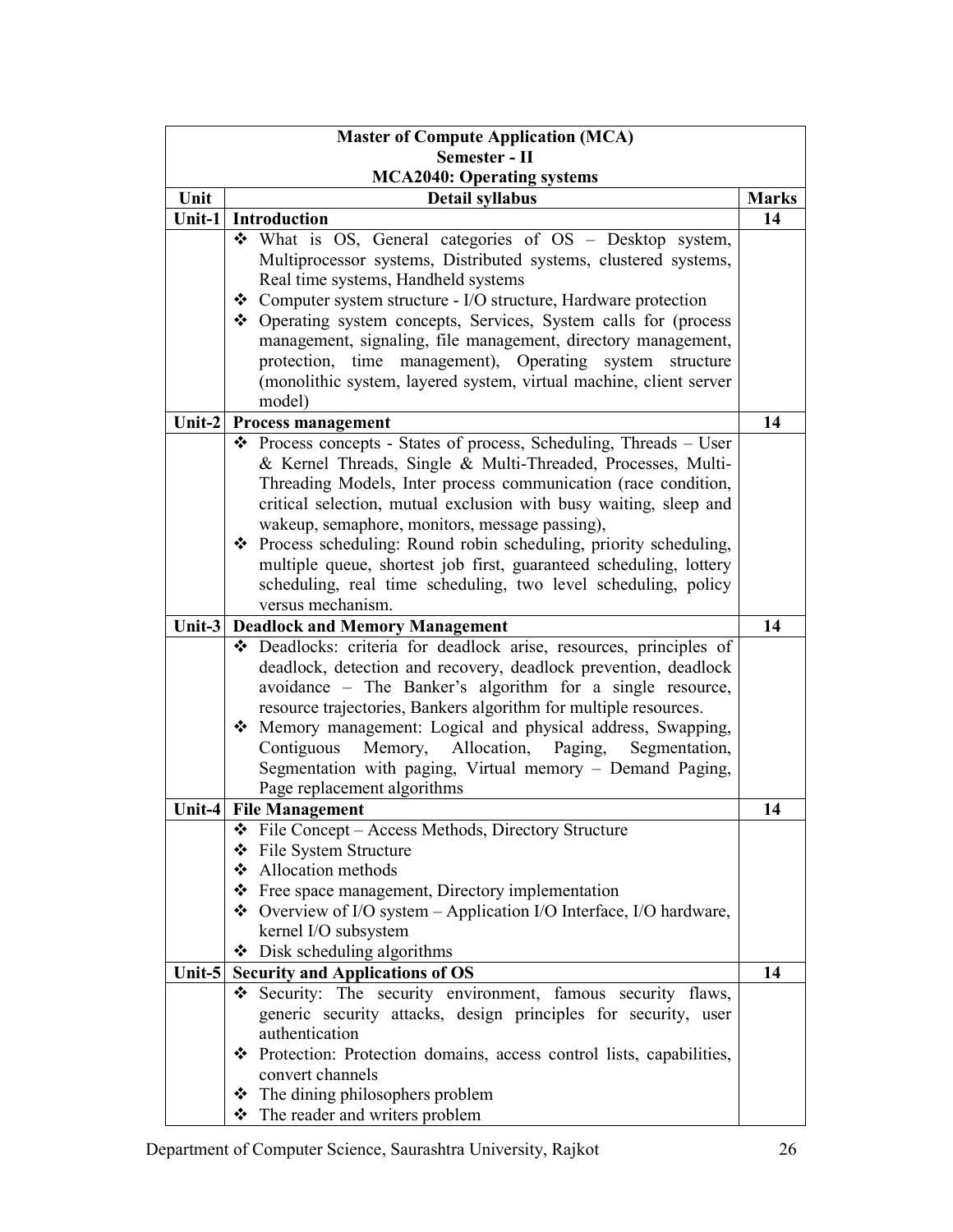|     | $\div$ The sleeping and barber problem                                     |  |  |  |
|-----|----------------------------------------------------------------------------|--|--|--|
|     | $\div$ The Ostrich algorithm for deadlock                                  |  |  |  |
|     | <b>Basic Text &amp; Reference Books</b>                                    |  |  |  |
| (1) | Operating Systems Concepts. Addision – Wesley By Silberschetz A and Galvin |  |  |  |
| (2) | Operating Systems design and implementation - PHI By Andrew S Tanenbaum,   |  |  |  |
|     | Albert S Woodhull.                                                         |  |  |  |
| (3) | Operating Systems. McGraw Hill Book Co. By Madnick S. & Donovan J. J.      |  |  |  |
| (4) | Silberschetz A and Galvin: Operating Systems Concepts. Addision - Wesley.  |  |  |  |
| (5) | Madnick S. & Donovan J. J.: Operating Systems. McGraw Hill Book Co.        |  |  |  |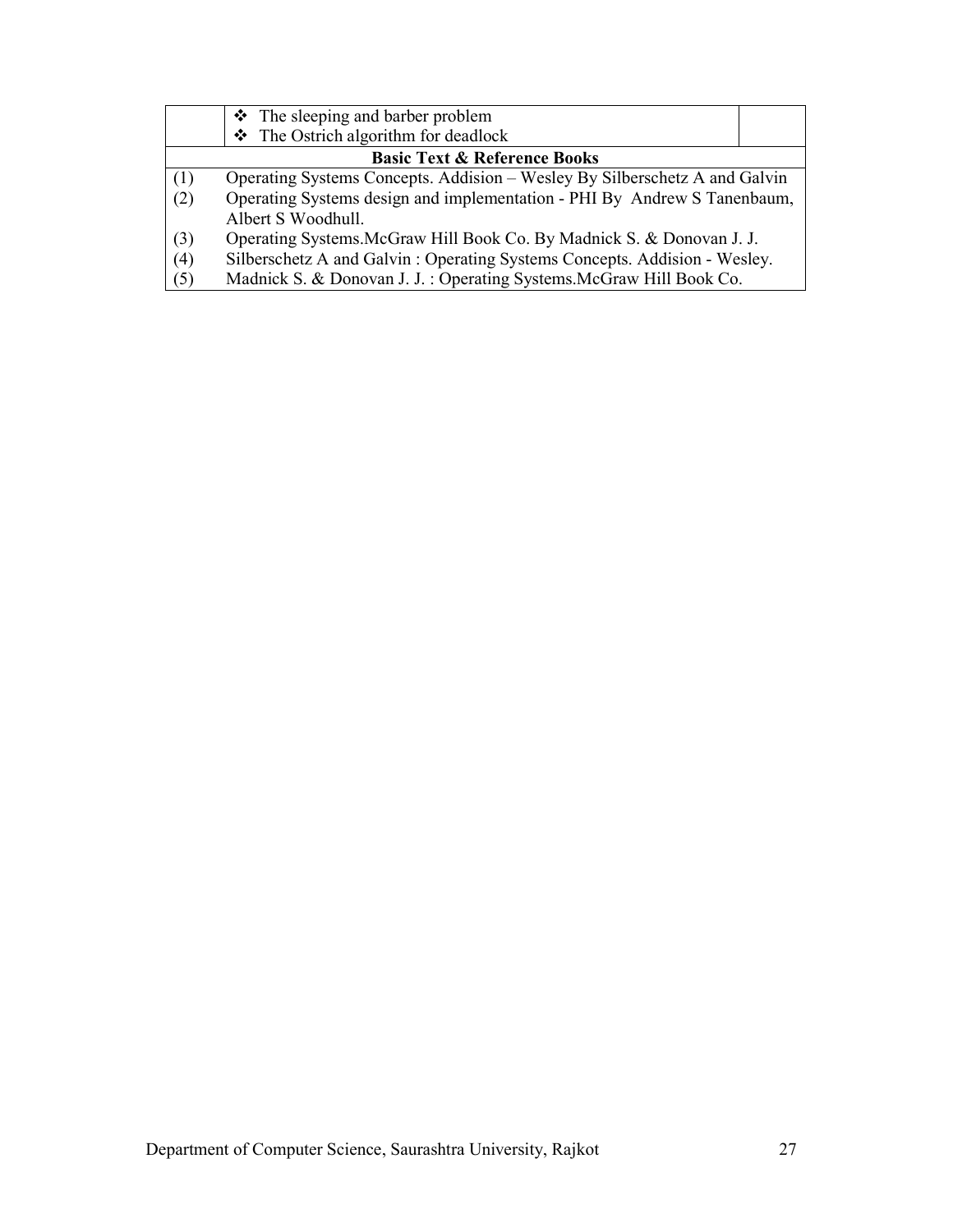| <b>Master of Compute Application (MCA)</b>                                                                                                                                       |                                                                                                                                                                                                                                                                                                                                                                                                                                                     |              |  |
|----------------------------------------------------------------------------------------------------------------------------------------------------------------------------------|-----------------------------------------------------------------------------------------------------------------------------------------------------------------------------------------------------------------------------------------------------------------------------------------------------------------------------------------------------------------------------------------------------------------------------------------------------|--------------|--|
| Semester - II                                                                                                                                                                    |                                                                                                                                                                                                                                                                                                                                                                                                                                                     |              |  |
| (Elective-1)                                                                                                                                                                     |                                                                                                                                                                                                                                                                                                                                                                                                                                                     |              |  |
|                                                                                                                                                                                  | MCA2051: System analysis and design                                                                                                                                                                                                                                                                                                                                                                                                                 |              |  |
| Unit                                                                                                                                                                             | Detail syllabus                                                                                                                                                                                                                                                                                                                                                                                                                                     | <b>Marks</b> |  |
| Unit-1                                                                                                                                                                           | Overview of the System Analysis & Design System                                                                                                                                                                                                                                                                                                                                                                                                     | 14           |  |
|                                                                                                                                                                                  | System, Subsystem, Characteristics of system, Information<br>System, Categories of Information system, System Analysis and<br>Design, Types of User, Functions of System Analysts, System<br>Development Strategies - Classical Method(SDLC), Structured<br>Analysis Development Method, System Prototype Method, Project<br>Proposals -Reasons for Project Proposal, Source of Project<br>Request                                                  |              |  |
| Unit- $2$                                                                                                                                                                        | Preliminary investigation, feasibility study, Requirement analysis                                                                                                                                                                                                                                                                                                                                                                                  | 14           |  |
|                                                                                                                                                                                  | * Fact Finding Techniques, Tools for Analysis - Decision Trees,<br>Decision Tables, Structured English, data flow diagram and data<br>dictionary.                                                                                                                                                                                                                                                                                                   |              |  |
| Unit-3                                                                                                                                                                           | Input & output design                                                                                                                                                                                                                                                                                                                                                                                                                               | 14           |  |
|                                                                                                                                                                                  | Designed Output, Types of Output, Types of Presenting<br>Information, Designing Printed Output (Printed Reports, printed<br>output Method, special forms, multiple copies), Objective of input<br>design, Data capturing guidelines, Designing of source document,<br>layout, captions, Coding Techniques (Classification Code.<br>Functions code, Sequence code, significant digit subset code,<br>mnemonic code etc.) Input Validations and tests |              |  |
| Unit-4                                                                                                                                                                           | <b>Database-File Design</b>                                                                                                                                                                                                                                                                                                                                                                                                                         | 14           |  |
|                                                                                                                                                                                  | System development in a database environment, Design of<br>Database, Top-Down structure of modules, Coupling & Cohesion,<br>Span of control, Module size, Shared modules, Software Design<br>tools - Structured flowcharts, HIPO, Warnier diagrams.                                                                                                                                                                                                 |              |  |
| Unit-5                                                                                                                                                                           | <b>Testing and Implementation Methods</b>                                                                                                                                                                                                                                                                                                                                                                                                           | 14           |  |
|                                                                                                                                                                                  | Unit test, system test, peak load test, storage test, performance<br>time test, recovery test, verification, validations and certifications<br>System Implementation methods (Parallel, direct cut-over, Pilot<br>approach, phase in) Training & Training Methods                                                                                                                                                                                   |              |  |
|                                                                                                                                                                                  | <b>Basic Text &amp; Reference Books</b>                                                                                                                                                                                                                                                                                                                                                                                                             |              |  |
| Analysis and design of information system $-$ By Jams A Seen (TMH)<br>(1)<br>Structured Analysis and Design, Yourdon E. and Constantine L. L: Yourdon<br>(2)<br>Press, New York. |                                                                                                                                                                                                                                                                                                                                                                                                                                                     |              |  |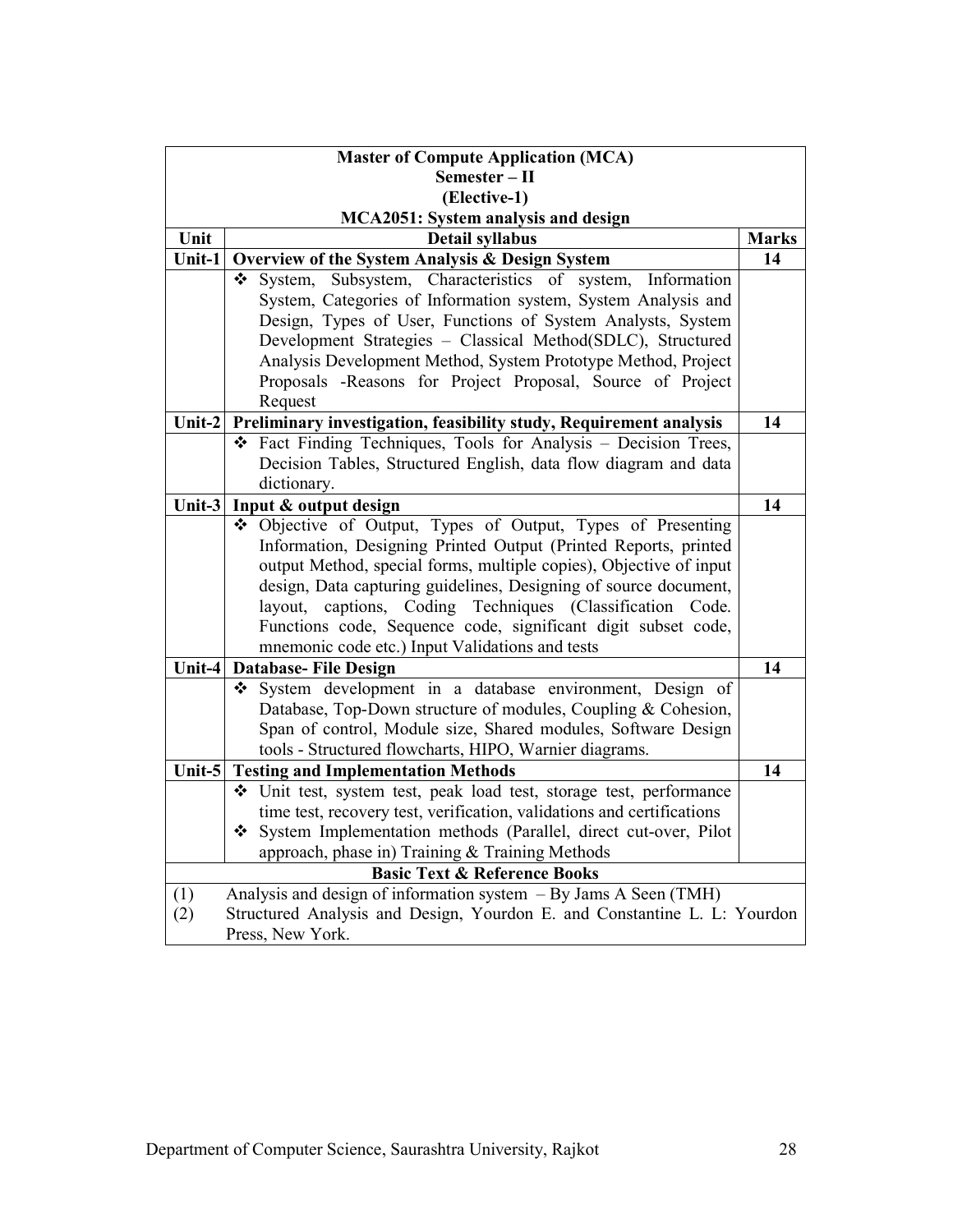| <b>Master of Compute Application (MCA)</b>                                        |                                                                                   |              |  |
|-----------------------------------------------------------------------------------|-----------------------------------------------------------------------------------|--------------|--|
| Semester - II                                                                     |                                                                                   |              |  |
| (Elective-1)                                                                      |                                                                                   |              |  |
| <b>MCA2052: Software Engineering</b>                                              |                                                                                   |              |  |
| Unit                                                                              | <b>Detail syllabus</b>                                                            | <b>Marks</b> |  |
| Unit-1 $ $                                                                        | Introduction                                                                      | 14           |  |
|                                                                                   | Software and role of software, types (nature) of software, Software<br>❖          |              |  |
|                                                                                   | Engineering-A Layered Technology, Process Framework,                              |              |  |
|                                                                                   | Capability Maturing Model Integration (CMMI), Process Model -                     |              |  |
|                                                                                   | Waterfall Model, Incremental Process Model, RAD Model,                            |              |  |
|                                                                                   | Evolutionary Process Models-Prototyping, Spiral<br>Model,                         |              |  |
|                                                                                   | Concurrent Development Model, Specialized Process Model -                         |              |  |
|                                                                                   | Component-Based Development, Formal Methods Model,                                |              |  |
|                                                                                   | Aspect-Oriented Software Development. Agile Process, Agile                        |              |  |
|                                                                                   | Process Model - Extreme Programming, Adaptive Software                            |              |  |
|                                                                                   | Development, Dynamic Systems Development Method, Scrum,                           |              |  |
|                                                                                   | Crystal, Feature Driven Development, Agile Modeling.                              |              |  |
| Unit- $2$                                                                         | <b>Software Requirement</b>                                                       | 14           |  |
|                                                                                   | * Requirement Engineering Tasks, Requirements Engineering                         |              |  |
|                                                                                   | Process, Eliciting Requirements, Elaborating Requirements,                        |              |  |
|                                                                                   | Negotiating Requirements, Validating Requirements.                                |              |  |
| Unit-3                                                                            | <b>Analysis Model</b>                                                             | 14           |  |
|                                                                                   | * Requirements Analysis, Elements of Analysis Model, Data                         |              |  |
|                                                                                   | Modeling Concepts, Object Oriented Analysis, Scenario Based                       |              |  |
|                                                                                   | Modeling, Flow- Oriented Modeling, Class Based Modeling,                          |              |  |
|                                                                                   | Behavioral Model.                                                                 |              |  |
| Unit-4                                                                            | <b>Software Designing and testing</b>                                             | 14           |  |
|                                                                                   | Design Concepts, Design Model, Pattern Based Software Design,                     |              |  |
|                                                                                   | Designing Class-Based Component, Conducting Component Level                       |              |  |
|                                                                                   | Design.                                                                           |              |  |
|                                                                                   | Test Strategies for Conventional Software, Test Strategies for                    |              |  |
|                                                                                   | object Oriented Software, Validation Testing, System Testing,                     |              |  |
|                                                                                   | Debugging, Black Box Testing, White Box Testing, Control                          |              |  |
|                                                                                   | <b>Structure Testing.</b>                                                         |              |  |
| Unit-5                                                                            | <b>Object Oriented Analysis &amp; Design Tool - UML</b><br>❖                      | 14           |  |
|                                                                                   | Fundamental of UML - Associations, Multiplicity, Qualified                        |              |  |
|                                                                                   | Association, Reflexive Association, Inheritance & Generalization,<br>Dependencies |              |  |
|                                                                                   | ❖ Component of UML – Class Diagram, Object Diagram, Use Case                      |              |  |
|                                                                                   |                                                                                   |              |  |
|                                                                                   | Diagram, Activity Diagram<br><b>Basic Text &amp; Reference Books</b>              |              |  |
|                                                                                   |                                                                                   |              |  |
|                                                                                   | Software Engineering, McGraw-Hill Publication by Roger Pressman<br>(1)            |              |  |
|                                                                                   | An Integrated Approach to SE, Narosa Publication by Pankaj Jalote<br>(2)          |              |  |
| Teach Your Self UML in 24 Hours, Techmedia Publication by Joseph Schmuller<br>(3) |                                                                                   |              |  |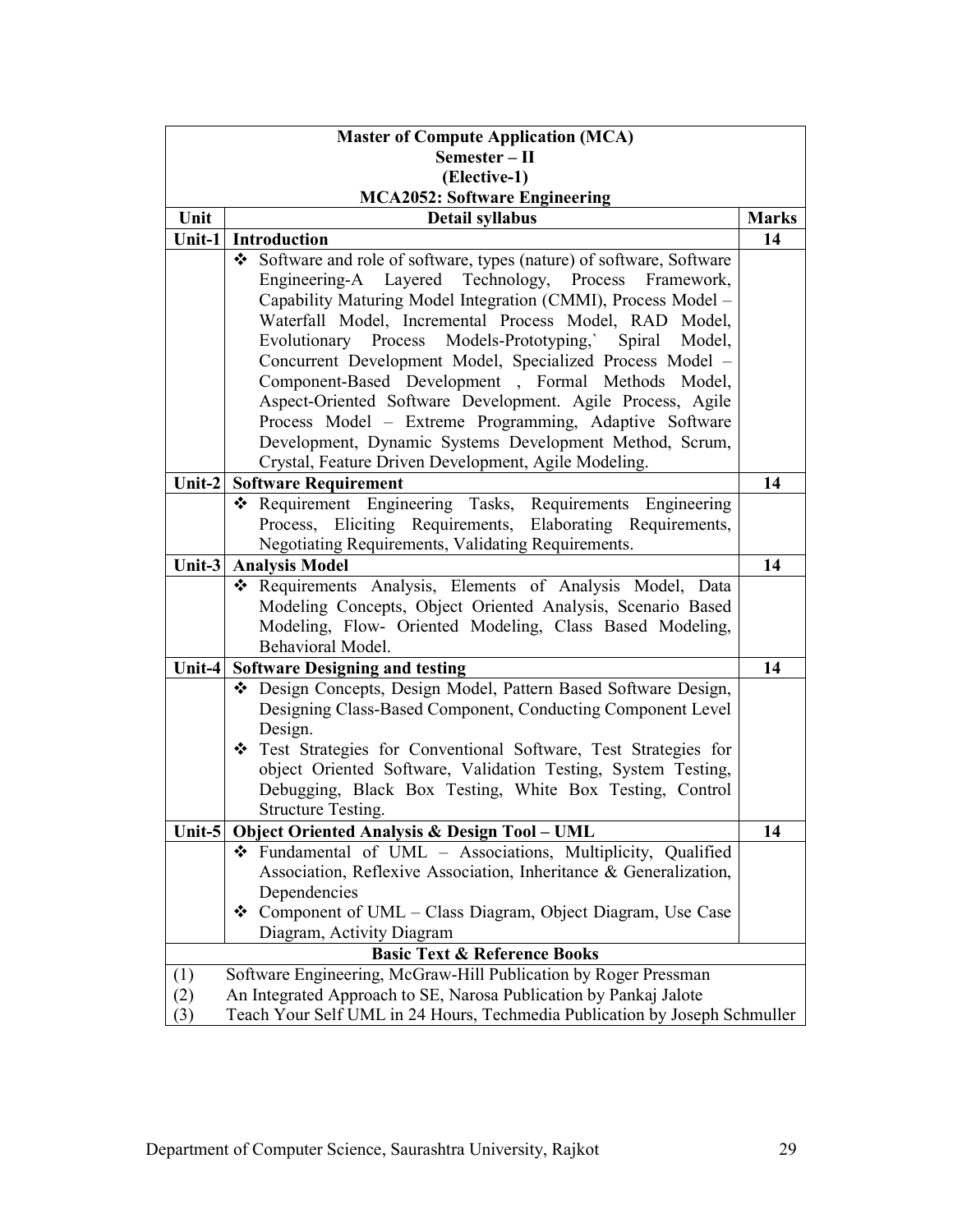| <b>Master of Compute Application (MCA)</b> |   |                                                                    |              |
|--------------------------------------------|---|--------------------------------------------------------------------|--------------|
| Semester - II                              |   |                                                                    |              |
| (Elective-1)                               |   |                                                                    |              |
| MCA2053: Cyber Crime and cyber security    |   |                                                                    |              |
| Unit                                       |   | Detail syllabus                                                    | <b>Marks</b> |
| Unit-1                                     |   | <b>Introduction to Cybercrime</b>                                  | 14           |
|                                            |   | * Introduction, Cybercrime: Definition and Origins of the Word,    |              |
|                                            |   | Cybercrime and Information Security, Who are Cybercriminals?       |              |
|                                            |   | Classifications of Cybercrimes: E-Mail Spoofing, Spamming,         |              |
|                                            |   | Cyber defamation, Internet Time Theft, Salami Attack/Salami        |              |
|                                            |   | Technique, Data Diddling, Forgery, Web Jacking, Newsgroup          |              |
|                                            |   | Spam/Crimes Emanating from Usenet Newsgroup, Industrial            |              |
|                                            |   | Spying/Industrial<br>Espionage, Hacking,<br>Online<br>Frauds,      |              |
|                                            |   | Pornographic Offenses, Software Piracy, Computer Sabotage, E-      |              |
|                                            |   | Mail Bombing/Mail Bombs, Usenet Newsgroup as the Source of         |              |
|                                            |   | Cybercrimes, Computer Network Intrusions, Password Sniffing,       |              |
|                                            |   | Credit Card Frauds, Identity Theft                                 |              |
| Unit-2                                     |   | <b>Cyberoffenses: How Criminals Plan Them</b>                      | 14           |
|                                            |   | ❖ Introduction, Categories of Cybercrime, How Criminals Plan the   |              |
|                                            |   | Attacks: Reconnaissance, Passive Attack, Active Attacks,           |              |
|                                            |   | Scanning/Scrutinizing gathered Information, Attack (Gaining and    |              |
|                                            |   | Maintaining the System Access), Social Engineering, and            |              |
|                                            |   | Classification of Social Engineering,                              |              |
|                                            |   | ❖ Cyberstalking: Types of Stalkers, Cases<br>Reported<br>on        |              |
|                                            |   | cyberstalking, How Stalking Works? Real-Life Incident of           |              |
|                                            |   | Cyberstalking, Cybercafe and                                       |              |
|                                            |   | ❖ Cybercrimes, Botnets: The Fuel for Cybercrime, Botnet, Attack    |              |
|                                            |   | Vector Cloud Computing: Why Cloud Computing?, Types of             |              |
|                                            |   | Services, Cybercrime and Cloud Computing                           |              |
| Unit-3                                     |   | <b>Cybercrime: Mobile and Wireless Devices</b>                     | 14           |
|                                            |   | * Introduction, Proliferation of Mobile and Wireless Devices,      |              |
|                                            |   | Trends in Mobility, Credit Card Frauds in Mobile and Wireless      |              |
|                                            |   | Computing Era: Types and Techniques of Credit Card Frauds,         |              |
|                                            |   | Security Challenges Posed by Mobile Devices, Registry Settings     |              |
|                                            |   | for Mobile Devices Authentication Service                          |              |
|                                            | ❖ | Security: Cryptographic Security for Mobile Devices, LDAP          |              |
|                                            |   | Security for Hand-Held Mobile Computing Devices, RAS Security      |              |
|                                            |   | for Mobile Devices, Media Player Control Security, Networking      |              |
|                                            |   | API Security for Mobile Computing Applications, Attacks on         |              |
|                                            |   | Mobile/Cell Phones: Mobile Phone Theft, Mobile Viruses,            |              |
|                                            |   | Mishing, Vishing, Smishing, Hacking Bluetooth, Mobile Devices:     |              |
|                                            |   | Security Implications for Organizations: Managing Diversity and    |              |
|                                            |   | Proliferation of Hand-Held Devices, Unconventional/Stealth         |              |
|                                            |   | Storage Devices Threats through Lost and Stolen Devices,           |              |
|                                            |   | Protecting Data on Lost Devices, Educating the Laptop Users        |              |
|                                            |   | Organizational Measures for Handling Mobile Devices-Related        |              |
|                                            |   | Security                                                           |              |
|                                            | ❖ | Issues: Encrypting Organizational Databases, Including Mobile      |              |
|                                            |   | Devices in Security Strategy, Organizational Security Policies and |              |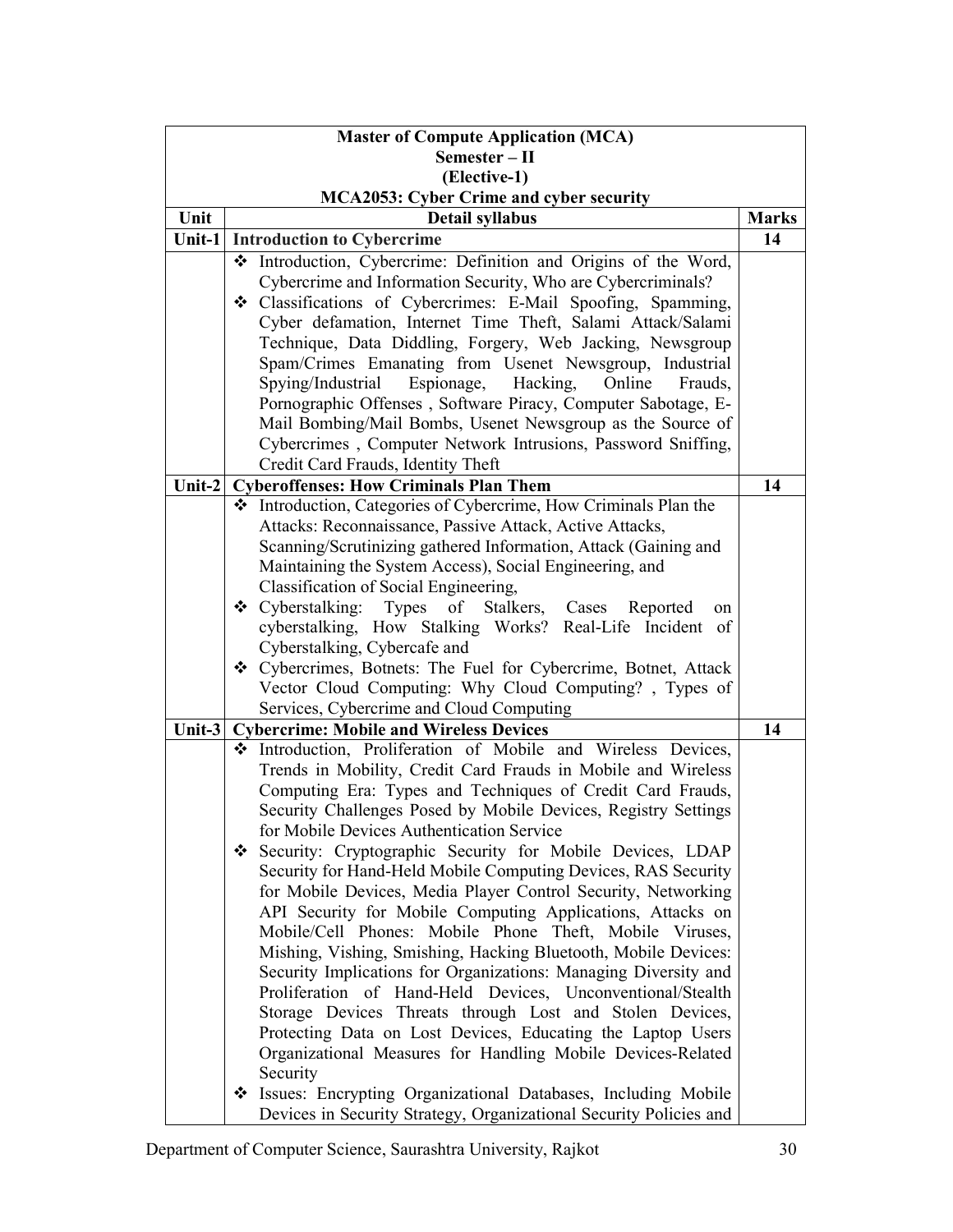|           | Measures in Mobile Computing Era: Importance of Security                                                                       |      |
|-----------|--------------------------------------------------------------------------------------------------------------------------------|------|
|           | Policies relating to Mobile Computing Devices, Operating                                                                       |      |
|           | Guidelines for Implementing Mobile Device Security Policies,                                                                   |      |
|           | Organizational Policies for the Use of Mobile Hand-Held Devices,                                                               |      |
|           | Laptops: Physical Security Countermeasures                                                                                     |      |
| Unit-4    | Tools and Methods in Cyber crime & Phishing and Identity Theft                                                                 | 14   |
|           | * Introduction, Proxy Servers and Anonymizers, Phishing: How                                                                   |      |
|           | Phishing Works? Password Cracking:                                                                                             |      |
|           | ◆ Online Attacks, Offline Attacks, Strong, Weak and Random                                                                     |      |
|           | Passwords, Random Passwords, Keyloggers and Spywares:                                                                          |      |
|           | Software Keyloggers, Hardware Keyloggers, Antikeylogger,                                                                       |      |
|           | Spywares,                                                                                                                      |      |
|           | Virus and Worms: Types of Viruses, Trojan Horses and                                                                           |      |
|           | Backdoors: Backdoor, How to Protect from Trojan Horses and                                                                     |      |
|           | Backdoors, Steganography: Steganalysis, DoS and DDoS Attacks:                                                                  |      |
|           | DoS Attacks, Classification of DoS Attacks, Types or Levels of                                                                 |      |
|           | DoS Attacks, Tools Used to Launch DoS Attack, DDoS Attacks,                                                                    |      |
|           | How to Protect from DoS/DDoS Attacks, SQL Injection: Steps for                                                                 |      |
|           | SQL Injection Attack, How to Avoid SQL Injection Attacks,                                                                      |      |
|           | Buffer Overflow: Types of Buffer Overflow, How to Minimize                                                                     |      |
|           | Buffer Overflow, Attacks on Wireless Networks: Traditional                                                                     |      |
|           | Techniques of Attacks on Wireless Networks, Theft of Internet                                                                  |      |
|           | Hours and Wi-Fi-based Frauds and Misuses, How to Secure the                                                                    |      |
|           | <b>Wireless Networks</b>                                                                                                       |      |
|           | • Introduction, Phishing: Methods of Phishing,<br>Phishing                                                                     |      |
|           | Techniques, Spear Phishing, Types of Phishing Scams, Phishing<br>Toolkits and Spy Phishing, Phishing Countermeasures, Identity |      |
|           | Theft (ID Theft): Personally Identifiable Information(PII), Types                                                              |      |
|           | of Identity Theft, Techniques of ID Theft, Identity Theft-                                                                     |      |
|           | Countermeasures, How to Protect your Online Identity                                                                           |      |
| Unit- $5$ | <b>Cybercrimes and Cyber security: The Legal Perspectives</b>                                                                  | 14   |
|           | Introduction, Why Do We Need Cyber laws: The Indian Context,<br>❖                                                              |      |
|           | The Indian IT Act. Admissibility of Electronic Records:                                                                        |      |
|           | Amendments made in the Indian ITA 2000, Positive Aspects of                                                                    |      |
|           | the ITA 2000, The Weak Areas of the ITA 2000, Challenges to                                                                    |      |
|           | Cybercrime<br>Indian<br>Law<br>and<br>Scenario<br>India,<br>in                                                                 |      |
|           | Consequences of Not Addressing the Weakness in Information                                                                     |      |
|           | Technology Act Amendments to the Indian ITA 2008: Overview                                                                     |      |
|           | of Changes Made to the Indian IT Act, Cyber cafe-Related                                                                       |      |
|           | Matters Addressed in the Amendment to the Indian IT Act, State                                                                 |      |
|           | Government Powers Impacted by the Amendments to the Indian                                                                     |      |
|           | IT Act, Impact of IT Act Amendments Impact Information                                                                         |      |
|           | Technology Organizations, Cybercrime and Punishment, Cyber                                                                     |      |
|           | law, Technology and students: Indian Scenaris                                                                                  |      |
|           | <b>Basic Text &amp; Reference Books</b>                                                                                        |      |
| (1)       | Robert Jones, "Internet Forensics: Using Digital Evidence to Solve Computer                                                    |      |
|           | Crime", O'Reilly Media, October, 2005                                                                                          |      |
| (2)       | Chad Steel, "Windows Forensics: The field guide for conducting corporate                                                       |      |
|           | computer investigations", Wiley India Publications, December,                                                                  | 2006 |
|           | Chapter wise Coverage from the Text Book:                                                                                      |      |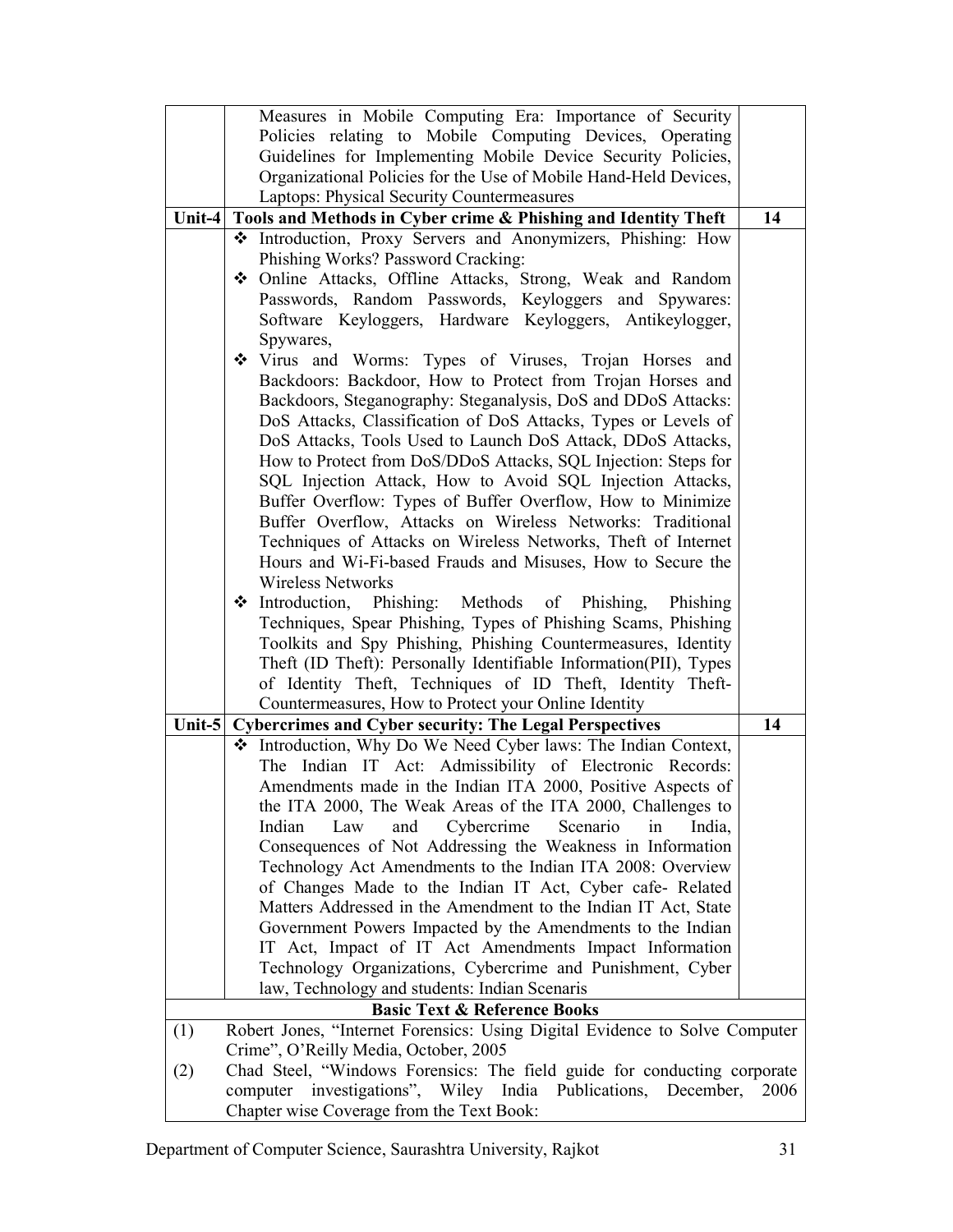| <b>Master of Compute Application (MCA)</b><br>Semester - II<br>$MCA2060: Practical-2$<br>Based on (MCA2010, MCA2020, MCA2030) |              |
|-------------------------------------------------------------------------------------------------------------------------------|--------------|
| <b>Detail syllabus</b>                                                                                                        | <b>Marks</b> |
| <b>MCA2010</b>                                                                                                                | 35           |
| <b>MCA2020</b>                                                                                                                | 35           |
| <b>MCA2030</b>                                                                                                                | 30           |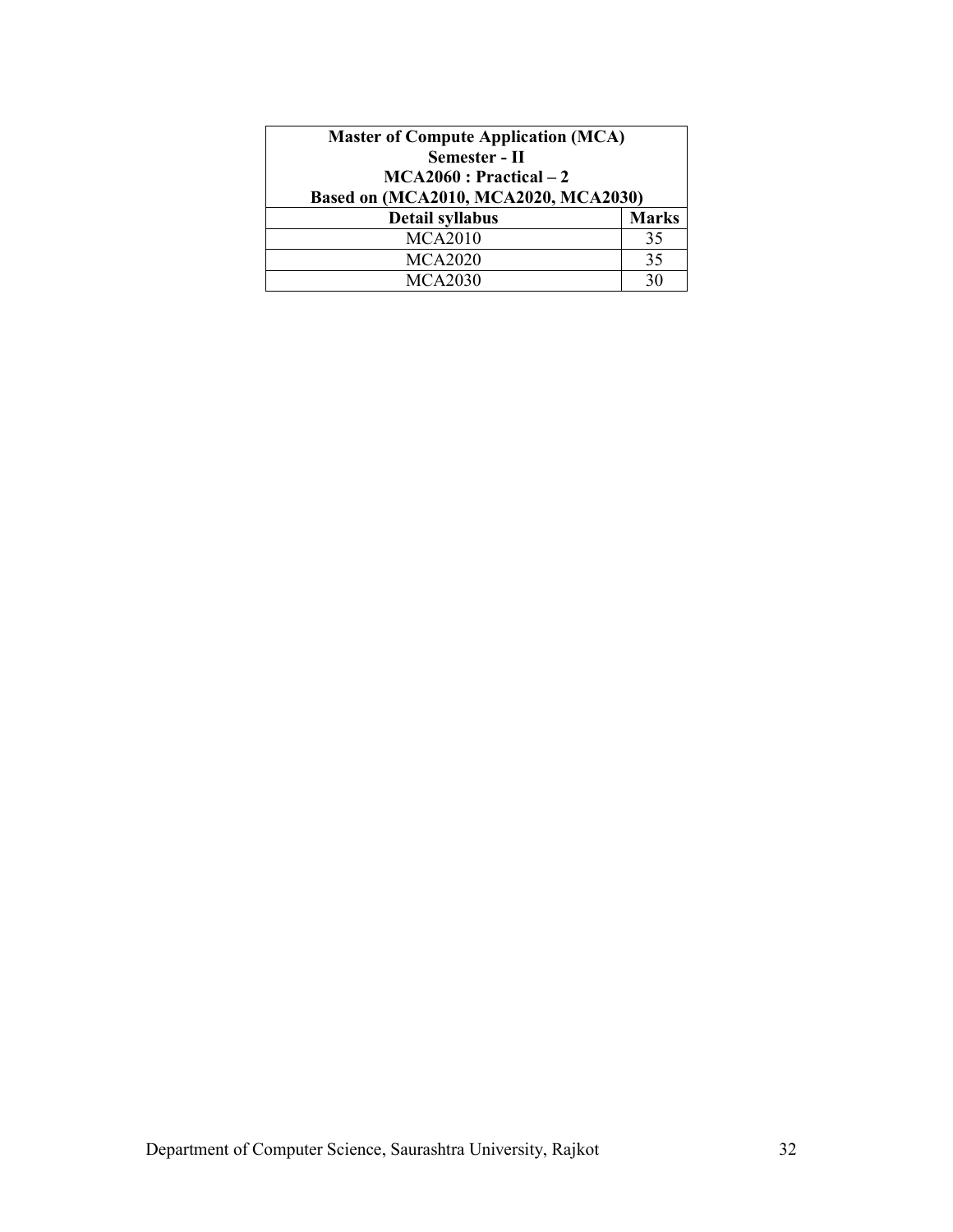| <b>Master of Compute Application (MCA)</b> |                                                                                                                               |              |  |
|--------------------------------------------|-------------------------------------------------------------------------------------------------------------------------------|--------------|--|
| Semester - III                             |                                                                                                                               |              |  |
| Unit                                       | MCA3010: Programming in python & machine learning<br>Detail syllabus                                                          | <b>Marks</b> |  |
|                                            | Unit-1 Introduction                                                                                                           | 14           |  |
|                                            | * Introduction to Python: The basic elements of Python , Features &                                                           |              |  |
|                                            | Installation of Python, expressions and numerical data types,                                                                 |              |  |
|                                            | Variables and identifiers, IDLE, input output statements,                                                                     |              |  |
|                                            | keywords, operations Arithmetic, Relational, Unary, Assignment                                                                |              |  |
|                                            | etc.                                                                                                                          |              |  |
|                                            | ❖ Branching and Control Structure: Branching programs, Control                                                                |              |  |
|                                            | Structures, Iteration, Strings and Input, Built-In String Functions.                                                          |              |  |
|                                            | Python Input and Output Functions, Import command.                                                                            |              |  |
| Unit- $2$                                  | <b>Functions &amp; Modules</b>                                                                                                | 14           |  |
|                                            | Eunctions: Defining a Function, Calling a Function, Returning                                                                 |              |  |
|                                            | Results from a Function, Returning Multiple Values from a                                                                     |              |  |
|                                            | Function, Functions are First Class Objects, Pass by Object                                                                   |              |  |
|                                            | Reference, Formal and Actual Arguments, Positional Arguments,                                                                 |              |  |
|                                            | Keyword Arguments, Default Arguments, Variable Length<br>Arguments, Local and Global Variables, The Global Keyword,           |              |  |
|                                            | Passing a Group of Elements to a Function, Recursive Functions,                                                               |              |  |
|                                            | Anonymous Functions or Lambdas.                                                                                               |              |  |
|                                            | Modules: Module definition, need of modules, Creating a module,                                                               |              |  |
|                                            | Importing module, Path Searching of a Module, Module                                                                          |              |  |
|                                            | Reloading, Standard Modules, Python Packages.                                                                                 |              |  |
|                                            | Unit-3 Python Native Data Types & Files                                                                                       | 14           |  |
|                                            | * Python Native Data Types: Lists, Tuples, Sets, Dictionary, Arrays                                                           |              |  |
|                                            | Tuples — Unchanging Sequences of Data, Lists — hangeable                                                                      |              |  |
|                                            | Sequences of Data, Dictionaries - Groupings of Data Indexed by                                                                |              |  |
|                                            | Name, Special String Substitution Using Dictionaries, Arrays                                                                  |              |  |
|                                            | , treating a String Like a List, Working with Sets.                                                                           |              |  |
|                                            | ❖ Files: Files, Types of Files in Python, opening a File, closing a                                                           |              |  |
|                                            | File, Working with Text Files, Reading and Writing to/from File,<br>Containing Strings, Knowing Whether a File Exists or Not. |              |  |
|                                            | Unit-4   Classes and Object-Oriented Programming                                                                              | 14           |  |
|                                            | Classes and Object-Oriented Programming: The concept of OOPS<br>❖                                                             |              |  |
|                                            | in Python, designing classes, creating objects, accessing attributes,                                                         |              |  |
|                                            | editing class attributes, Abstract Data Types and classes,                                                                    |              |  |
|                                            | (Single, Multi-Level, Hierarchical,<br>Inheritance<br>Multiple),                                                              |              |  |
|                                            | Encapsulation and polymorphism (method overloading and                                                                        |              |  |
|                                            | overriding)                                                                                                                   |              |  |
|                                            | * Exception Handling: Exceptions, Built-in exceptions, Exception                                                              |              |  |
|                                            | handling, User defined exceptions in Python.                                                                                  |              |  |
| Unit- $5$                                  | <b>Advanced Topics &amp; Data automation:</b>                                                                                 | 14           |  |
|                                            | Data Frame (Creating Data Frame from an Excel Spreadsheet,                                                                    |              |  |
|                                            | Creating Data Frame from .csv Files, Creating Data Frame from a                                                               |              |  |
|                                            | Python Dictionary, Creating Data from Python List of Tuples,                                                                  |              |  |
|                                            | Operations on Data Frames), Openpyxl package, Excel sheet                                                                     |              |  |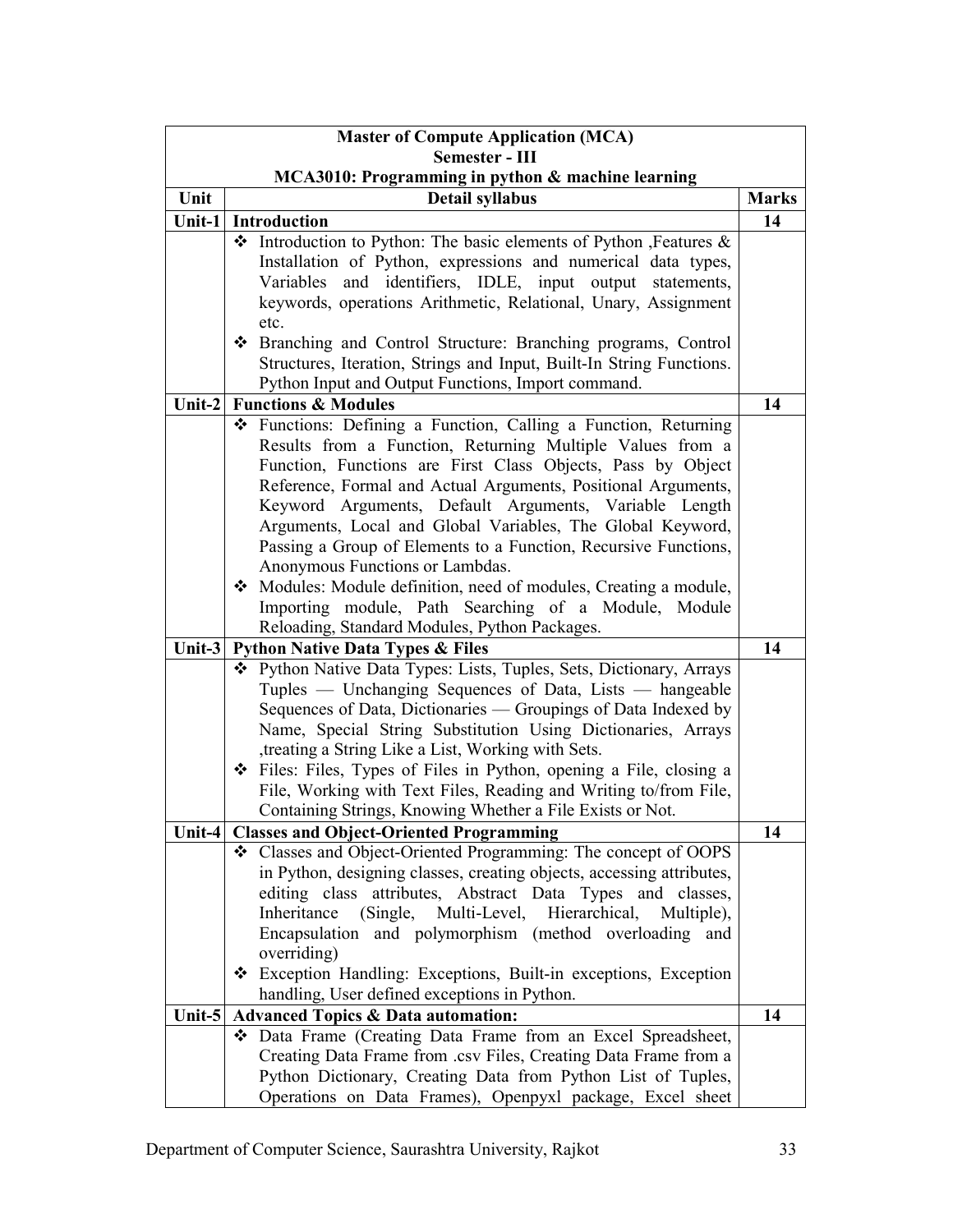|      | management, creating rows, column, sheet, charts etc.                     |  |  |
|------|---------------------------------------------------------------------------|--|--|
|      | • Machine Learning: What is machine learning? Application of              |  |  |
|      | Machine learning, machine learning application steps, use of              |  |  |
|      | numpy, pandas, MatPlotLib, scikit-learn library. Use of Jupyter           |  |  |
|      | and notebook along with anaconda.                                         |  |  |
|      | <b>Basic Text &amp; Reference Books</b>                                   |  |  |
| (1)  | https://docs.python.org/3/                                                |  |  |
| (2)  | Learn to Programwith Python 3A Step-by-Step Guideto ProgrammingSecond     |  |  |
|      | Edition, Irv Kalb                                                         |  |  |
| (3)  | Introduction to Computation and Programming Using Python by John V Guttag |  |  |
| (4)  | Learning Python By Mark Lutz,5 <sup>th</sup> edition O'Reilly Publication |  |  |
| (5)  | Wesley J Chun, Core Python Applications Programming, 3rd Edition. Pearson |  |  |
| (6)  | Core Python Programming, Second EditionBy Wesley J. Chun, Prentice Hall   |  |  |
| (7)  | Python Crash Course, by by Eric Matthes2nd edition, William Pollock       |  |  |
| (8)  | Python Essential Reference Sams Publishing, David Beazley, Third Edition  |  |  |
| (9)  | Python for Data Analysis, Wes McKinney, O'Reilly                          |  |  |
| (10) | Pandas for Everyone: Python Data Analysis, Daniel Y Chen, Pearson         |  |  |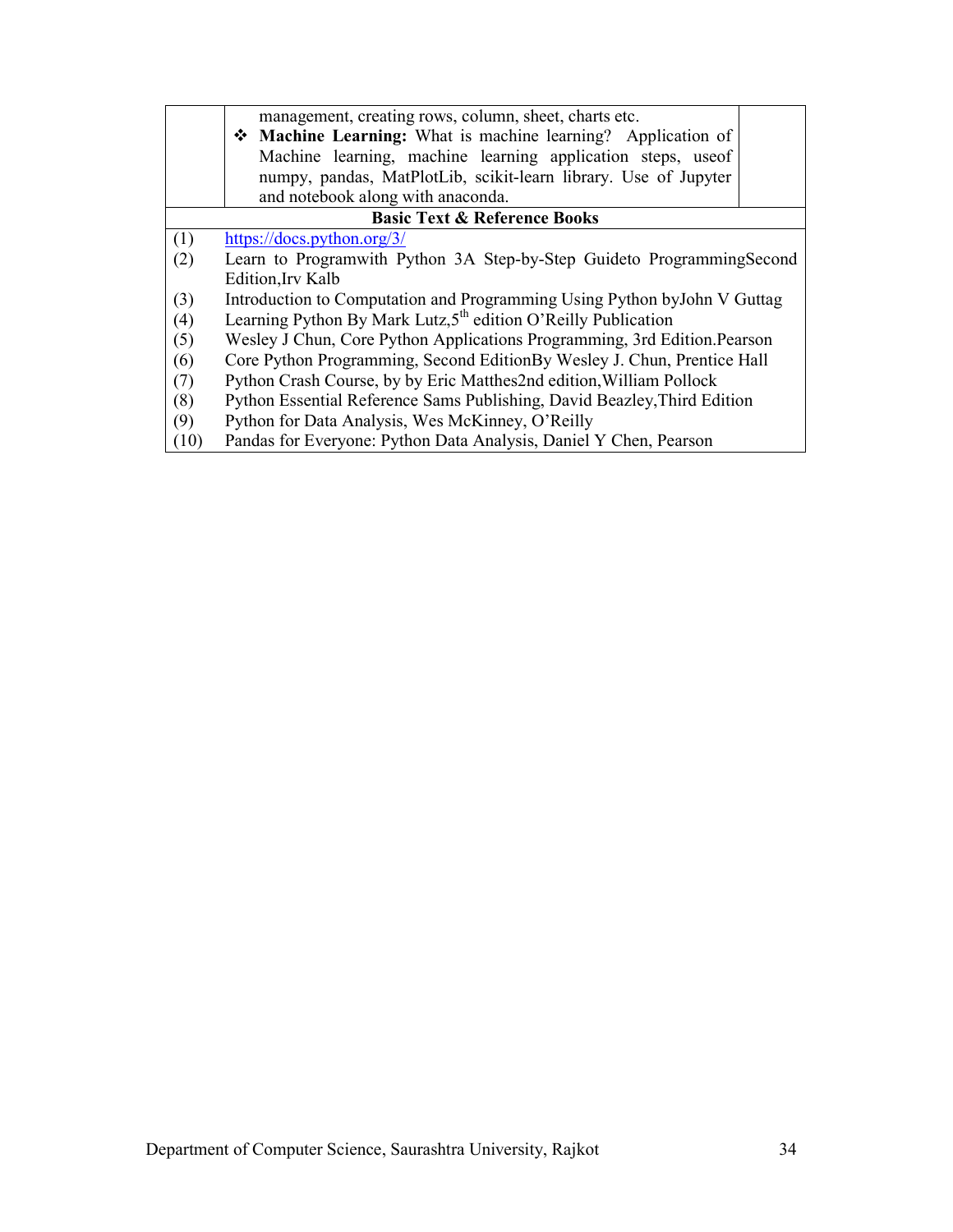| <b>Master of Compute Application (MCA)</b> |                                                                                                                        |              |  |
|--------------------------------------------|------------------------------------------------------------------------------------------------------------------------|--------------|--|
| Semester - III                             |                                                                                                                        |              |  |
|                                            | MCA3020: Mobile programming language                                                                                   |              |  |
| Unit                                       | <b>Detail syllabus</b>                                                                                                 | <b>Marks</b> |  |
| Unit-1                                     | <b>Android Introduction</b>                                                                                            | 14           |  |
|                                            | Android versions, features of android, architecture of android,                                                        |              |  |
|                                            | android devices, required tools (Android SDK, Installing the                                                           |              |  |
|                                            | android SDK tools, configuring the android SDK manager,                                                                |              |  |
|                                            | Introduction android studio, android development tools (ADT),                                                          |              |  |
|                                            | creating android virtual devices)                                                                                      |              |  |
|                                            | * Activities: The life cycle of an activity, Applying styles and                                                       |              |  |
|                                            | themes to an activity, hiding the activity title, display a dialog                                                     |              |  |
|                                            | window, displaying a progress dialog, linking activities using                                                         |              |  |
|                                            | intents, resolving intent filter collision, returning results from an                                                  |              |  |
|                                            | intent, parsing data using an intent object,                                                                           |              |  |
|                                            | ❖ Fragments: Adding fragments dynamically, life cycle of fragment,                                                     |              |  |
|                                            | interactions between fragments, calling built in applications using                                                    |              |  |
|                                            | intents, intent objects, intent filters, categories and notifications.                                                 |              |  |
| $\overline{\text{Unit-2}}$                 | Android user interface                                                                                                 | 14           |  |
|                                            | Components of screen: views and ViewsGroups, LinearLayout,<br>❖                                                        |              |  |
|                                            | AbsoluteLayout, TableLayout, RelativeLayout, FrameLayout,                                                              |              |  |
|                                            | ScrollView. Anchoring view, resizing and repositioning.                                                                |              |  |
|                                            | Managing changes to screen orientation, Persisting<br>state                                                            |              |  |
|                                            | information during changes in configuration, detecting orientation                                                     |              |  |
|                                            | changes, Controlling the orientation of the activity, detecting                                                        |              |  |
|                                            | orientation changes, controlling the orientation f the activity.                                                       |              |  |
|                                            | ❖ Action bar, adding action items to the action bar, customizing the                                                   |              |  |
|                                            | action items and application icon.                                                                                     |              |  |
|                                            | Creating the user interface programmatically, UI notifications,                                                        |              |  |
|                                            | Overriding of method of an activity, registering events for views                                                      |              |  |
| Unit-3                                     | Designing user interface with views                                                                                    | 14           |  |
|                                            | Basic views : TextView, Button, ImageButton, EditText,<br>❖                                                            |              |  |
|                                            | checkbox, ToggleButton, RadioButton, RadioGroup, ProgressBar,                                                          |              |  |
|                                            | AutoCompleteTextView                                                                                                   |              |  |
|                                            | Picker view: TimePicker, DatePicker                                                                                    |              |  |
|                                            | ❖ List<br>view:<br>ListView,<br>Spinner<br>view, ListFragment,                                                         |              |  |
|                                            | DialogFragment, PreferenceFragment,                                                                                    |              |  |
|                                            | Displaying picture: Gallery and ImageView, ImageSwitcher,                                                              |              |  |
|                                            | Creating helper methods, options menu,<br>context menu,                                                                |              |  |
|                                            | analogClock, DigitalClock and WebView                                                                                  |              |  |
| Unit-4                                     | Android storage techniques                                                                                             | 14           |  |
|                                            | Saving and loading user preferences, accessing preferences using<br>❖                                                  |              |  |
|                                            | an activity, modifying preferences values using programmatically,<br>changing the default name of the preference file. |              |  |
|                                            |                                                                                                                        |              |  |
|                                            | ❖ Persisting data to files: saving to internal storage / external storage                                              |              |  |
|                                            | (SD card), storage options.                                                                                            |              |  |
|                                            | ❖ Database: Creating the database, DBAdapter helper class. Adding                                                      |              |  |
|                                            | contact to table, single/multiple retrieving content from table,                                                       |              |  |
|                                            | update and deleting the contact, upgrading the database.                                                               |              |  |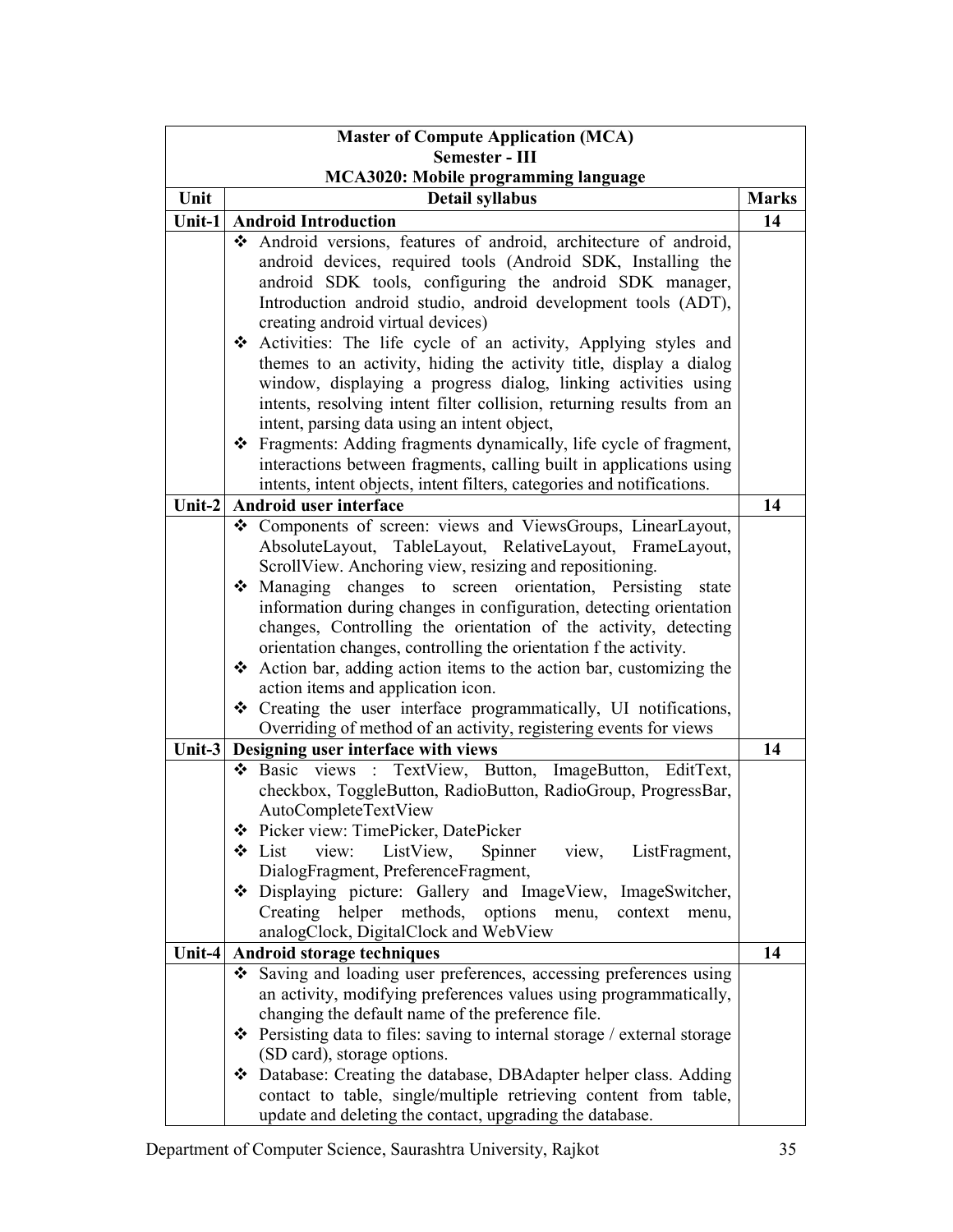|     | Unit-5 Android services, Web App. Integration Techniques & Deployment         | 14 |  |
|-----|-------------------------------------------------------------------------------|----|--|
|     | • Phone: Call, Messaging, location based service, Network                     |    |  |
|     | Connectivity, Web API, Maps, GPS, Notification, Alarm.                        |    |  |
|     | ❖ JSON Parsing, XML Parsing, DOM Parsing.                                     |    |  |
|     | ❖ Developing android services, Publish Android Application.                   |    |  |
|     | <b>Basic Text &amp; Reference Books</b>                                       |    |  |
| (1) | Beginning Android application development – by Wei-Meng Lee, Wiley-India      |    |  |
|     | Edition.                                                                      |    |  |
| (2) | Learning Android – By Marko Gargenta, O'reilly                                |    |  |
| (3) | Lauren Darcey and Shane Conder, "Android Wireless Application Development",   |    |  |
|     | Pearson Education, 2nd ed. (2011)                                             |    |  |
| (4) | Reto Meier, "Professional Android 2 Application Development", Wiley India Pvt |    |  |
|     | Ltd $(2011)$                                                                  |    |  |
| (5) | Mark L Murphy, "Beginning Android", Wiley India Pvt Ltd(2009)                 |    |  |
| (6) | Sayed Y Hashimi and Satya Komatineni, "Pro Android", Wiley India Pvt Ltd      |    |  |
| (7) | Professional android sensor programming – Greg Miletter, Adam Stroud, Wiley-  |    |  |
|     | India                                                                         |    |  |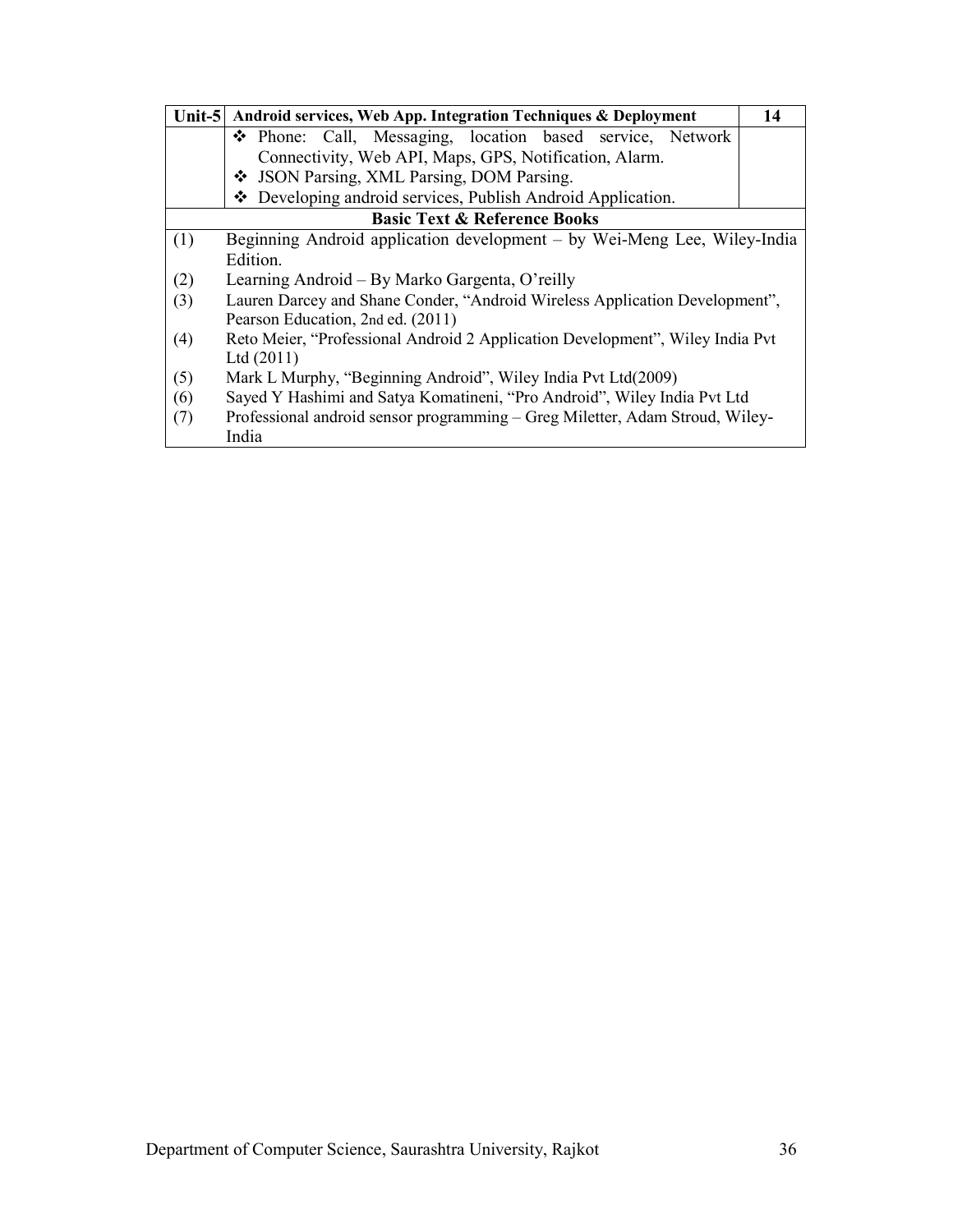| <b>Master of Compute Application (MCA)</b> |   |                                                                                                    |              |
|--------------------------------------------|---|----------------------------------------------------------------------------------------------------|--------------|
| Semester-III                               |   |                                                                                                    |              |
| $(Electric - 2)$                           |   |                                                                                                    |              |
|                                            |   | $MCA3031$ : Web programming $-2$                                                                   |              |
| Unit                                       |   | <b>Detail syllabus</b>                                                                             | <b>Marks</b> |
| Unit-1                                     |   | <b>Introduction to WordPress</b>                                                                   | 14           |
|                                            |   | ❖ Foundations Of A WordPress -Based Website (Understanding                                         |              |
|                                            |   | and Using domain names, WordPress Hosting Options,                                                 |              |
|                                            |   | Installing WordPress on a Dedicated Server, Understanding                                          |              |
|                                            |   | Directory Permissions)                                                                             |              |
|                                            |   | ❖ Basics Of The WordPress User Interface (Understanding the                                        |              |
|                                            |   | WordPress Dashboard Pages, Tags, Media and Content                                                 |              |
|                                            |   | Administration, Core WordPress Settings)                                                           |              |
|                                            |   | ❖ Working With WordPress Themes (Understanding the Structure                                       |              |
|                                            |   | of WordPress Themes, Finding Themes and Choosing the Right                                         |              |
|                                            |   | Installing<br>and Configuring<br>Themes,<br>One,<br>Editing<br>and                                 |              |
|                                            |   | Customizing Themes, Using Theme Frameworks)                                                        |              |
|                                            |   | Managing Multimedia With WordPress (Organizing Pictures,                                           |              |
|                                            |   | Videos and Downloadable Files in WordPress, Alternatives to                                        |              |
|                                            |   | Using WordPress for Managing Media Online, Using                                                   |              |
|                                            |   | <b>WordPress Photo Galleries)</b>                                                                  |              |
| Unit-2                                     |   | <b>Creating WordPress Plugins</b>                                                                  | 14           |
|                                            |   | ❖ Finding And Using WordPress Plugins (Finding and Installing                                      |              |
|                                            |   | Plugins Quickly and Easily, Upgrading WordPress Plugins,                                           |              |
|                                            |   | Recommended WordPress Plugins)<br>❖ Creating Our Own Plug in(Registration of Plugin, Activation of |              |
|                                            |   | plugin, Interaction with Database, Insertation of data)                                            |              |
|                                            |   | ❖ WordPress Content Management (Understanding Posts Versus                                         |              |
|                                            |   | Pages,                                                                                             |              |
|                                            |   | ❖ Organizing Posts with Categories, Connecting Posts Together                                      |              |
|                                            |   | with Tags, Custom Post Types, Managing Lists of Links)                                             |              |
| Unit-3                                     |   | <b>Advance WordPress Functions and other functionality</b>                                         | 14           |
|                                            |   | $\div$ WordPress – User Define Function                                                            |              |
|                                            |   | Advance Functions (add action(), add filter(), add shortcode(),                                    |              |
|                                            |   | do shortcode(), register nav menu())                                                               |              |
|                                            |   | ❖ Custom Post Types (register post type(), register taxonomy(),                                    |              |
|                                            |   | Display custom Post Type & Taxonomy)                                                               |              |
|                                            |   | ❖ Function.php file.                                                                               |              |
|                                            |   | ❖ Customizing the Sidebar (Registering New Sidebars Adding                                         |              |
|                                            |   | Widgets to Sidebars Installing an Image Widget)                                                    |              |
|                                            | ❖ | SEO Plugins (All In one SEO, YOAST)                                                                |              |
|                                            |   | ❖ Google Translator                                                                                |              |
|                                            |   | ❖ WordPress Security                                                                               |              |
|                                            | ❖ | RSS and Social Media                                                                               |              |
| Unit-4                                     |   | <b>Introduction to Laravel</b>                                                                     | 14           |
|                                            |   | ❖ Need for framework, Main features of larvael, Structure of                                       |              |
|                                            |   | laravel                                                                                            |              |
|                                            |   | Application.                                                                                       |              |
|                                            |   | ❖ How composer work, Installing and configuration of composer,                                     |              |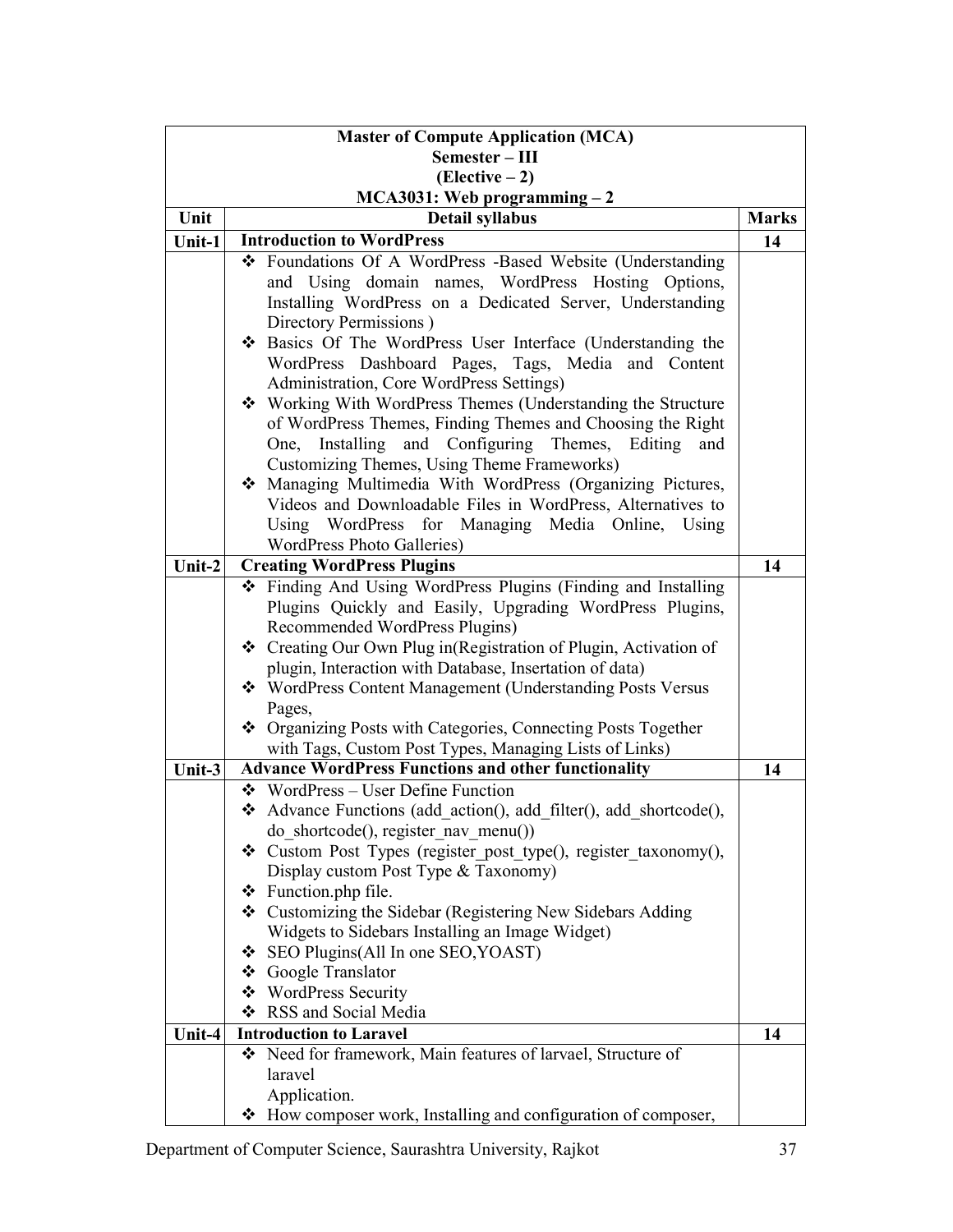|        | Installing and Configuration of Laravel, Creating new laravel                                              |      |
|--------|------------------------------------------------------------------------------------------------------------|------|
|        | application Using built in development server,                                                             |      |
|        | ❖ Writing the first routes (Restricting the route parameter,                                               |      |
|        | Catching the missing routes,                                                                               |      |
|        | ❖ Forms (General Forms, Fields, Buttons, Security)                                                         |      |
|        | V URL Generation (The Current URL, Generating Framework URLS,                                              |      |
|        | Asset URLs, Generation Shortcuts)                                                                          |      |
| Unit-5 | <b>Laravel Advance Concept</b>                                                                             | 14   |
|        | <b>Artisan Command Line Tool</b><br>❖                                                                      |      |
|        | Blade Template (Template inheritance, Master layout, Extending<br>❖                                        |      |
|        | the master layout)                                                                                         |      |
|        | ❖ Validation (Controller Validation, Form Request Validation,                                              |      |
|        | Working with Error Messages, Error Messages and Views,                                                     |      |
|        | Available Validation Rules, Custom Error Messages, Custom                                                  |      |
|        | Validation Rules)                                                                                          |      |
|        | Migrations (Basic Concept, Creating Migration, Rolling Back,                                               |      |
|        | Migration Tricks)                                                                                          |      |
|        | Authentication<br>❖                                                                                        |      |
|        | ❖ Authorization                                                                                            |      |
|        | <b>Basic Text &amp; Reference Books</b>                                                                    |      |
|        |                                                                                                            |      |
| (1)    | WordPress for Beginners: A Visual Step-by-step Guide to Mastering<br>pressPaperback -by Dr. Andy Williams. | Word |
| (2)    | Professional WordPress design and development by Brad Williams, David                                      |      |
|        | Damstra, Hal Stern Published by wrox                                                                       |      |
| (3)    | Laravel 5 Essentials by Martin Bean                                                                        |      |
| (4)    | Online Laravel 5.2 Documentation (https://laravel.com/docs/5.2)                                            |      |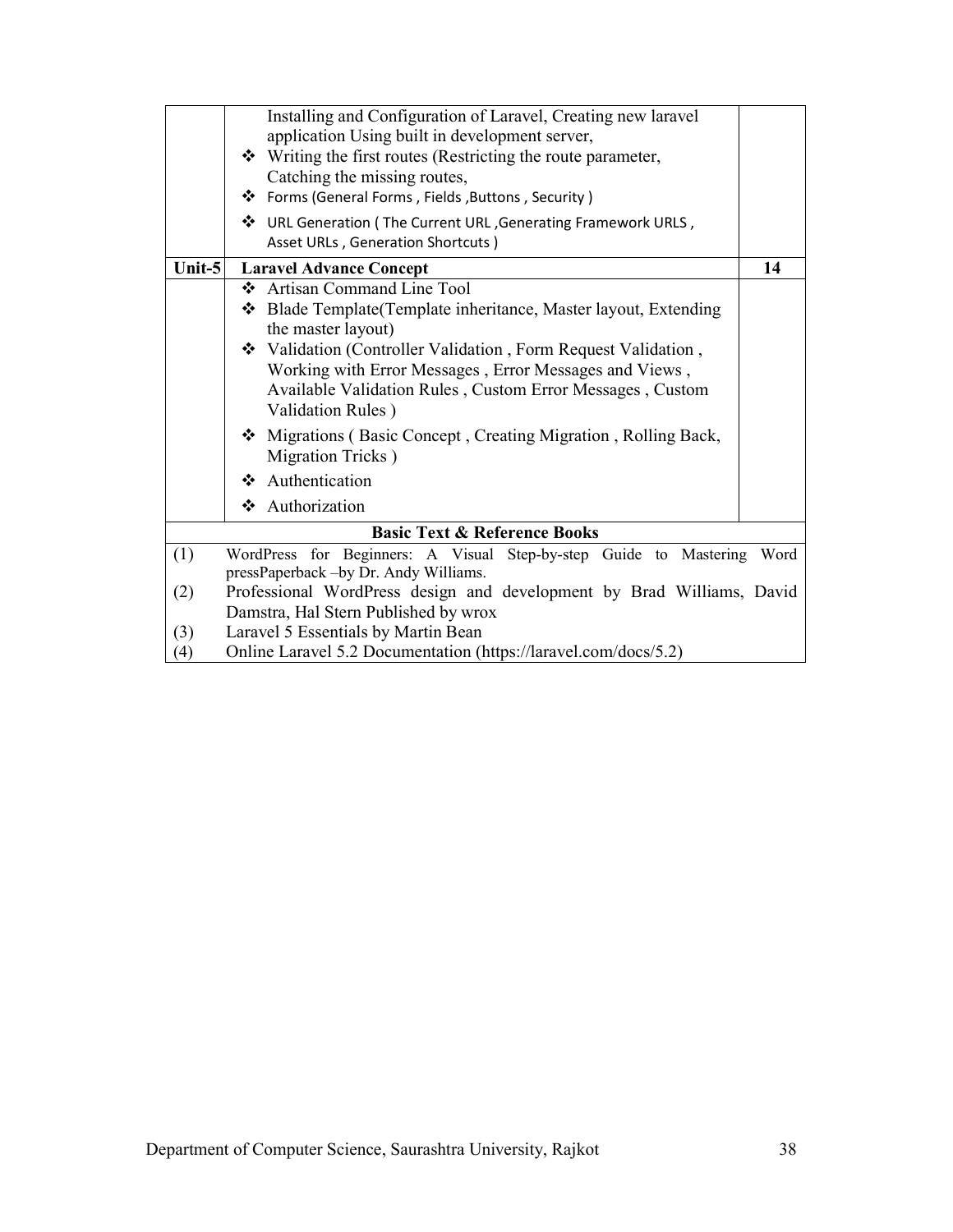| <b>Master of Compute Application (MCA)</b>            |                                                                                                                       |              |  |  |  |
|-------------------------------------------------------|-----------------------------------------------------------------------------------------------------------------------|--------------|--|--|--|
| Semester - III                                        |                                                                                                                       |              |  |  |  |
| $(Electric - 2)$                                      |                                                                                                                       |              |  |  |  |
| <b>MCA3032: Hybrid mobile application development</b> |                                                                                                                       |              |  |  |  |
| Unit                                                  | Detail syllabus                                                                                                       | <b>Marks</b> |  |  |  |
|                                                       | Unit-1 Introduction to Angular JS                                                                                     | 14           |  |  |  |
|                                                       | * Introduction to Angular JS, general features, core features, parts of                                               |              |  |  |  |
|                                                       | Angular JS, Angular JS MVC architecture, Page loading                                                                 |              |  |  |  |
|                                                       | mechanism of Angular Js code in the browser, Creating and                                                             |              |  |  |  |
|                                                       | executing Angular JS application, Integration of Angular JS with                                                      |              |  |  |  |
|                                                       | HTML, AngularJS expression, AngularJS Numbers, AngularJS                                                              |              |  |  |  |
|                                                       | String, AngularJS Objects, AngularJS Arrays, AngularJS module,                                                        |              |  |  |  |
|                                                       | AngularJS Controller, AngularJS Directives (ng-app, ng-init, ng-                                                      |              |  |  |  |
|                                                       | model, ng-repeat), creating new directives, Restriction in                                                            |              |  |  |  |
|                                                       | directives, two way binding, validating user input, ng-controller                                                     |              |  |  |  |
|                                                       | and its method (controller in method and controller in external                                                       |              |  |  |  |
|                                                       | file), AngularJS Scope, Root Scope,                                                                                   |              |  |  |  |
|                                                       | ❖ AngularJS Filters (currency, data, filter, json, limitTo, lowercase,                                                |              |  |  |  |
|                                                       | number, orderBy, uppercase) adding filter to expression,                                                              |              |  |  |  |
| Unit-2                                                | directives, Filter or sort an array based on user input, custom filter,<br>AngularJS service, table and AngularJS SQL | 14           |  |  |  |
|                                                       | AngularJS services (\$location, \$http, \$timeout, \$interval) Creating                                               |              |  |  |  |
|                                                       | custom services, short cut methods of \$http service (.delete(),                                                      |              |  |  |  |
|                                                       | .get(), .head(), .jsonp(), .patch(), .post(), .put()), http response                                                  |              |  |  |  |
|                                                       | object properties.                                                                                                    |              |  |  |  |
|                                                       | ❖ Creating AngularJS table (simple table, css style sheet, ordered by                                                 |              |  |  |  |
|                                                       | filter, \$index, \$even, \$odd                                                                                        |              |  |  |  |
|                                                       | ❖ AngularJS select (ng-options), AngularJS SQL (connecting with                                                       |              |  |  |  |
|                                                       | PHP MySQL running on server side), AngularJS HTML DOM                                                                 |              |  |  |  |
|                                                       | (ng-disabled, ng-show, ng-hide, ng-click), AngularJS events (ng-                                                      |              |  |  |  |
|                                                       | blur, ng-change, ng-click, ng-copy, ng-cut, ng-dblclick, ng-focus,                                                    |              |  |  |  |
|                                                       | ng-keydown, ng-keypress, ng-keyup, ng-mousedown,<br>ng-                                                               |              |  |  |  |
|                                                       | mouseenter, ng-mouseleave, ng-mousemove, ng-mouseover, ng-                                                            |              |  |  |  |
|                                                       | mouseup, ng-paste, \$event object)                                                                                    |              |  |  |  |
| Unit- $3$                                             | <b>AngularJS Forms and its applications</b>                                                                           | 14           |  |  |  |
|                                                       | forms: Input controls, data-binding, validation<br>$\div$ AngularJS                                                   |              |  |  |  |
|                                                       | (required, E-mail), input state (\$untouched, \$touched, \$prisine,                                                   |              |  |  |  |
|                                                       | \$dirty, \$invalid, \$valid), form state (\$pristine, \$dirty, \$invalid,                                             |              |  |  |  |
|                                                       | \$valid, \$submitted), css classes to forms and input fields for their<br>state.                                      |              |  |  |  |
| Unit-4                                                | <b>Ionic basis</b>                                                                                                    | 14           |  |  |  |
|                                                       | framework features,<br>ionic<br>ionic<br>framework<br>❖<br>Introduction,                                              |              |  |  |  |
|                                                       | advantages and limitation, Installation of ionic, environment setup,                                                  |              |  |  |  |
|                                                       | creating apps (Tabs app, blank apps, side menu apps), testing the                                                     |              |  |  |  |
|                                                       | app in browser, project folder structure.                                                                             |              |  |  |  |
|                                                       | Solid Lonic CSS components: Ionic- (color, content, header, footer,                                                   |              |  |  |  |
|                                                       | buttons, list cards, forms, toggle, checkbox, radio button, range,                                                    |              |  |  |  |
|                                                       | select, tabs, grid icons, padding)                                                                                    |              |  |  |  |
|                                                       | Unit-5 Ionic javascripts component and advance concept                                                                | 14           |  |  |  |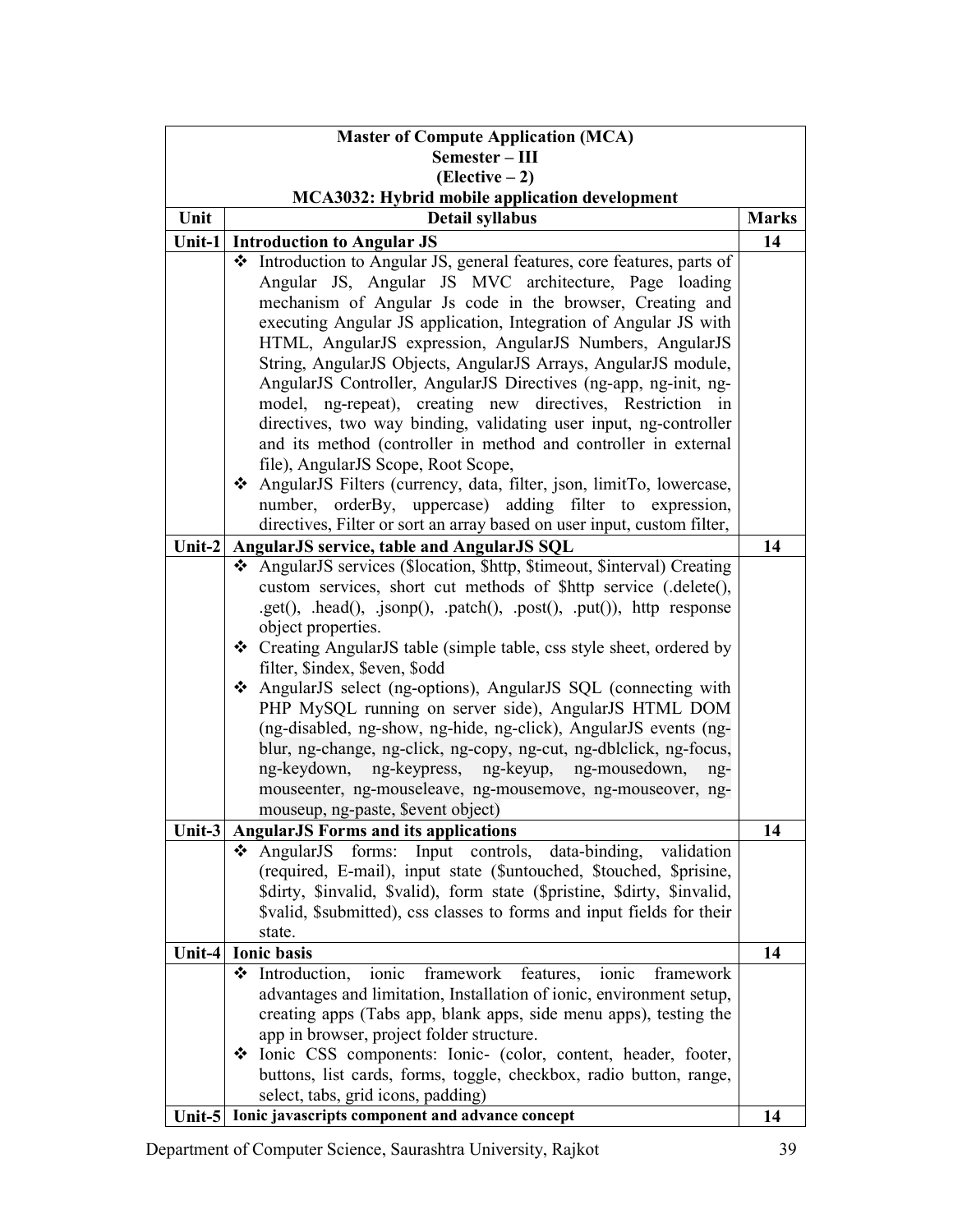|     | $\triangle$ Ionic Javascript – (Action sheet, backdrop, content, forms, events,<br>header, footer, keyboard, list, loading model, navigation, popover,<br>popup, scroll, side menu, side box, tabs) |
|-----|-----------------------------------------------------------------------------------------------------------------------------------------------------------------------------------------------------|
|     | Advanced concept: ionic – camera, ionic – native audio, ionic –                                                                                                                                     |
|     | geolocation, ionic – splash screen                                                                                                                                                                  |
|     | <b>Basic Text &amp; Reference Books</b>                                                                                                                                                             |
| (1) | https://www.javatpoint.com/nodejs-tutorial                                                                                                                                                          |
| (2) | https://www.tutorialspoint.com/html5/index.htm                                                                                                                                                      |
| (3) | https://www.tutorialspoint.com/ionic                                                                                                                                                                |
| (4) | https://www.w3schools.com/angular/                                                                                                                                                                  |
| (5) | AngularJS - O'Reilly Media By Brad Green, Shyam Seshadri                                                                                                                                            |
| (6) | Getting Started with Ionic By: Rahat Khanna - Packt Publishing                                                                                                                                      |
| (7) | Learning Ionic – Arvind Ravulavaru – PACKT Publishing                                                                                                                                               |
| (8) | Ionic in Action: Hybrid Mobile Apps with Ionic and AngularJS - Jeremy                                                                                                                               |
|     | Wilken, Manning Publications, 2015                                                                                                                                                                  |